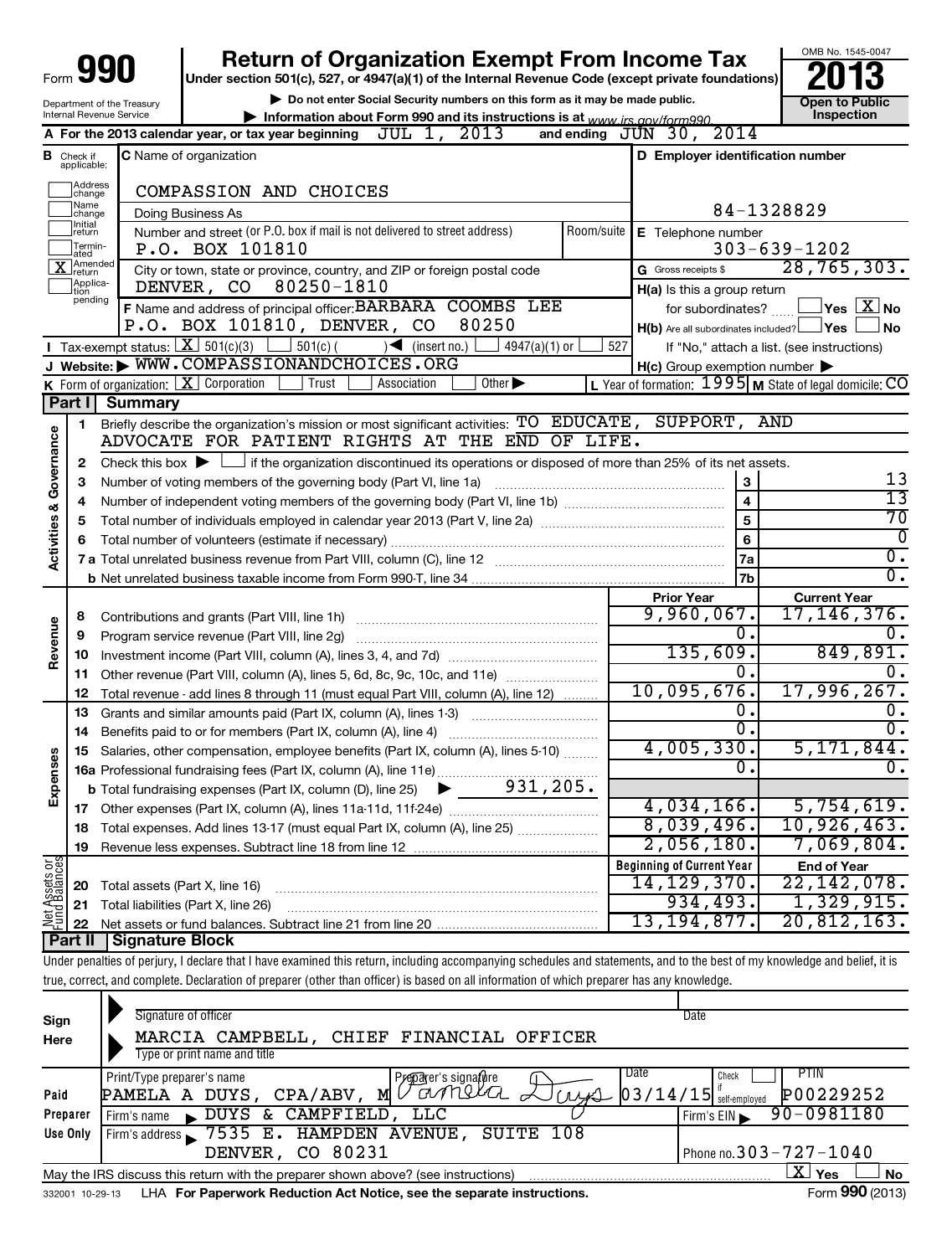|              | COMPASSION AND CHOICES<br>Form 990 (2013)                                                                                                                                                                                                                                                                                                                    | 84-1328829                                  | Page 2               |
|--------------|--------------------------------------------------------------------------------------------------------------------------------------------------------------------------------------------------------------------------------------------------------------------------------------------------------------------------------------------------------------|---------------------------------------------|----------------------|
|              | Part III   Statement of Program Service Accomplishments                                                                                                                                                                                                                                                                                                      |                                             | $\boxed{\textbf{X}}$ |
| $\mathbf{1}$ | Briefly describe the organization's mission:                                                                                                                                                                                                                                                                                                                 |                                             |                      |
|              | COMPASSION AND CHOICES IMPROVES CARE AND EXPANDS CHOICE AT THE END OF<br>WE SUPPORT, EDUCATE AND ADVOCATE.<br>LIFE.                                                                                                                                                                                                                                          |                                             |                      |
|              |                                                                                                                                                                                                                                                                                                                                                              |                                             |                      |
| $\mathbf{2}$ | Did the organization undertake any significant program services during the year which were not listed on<br>the prior Form 990 or 990-EZ?<br>If "Yes," describe these new services on Schedule O.                                                                                                                                                            | $Yes$ $Xno$                                 |                      |
| 3            | Did the organization cease conducting, or make significant changes in how it conducts, any program services?                                                                                                                                                                                                                                                 | $\vert$ Yes $\vert$ $\rm X$ $\vert$ No $\;$ |                      |
| 4            | If "Yes," describe these changes on Schedule O.<br>Describe the organization's program service accomplishments for each of its three largest program services, as measured by expenses.<br>Section 501(c)(3) and 501(c)(4) organizations are required to report the amount of grants and allocations to others, the total expenses, and                      |                                             |                      |
|              | revenue, if any, for each program service reported.<br>4,033,193.                                                                                                                                                                                                                                                                                            |                                             |                      |
| 4a l         | including grants of \$<br>(Code:<br>) (Expenses \$<br>) (Revenue \$<br>PROMOTE AWARENESS AND EDUCATION RELATING TO END-OF-LIFE CHOICES THROUGH<br>OUR WEBSITE, QUARTERLY MAGAZINE, CONVENTIONS/ CONFERENCES, PAMPHLETS<br>AND BROCHURES, BOOKS AND VIDEOS, AND BY SPEAKING AT PUBLIC EVENTS AND                                                              |                                             |                      |
|              | WRITING ARTICLES.                                                                                                                                                                                                                                                                                                                                            |                                             |                      |
|              |                                                                                                                                                                                                                                                                                                                                                              |                                             |                      |
|              |                                                                                                                                                                                                                                                                                                                                                              |                                             |                      |
|              |                                                                                                                                                                                                                                                                                                                                                              |                                             |                      |
|              |                                                                                                                                                                                                                                                                                                                                                              |                                             |                      |
|              |                                                                                                                                                                                                                                                                                                                                                              |                                             |                      |
| 4b           | 2,326,637.<br>including grants of \$<br>(Code:<br>(Expenses \$<br>) (Revenue \$<br>ADVOCACY FOR INDIVIDUALS THROUGH CREATIVE LEGAL AND LEGISLATIVE<br>TO SECURE COMPREHENSIVE AND COMPASSIONATE OPTIONS AT THE<br>INITIATIVES<br>WE SET NATIONAL STANDARDS FOR END-OF-LIFE CARE AND ASSERT<br>END OF LIFE.<br>CONSTITUTIONAL PROTECTION FOR AID<br>IN DYING. |                                             |                      |
|              |                                                                                                                                                                                                                                                                                                                                                              |                                             |                      |
|              |                                                                                                                                                                                                                                                                                                                                                              |                                             |                      |
|              |                                                                                                                                                                                                                                                                                                                                                              |                                             |                      |
| 4с           | 1,020,365. including grants of \$<br>(Code:<br>(Expenses \$<br>(Revenue \$<br>PROVIDE OUR MEMBERS WITH RESOURCES TO HELP THEM AND<br>MAINTAIN CONTROL OF<br>THE FINAL CHAPTERS<br>OF THEIR LIVES.                                                                                                                                                            | THEIR LOVED ONES                            |                      |
|              |                                                                                                                                                                                                                                                                                                                                                              |                                             |                      |
|              |                                                                                                                                                                                                                                                                                                                                                              |                                             |                      |
|              |                                                                                                                                                                                                                                                                                                                                                              |                                             |                      |
| 4d -         | Other program services (Describe in Schedule O.)                                                                                                                                                                                                                                                                                                             |                                             |                      |
|              | 1,470,380. including grants of \$<br>(Expenses \$<br>(Revenue \$<br>8,850,575.                                                                                                                                                                                                                                                                               | 150,000.                                    |                      |
| 4е           | Total program service expenses                                                                                                                                                                                                                                                                                                                               |                                             |                      |
| 332002       |                                                                                                                                                                                                                                                                                                                                                              | Form 990 (2013)                             |                      |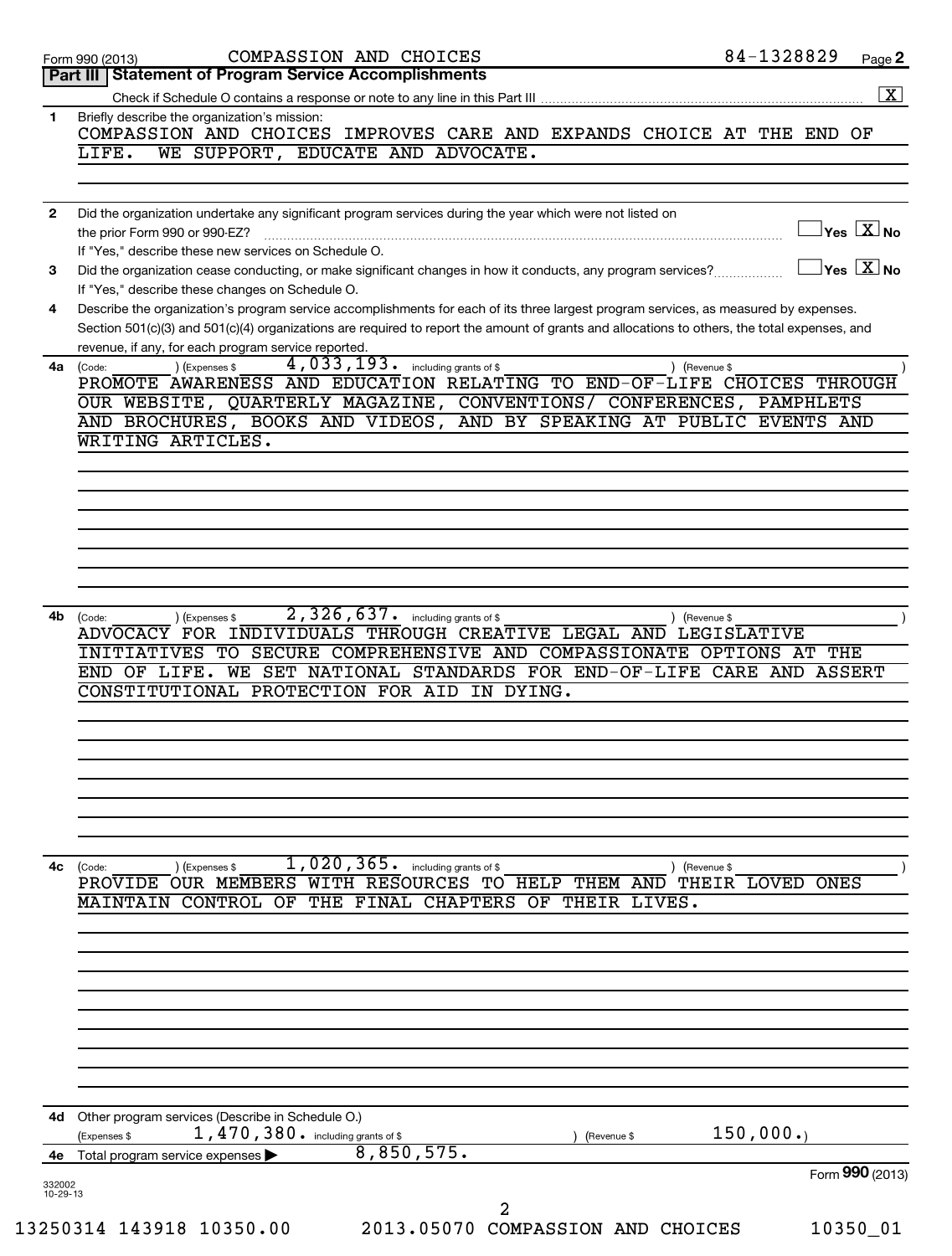| <b>Part IV   Checklist of Required Schedules</b> |
|--------------------------------------------------|
|                                                  |
|                                                  |
|                                                  |

Form 990 (2013)  $\sim$  COMPASSION AND CHOICES  $84-1328829$  Page

|    |                                                                                                                                                    |                 | Yes                     | No                         |
|----|----------------------------------------------------------------------------------------------------------------------------------------------------|-----------------|-------------------------|----------------------------|
| 1. | Is the organization described in section 501(c)(3) or 4947(a)(1) (other than a private foundation)?<br>If "Yes," complete Schedule A               | 1               | х                       |                            |
| 2  |                                                                                                                                                    | $\mathbf{2}$    | $\overline{\textbf{x}}$ |                            |
| 3  | Did the organization engage in direct or indirect political campaign activities on behalf of or in opposition to candidates for                    |                 |                         |                            |
|    | public office? If "Yes," complete Schedule C, Part I                                                                                               | 3               |                         | x.                         |
| 4  | Section 501(c)(3) organizations. Did the organization engage in lobbying activities, or have a section 501(h) election in effect                   |                 |                         |                            |
|    |                                                                                                                                                    | 4               | х                       |                            |
| 5  | Is the organization a section 501(c)(4), 501(c)(5), or 501(c)(6) organization that receives membership dues, assessments, or                       |                 |                         |                            |
|    |                                                                                                                                                    | 5               |                         | x                          |
| 6  | Did the organization maintain any donor advised funds or any similar funds or accounts for which donors have the right to                          |                 |                         |                            |
|    | provide advice on the distribution or investment of amounts in such funds or accounts? If "Yes," complete Schedule D, Part I                       | 6               |                         | x                          |
| 7  | Did the organization receive or hold a conservation easement, including easements to preserve open space,                                          |                 |                         |                            |
|    |                                                                                                                                                    | $\overline{7}$  |                         | х                          |
| 8  | Did the organization maintain collections of works of art, historical treasures, or other similar assets? If "Yes," complete                       |                 |                         |                            |
|    | Schedule D, Part III <b>William Commission Commission Commission</b> Commission Commission Commission                                              | 8               |                         | x                          |
| 9  | Did the organization report an amount in Part X, line 21, for escrow or custodial account liability; serve as a custodian for                      |                 |                         |                            |
|    | amounts not listed in Part X; or provide credit counseling, debt management, credit repair, or debt negotiation services?                          |                 |                         |                            |
|    | If "Yes," complete Schedule D, Part IV                                                                                                             | 9               |                         | x                          |
| 10 | Did the organization, directly or through a related organization, hold assets in temporarily restricted endowments, permanent                      |                 |                         | x                          |
|    |                                                                                                                                                    | 10              |                         |                            |
| 11 | If the organization's answer to any of the following questions is "Yes," then complete Schedule D, Parts VI, VII, VIII, IX, or X<br>as applicable. |                 |                         |                            |
|    | a Did the organization report an amount for land, buildings, and equipment in Part X, line 10? If "Yes," complete Schedule D,                      |                 |                         |                            |
|    | Part VI                                                                                                                                            | 11a             | х                       |                            |
|    | <b>b</b> Did the organization report an amount for investments - other securities in Part X, line 12 that is 5% or more of its total               |                 |                         |                            |
|    |                                                                                                                                                    | 11b             |                         | x                          |
|    | c Did the organization report an amount for investments - program related in Part X, line 13 that is 5% or more of its total                       |                 |                         |                            |
|    |                                                                                                                                                    | 11c             |                         | x                          |
|    | d Did the organization report an amount for other assets in Part X, line 15 that is 5% or more of its total assets reported in                     |                 |                         |                            |
|    |                                                                                                                                                    | 11d             | х                       |                            |
|    |                                                                                                                                                    | 11e             | X                       |                            |
| f. | Did the organization's separate or consolidated financial statements for the tax year include a footnote that addresses                            |                 |                         |                            |
|    | the organization's liability for uncertain tax positions under FIN 48 (ASC 740)? If "Yes," complete Schedule D, Part X                             | 11f             | х                       |                            |
|    | 12a Did the organization obtain separate, independent audited financial statements for the tax year? If "Yes," complete                            |                 |                         |                            |
|    | Schedule D, Parts XI and XII                                                                                                                       | 12a             |                         | x                          |
|    | <b>b</b> Was the organization included in consolidated, independent audited financial statements for the tax year?                                 |                 | Χ                       |                            |
|    | If "Yes." and if the organization answered "No" to line 12a. then completing Schedule D. Parts XI and XII is optional                              | 12 <sub>b</sub> |                         | $\overline{\textbf{X}}$    |
| 13 |                                                                                                                                                    | 13<br>14a       |                         | X                          |
|    | <b>b</b> Did the organization have aggregate revenues or expenses of more than \$10,000 from grantmaking, fundraising, business,                   |                 |                         |                            |
|    | investment, and program service activities outside the United States, or aggregate foreign investments valued at \$100,000                         |                 |                         |                            |
|    |                                                                                                                                                    | 14b             |                         | x                          |
| 15 | Did the organization report on Part IX, column (A), line 3, more than \$5,000 of grants or other assistance to or for any                          |                 |                         |                            |
|    |                                                                                                                                                    | 15              |                         | x                          |
| 16 | Did the organization report on Part IX, column (A), line 3, more than \$5,000 of aggregate grants or other assistance to                           |                 |                         |                            |
|    |                                                                                                                                                    | 16              |                         | x                          |
| 17 | Did the organization report a total of more than \$15,000 of expenses for professional fundraising services on Part IX,                            |                 |                         |                            |
|    |                                                                                                                                                    | 17              | Χ                       |                            |
| 18 | Did the organization report more than \$15,000 total of fundraising event gross income and contributions on Part VIII, lines                       |                 |                         |                            |
|    |                                                                                                                                                    | 18              | Х                       |                            |
| 19 | Did the organization report more than \$15,000 of gross income from gaming activities on Part VIII, line 9a? If "Yes,"                             |                 |                         |                            |
|    |                                                                                                                                                    | 19              |                         | x<br>$\overline{\text{X}}$ |
|    |                                                                                                                                                    | <b>20a</b>      |                         |                            |
|    |                                                                                                                                                    | 20 <sub>b</sub> |                         |                            |

Form (2013) **990**

332003 10-29-13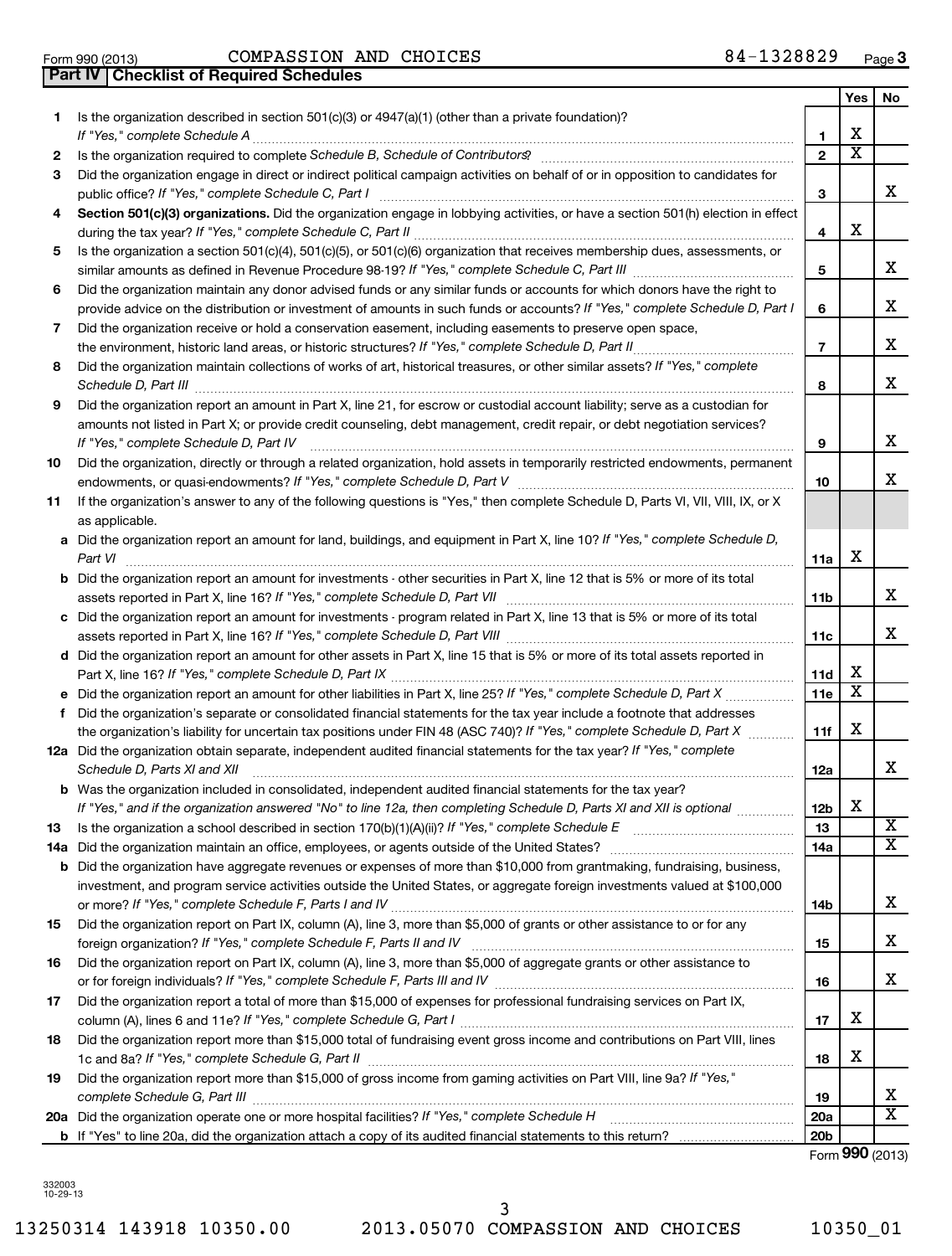13250314 143918 10350.00 2013.05070 COMPASSION AND CHOICES 10350\_01 4

#### Form 990 (2013) COMPASSION AND CHOICES 8 4-I3Z88Z9 Page COMPASSION AND CHOICES 84-1328829

|    | Part IV   Checklist of Required Schedules (continued)                                                                               |                 |                 |                         |
|----|-------------------------------------------------------------------------------------------------------------------------------------|-----------------|-----------------|-------------------------|
|    |                                                                                                                                     |                 | Yes             | No                      |
| 21 | Did the organization report more than \$5,000 of grants or other assistance to any domestic organization or                         |                 |                 |                         |
|    | government on Part IX, column (A), line 1? If "Yes," complete Schedule I, Parts I and II                                            | 21              |                 | Χ                       |
| 22 | Did the organization report more than \$5,000 of grants or other assistance to individuals in the United States on Part IX,         |                 |                 |                         |
|    | column (A), line 2? If "Yes," complete Schedule I, Parts I and III                                                                  | 22              |                 | x                       |
|    | Did the organization answer "Yes" to Part VII, Section A, line 3, 4, or 5 about compensation of the organization's current          |                 |                 |                         |
| 23 |                                                                                                                                     |                 |                 |                         |
|    | and former officers, directors, trustees, key employees, and highest compensated employees? If "Yes," complete                      |                 |                 |                         |
|    | Schedule J                                                                                                                          | 23              | х               |                         |
|    | 24a Did the organization have a tax-exempt bond issue with an outstanding principal amount of more than \$100,000 as of the         |                 |                 |                         |
|    | last day of the year, that was issued after December 31, 2002? If "Yes," answer lines 24b through 24d and complete                  |                 |                 |                         |
|    | Schedule K. If "No", go to line 25a                                                                                                 | 24a             |                 | x                       |
|    |                                                                                                                                     | 24 <sub>b</sub> |                 |                         |
|    | c Did the organization maintain an escrow account other than a refunding escrow at any time during the year to defease              |                 |                 |                         |
|    |                                                                                                                                     | 24c             |                 |                         |
|    |                                                                                                                                     | 24d             |                 |                         |
|    | 25a Section 501(c)(3) and 501(c)(4) organizations. Did the organization engage in an excess benefit transaction with a              |                 |                 |                         |
|    | disqualified person during the year? If "Yes," complete Schedule L, Part I                                                          | 25a             |                 | x                       |
|    | <b>b</b> Is the organization aware that it engaged in an excess benefit transaction with a disqualified person in a prior year, and |                 |                 |                         |
|    | that the transaction has not been reported on any of the organization's prior Forms 990 or 990-EZ? If "Yes," complete               |                 |                 |                         |
|    | Schedule L, Part I                                                                                                                  | 25b             |                 | x                       |
| 26 | Did the organization report any amount on Part X, line 5, 6, or 22 for receivables from or payables to any current or               |                 |                 |                         |
|    | former officers, directors, trustees, key employees, highest compensated employees, or disqualified persons? If so,                 |                 |                 |                         |
|    | complete Schedule L, Part II                                                                                                        | 26              |                 | X                       |
| 27 | Did the organization provide a grant or other assistance to an officer, director, trustee, key employee, substantial                |                 |                 |                         |
|    | contributor or employee thereof, a grant selection committee member, or to a 35% controlled entity or family member                 |                 |                 |                         |
|    |                                                                                                                                     | 27              |                 | X                       |
| 28 | Was the organization a party to a business transaction with one of the following parties (see Schedule L, Part IV                   |                 |                 |                         |
|    | instructions for applicable filing thresholds, conditions, and exceptions):                                                         |                 |                 |                         |
|    | A current or former officer, director, trustee, or key employee? If "Yes," complete Schedule L, Part IV                             | 28a             |                 | х                       |
|    | b A family member of a current or former officer, director, trustee, or key employee? If "Yes," complete Schedule L, Part IV        | 28b             |                 | $\overline{\textbf{X}}$ |
|    | c An entity of which a current or former officer, director, trustee, or key employee (or a family member thereof) was an officer,   |                 |                 |                         |
|    | director, trustee, or direct or indirect owner? If "Yes," complete Schedule L, Part IV                                              | 28c             |                 | х                       |
| 29 |                                                                                                                                     | 29              |                 | $\overline{\textbf{x}}$ |
| 30 | Did the organization receive contributions of art, historical treasures, or other similar assets, or qualified conservation         |                 |                 |                         |
|    |                                                                                                                                     | 30              |                 | х                       |
|    | Did the organization liquidate, terminate, or dissolve and cease operations?                                                        |                 |                 |                         |
| 31 | If "Yes," complete Schedule N, Part I                                                                                               | 31              |                 | Χ                       |
| 32 | Did the organization sell, exchange, dispose of, or transfer more than 25% of its net assets? If "Yes," complete                    |                 |                 |                         |
|    | Schedule N, Part II                                                                                                                 | 32              |                 | X                       |
| 33 | Did the organization own 100% of an entity disregarded as separate from the organization under Regulations                          |                 |                 |                         |
|    |                                                                                                                                     |                 |                 | x                       |
|    |                                                                                                                                     | 33              |                 |                         |
| 34 | Was the organization related to any tax-exempt or taxable entity? If "Yes," complete Schedule R, Part II, III, or IV, and           |                 | X               |                         |
|    | Part V, line 1                                                                                                                      | 34              |                 | X                       |
|    |                                                                                                                                     | 35a             |                 |                         |
|    | b If "Yes" to line 35a, did the organization receive any payment from or engage in any transaction with a controlled entity         |                 |                 |                         |
|    |                                                                                                                                     | 35b             |                 |                         |
| 36 | Section 501(c)(3) organizations. Did the organization make any transfers to an exempt non-charitable related organization?          |                 |                 |                         |
|    |                                                                                                                                     | 36              |                 | x                       |
| 37 | Did the organization conduct more than 5% of its activities through an entity that is not a related organization                    |                 |                 |                         |
|    |                                                                                                                                     | 37              |                 | х                       |
| 38 | Did the organization complete Schedule O and provide explanations in Schedule O for Part VI, lines 11b and 19?                      |                 |                 |                         |
|    |                                                                                                                                     | 38              | X               |                         |
|    |                                                                                                                                     |                 | Form 990 (2013) |                         |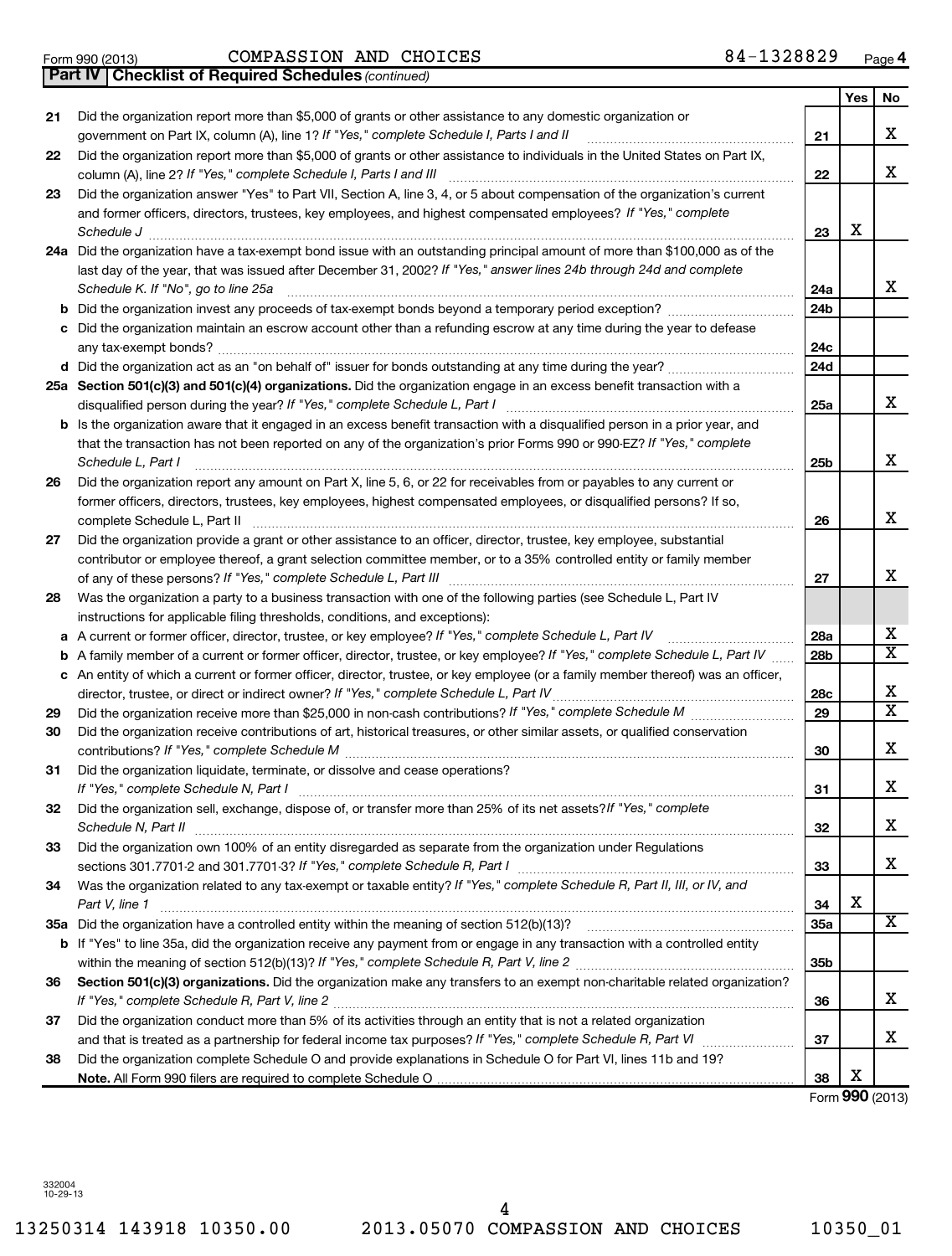|               | 84-1328829<br>COMPASSION AND CHOICES<br>Form 990 (2013)                                                                                         |                |                 | $Page$ 5                |
|---------------|-------------------------------------------------------------------------------------------------------------------------------------------------|----------------|-----------------|-------------------------|
| <b>Part V</b> | <b>Statements Regarding Other IRS Filings and Tax Compliance</b>                                                                                |                |                 |                         |
|               | Check if Schedule O contains a response or note to any line in this Part V                                                                      |                |                 |                         |
|               |                                                                                                                                                 |                | Yes             | <b>No</b>               |
|               | 53<br>1a                                                                                                                                        |                |                 |                         |
| b             | 1 <sub>b</sub><br>Enter the number of Forms W-2G included in line 1a. Enter -0- if not applicable                                               |                |                 |                         |
|               | Did the organization comply with backup withholding rules for reportable payments to vendors and reportable gaming                              |                |                 |                         |
|               |                                                                                                                                                 | 1c             | х               |                         |
|               | 2a Enter the number of employees reported on Form W-3, Transmittal of Wage and Tax Statements,                                                  |                |                 |                         |
|               | 70<br>filed for the calendar year ending with or within the year covered by this return<br>2a                                                   |                |                 |                         |
|               |                                                                                                                                                 | 2b             | х               |                         |
|               |                                                                                                                                                 |                |                 |                         |
|               | 3a Did the organization have unrelated business gross income of \$1,000 or more during the year?                                                | За             |                 | х                       |
|               |                                                                                                                                                 | 3b             |                 |                         |
|               | 4a At any time during the calendar year, did the organization have an interest in, or a signature or other authority over, a                    |                |                 |                         |
|               | financial account in a foreign country (such as a bank account, securities account, or other financial account)?                                | 4a             |                 | х                       |
|               | <b>b</b> If "Yes," enter the name of the foreign country: $\blacktriangleright$                                                                 |                |                 |                         |
|               | See instructions for filing requirements for Form TD F 90-22.1, Report of Foreign Bank and Financial Accounts.                                  |                |                 |                         |
|               |                                                                                                                                                 | 5а             |                 | х                       |
|               |                                                                                                                                                 | 5 <sub>b</sub> |                 | X                       |
|               |                                                                                                                                                 | 5c             |                 |                         |
|               | 6a Does the organization have annual gross receipts that are normally greater than \$100,000, and did the organization solicit                  |                |                 |                         |
|               |                                                                                                                                                 | 6a             |                 | x                       |
|               | <b>b</b> If "Yes," did the organization include with every solicitation an express statement that such contributions or gifts                   |                |                 |                         |
|               |                                                                                                                                                 | 6b             |                 |                         |
| 7             | Organizations that may receive deductible contributions under section 170(c).                                                                   |                |                 |                         |
| a             | Did the organization receive a payment in excess of \$75 made partly as a contribution and partly for goods and services provided to the payor? | 7a             |                 | х                       |
|               |                                                                                                                                                 | 7b             |                 |                         |
|               | c Did the organization sell, exchange, or otherwise dispose of tangible personal property for which it was required                             | 7c             |                 | х                       |
|               | <b>7d</b>                                                                                                                                       |                |                 |                         |
| е             | Did the organization receive any funds, directly or indirectly, to pay premiums on a personal benefit contract?                                 | 7е             |                 | х                       |
|               |                                                                                                                                                 | 7f             |                 | $\overline{\textbf{x}}$ |
|               | If the organization received a contribution of qualified intellectual property, did the organization file Form 8899 as required?                | 7g             |                 | X                       |
| h.            | If the organization received a contribution of cars, boats, airplanes, or other vehicles, did the organization file a Form 1098-C?              | 7h             |                 | х                       |
| 8             | Sponsoring organizations maintaining donor advised funds and section 509(a)(3) supporting organizations. Did the supporting                     |                |                 |                         |
|               | organization, or a donor advised fund maintained by a sponsoring organization, have excess business holdings at any time during the year?       | 8              |                 | х                       |
|               | Sponsoring organizations maintaining donor advised funds.                                                                                       |                |                 |                         |
| а             |                                                                                                                                                 | 9а             |                 | x                       |
| b             | Did the organization make a distribution to a donor, donor advisor, or related person? [[[[[[[[[[[[[[[[[[[[[[                                   | 9b             |                 | х                       |
| 10            | Section 501(c)(7) organizations. Enter:                                                                                                         |                |                 |                         |
| а             | 10a                                                                                                                                             |                |                 |                         |
| b             | Gross receipts, included on Form 990, Part VIII, line 12, for public use of club facilities<br>10 <sub>b</sub>                                  |                |                 |                         |
| 11            | Section 501(c)(12) organizations. Enter:                                                                                                        |                |                 |                         |
| а             | 11a                                                                                                                                             |                |                 |                         |
|               | b Gross income from other sources (Do not net amounts due or paid to other sources against                                                      |                |                 |                         |
|               | amounts due or received from them.)<br>11b                                                                                                      |                |                 |                         |
|               | 12a Section 4947(a)(1) non-exempt charitable trusts. Is the organization filing Form 990 in lieu of Form 1041?                                  | 12a            |                 |                         |
|               | <b>b</b> If "Yes," enter the amount of tax-exempt interest received or accrued during the year<br>12b                                           |                |                 |                         |
| 13            | Section 501(c)(29) qualified nonprofit health insurance issuers.                                                                                |                |                 |                         |
|               | a Is the organization licensed to issue qualified health plans in more than one state?                                                          | 13a            |                 |                         |
|               | Note. See the instructions for additional information the organization must report on Schedule O.                                               |                |                 |                         |
|               | <b>b</b> Enter the amount of reserves the organization is required to maintain by the states in which the                                       |                |                 |                         |
|               | 13 <sub>b</sub>                                                                                                                                 |                |                 |                         |
|               | 13 <sub>c</sub>                                                                                                                                 |                |                 |                         |
|               | 14a Did the organization receive any payments for indoor tanning services during the tax year?                                                  | 14a            |                 | х                       |
|               | <b>b</b> If "Yes," has it filed a Form 720 to report these payments? If "No," provide an explanation in Schedule O                              | 14b            | Form 990 (2013) |                         |
|               |                                                                                                                                                 |                |                 |                         |

332005 10-29-13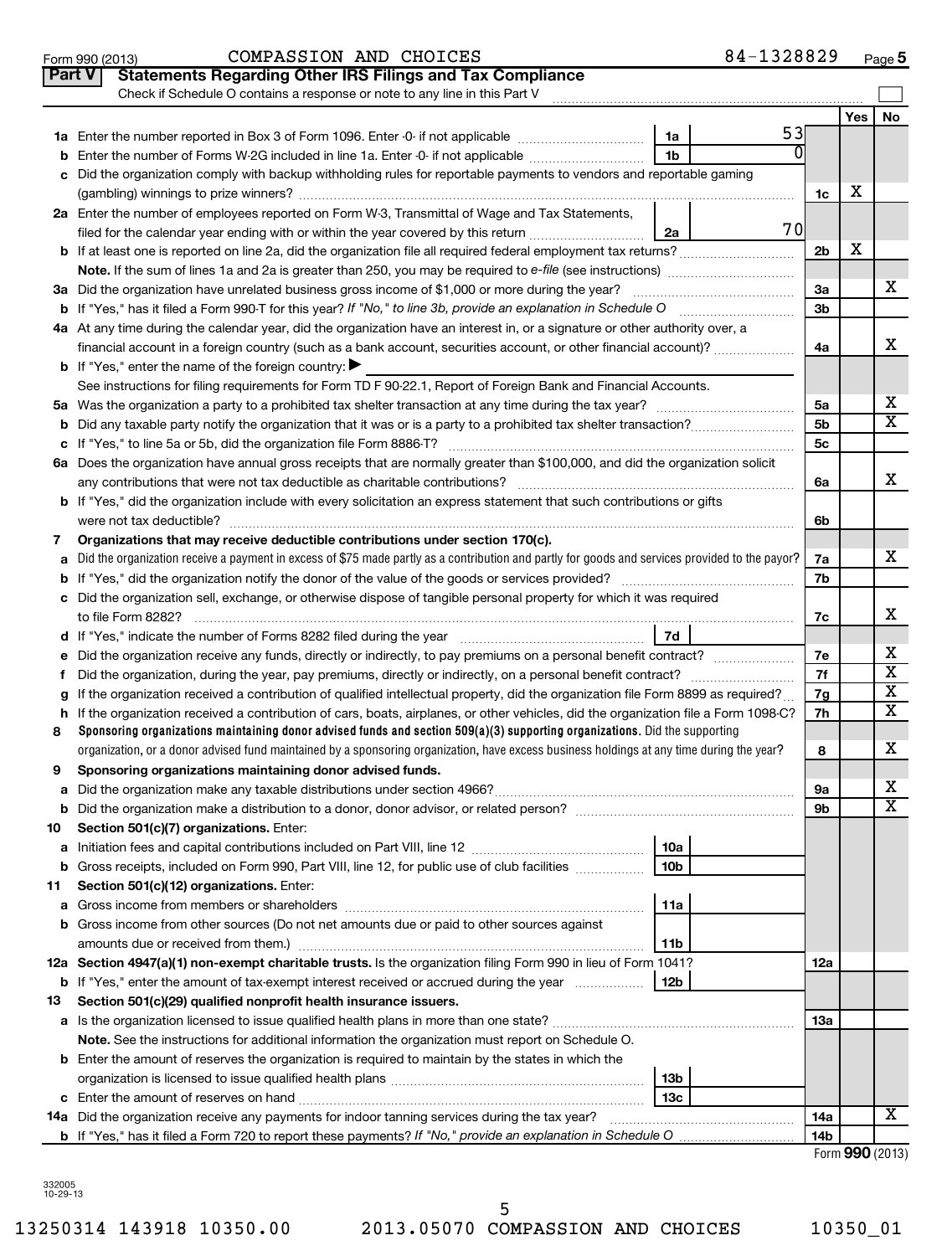| <u>Form 990 (2013)</u> |  |
|------------------------|--|
|------------------------|--|

# Form 990 (2013)  $\sim$  COMPASSION AND CHOICES  $84-1328829$  Page

**6**

| 1 UIIII JJJ 140 IUI | ______________________                                                                                                      | ---------- | . . au |
|---------------------|-----------------------------------------------------------------------------------------------------------------------------|------------|--------|
|                     | Part VI Governance, Management, and Disclosure For each "Yes" response to lines 2 through 7b below, and for a "No" response |            |        |
|                     | to line 8a, 8b, or 10b below, describe the circumstances, processes, or changes in Schedule O. See instructions.            |            |        |

|              | Check if Schedule O contains a response or note to any line in this Part VI                                                                                                   |                         |                         | $\overline{\mathbf{x}}$ |
|--------------|-------------------------------------------------------------------------------------------------------------------------------------------------------------------------------|-------------------------|-------------------------|-------------------------|
|              | Section A. Governing Body and Management                                                                                                                                      |                         |                         |                         |
|              |                                                                                                                                                                               |                         | Yes                     | No                      |
|              | 13<br>1a<br><b>1a</b> Enter the number of voting members of the governing body at the end of the tax year                                                                     |                         |                         |                         |
|              | If there are material differences in voting rights among members of the governing body, or if the governing                                                                   |                         |                         |                         |
|              | body delegated broad authority to an executive committee or similar committee, explain in Schedule O.                                                                         |                         |                         |                         |
| b            | 13<br>Enter the number of voting members included in line 1a, above, who are independent<br>1b                                                                                |                         |                         |                         |
| $\mathbf{2}$ | Did any officer, director, trustee, or key employee have a family relationship or a business relationship with any other                                                      |                         |                         |                         |
|              | officer, director, trustee, or key employee?                                                                                                                                  | $\mathbf{2}$            |                         | x.                      |
| 3            | Did the organization delegate control over management duties customarily performed by or under the direct supervision                                                         |                         |                         |                         |
|              |                                                                                                                                                                               | 3                       |                         | x                       |
| 4            | Did the organization make any significant changes to its governing documents since the prior Form 990 was filed?                                                              | $\overline{\mathbf{4}}$ |                         | $\overline{\text{x}}$   |
| 5            |                                                                                                                                                                               | 5                       |                         | $\overline{\textbf{x}}$ |
| 6            |                                                                                                                                                                               | 6                       |                         | $\overline{\mathbf{x}}$ |
| 7а           | Did the organization have members, stockholders, or other persons who had the power to elect or appoint one or                                                                |                         |                         |                         |
|              |                                                                                                                                                                               | 7a                      |                         | x                       |
|              | <b>b</b> Are any governance decisions of the organization reserved to (or subject to approval by) members, stockholders, or                                                   |                         |                         |                         |
|              | persons other than the governing body?                                                                                                                                        | 7b                      |                         | x                       |
| 8            | Did the organization contemporaneously document the meetings held or written actions undertaken during the year by the following:                                             |                         |                         |                         |
| a            |                                                                                                                                                                               | 8a                      | х                       |                         |
| b            |                                                                                                                                                                               | 8b                      | $\overline{\mathtt{x}}$ |                         |
| 9            | Is there any officer, director, trustee, or key employee listed in Part VII, Section A, who cannot be reached at the                                                          |                         |                         |                         |
|              | organization's mailing address? If "Yes," provide the names and addresses in Schedule O                                                                                       | 9                       |                         | x                       |
|              | Section B. Policies (This Section B requests information about policies not required by the Internal Revenue Code.)                                                           |                         |                         |                         |
|              |                                                                                                                                                                               |                         | Yes<br>х                | No                      |
|              |                                                                                                                                                                               | 10a                     |                         |                         |
|              | <b>b</b> If "Yes," did the organization have written policies and procedures governing the activities of such chapters, affiliates,                                           | 10 <sub>b</sub>         | X                       |                         |
|              | 11a Has the organization provided a complete copy of this Form 990 to all members of its governing body before filing the form?                                               | 11a                     | $\overline{\text{x}}$   |                         |
| b            | Describe in Schedule O the process, if any, used by the organization to review this Form 990.                                                                                 |                         |                         |                         |
| 12a          | Did the organization have a written conflict of interest policy? If "No," go to line 13                                                                                       | 12a                     | х                       |                         |
| b            | Were officers, directors, or trustees, and key employees required to disclose annually interests that could give rise to conflicts?                                           | 12 <sub>b</sub>         | $\overline{\textbf{x}}$ |                         |
| с            | Did the organization regularly and consistently monitor and enforce compliance with the policy? If "Yes," describe                                                            |                         |                         |                         |
|              | in Schedule O how this was done                                                                                                                                               | 12c                     | X                       |                         |
| 13           |                                                                                                                                                                               | 13                      | $\overline{\textbf{x}}$ |                         |
| 14           | Did the organization have a written document retention and destruction policy? [11] manufaction in the organization have a written document retention and destruction policy? | 14                      | $\overline{\textbf{x}}$ |                         |
| 15           | Did the process for determining compensation of the following persons include a review and approval by independent                                                            |                         |                         |                         |
|              | persons, comparability data, and contemporaneous substantiation of the deliberation and decision?                                                                             |                         |                         |                         |
| a            | The organization's CEO, Executive Director, or top management official manufacture content content of the organization's CEO, Executive Director, or top management official  | 15a                     | х                       |                         |
| b            |                                                                                                                                                                               | 15 <sub>b</sub>         | $\overline{\textbf{x}}$ |                         |
|              | If "Yes" to line 15a or 15b, describe the process in Schedule O (see instructions).                                                                                           |                         |                         |                         |
|              | 16a Did the organization invest in, contribute assets to, or participate in a joint venture or similar arrangement with a                                                     |                         |                         |                         |
|              |                                                                                                                                                                               | 16a                     |                         | x                       |

| exempt status with respect to such arrangements?                                                                                      | <b>16b</b> |
|---------------------------------------------------------------------------------------------------------------------------------------|------------|
| in joint venture arrangements under applicable federal tax law, and take steps to safeguard the organization's                        |            |
| <b>b</b> If "Yes," did the organization follow a written policy or procedure requiring the organization to evaluate its participation |            |

# **Section C. Disclosure**

| 17 | List the states with which a copy of this Form 990 is required to be filed $\blacktriangleright$ AL, AK, AR, CA, CO, CT, DC, FL, GA, HI, IL, ME                                                                                                               |
|----|---------------------------------------------------------------------------------------------------------------------------------------------------------------------------------------------------------------------------------------------------------------|
| 18 | Section 6104 requires an organization to make its Forms 1023 (or 1024 if applicable), 990, and 990-T (Section 501(c)(3)s only) available                                                                                                                      |
|    | for public inspection. Indicate how you made these available. Check all that apply.<br>$\boxed{\textbf{X}}$ Own website $\boxed{\textbf{X}}$ Another's website $\boxed{\textbf{X}}$ Upon request $\boxed{\phantom{\textbf{X}}}$ Other (explain in Schedule O) |
| 19 | Describe in Schedule O whether (and if so, how), the organization made its governing documents, conflict of interest policy, and financial                                                                                                                    |
|    | statements available to the public during the tax year.                                                                                                                                                                                                       |
| 20 | State the name, physical address, and telephone number of the person who possesses the books and records of the organization:<br>MARCIA CAMPBELL $-303-639-1202$                                                                                              |
|    | 4155 E JEWELL AVE, STE 200, DENVER, CO<br>80222                                                                                                                                                                                                               |
|    | SEE SCHEDULE O FOR<br>FULL<br>LIST<br><b>STATES</b><br>OF<br>Form 990 (2013)<br>332006 10-29-13                                                                                                                                                               |
|    |                                                                                                                                                                                                                                                               |

| 13250314 143918 10350.00 | 2013.05070 COMPASSION AND CHOICES | 10350 01 |
|--------------------------|-----------------------------------|----------|
|--------------------------|-----------------------------------|----------|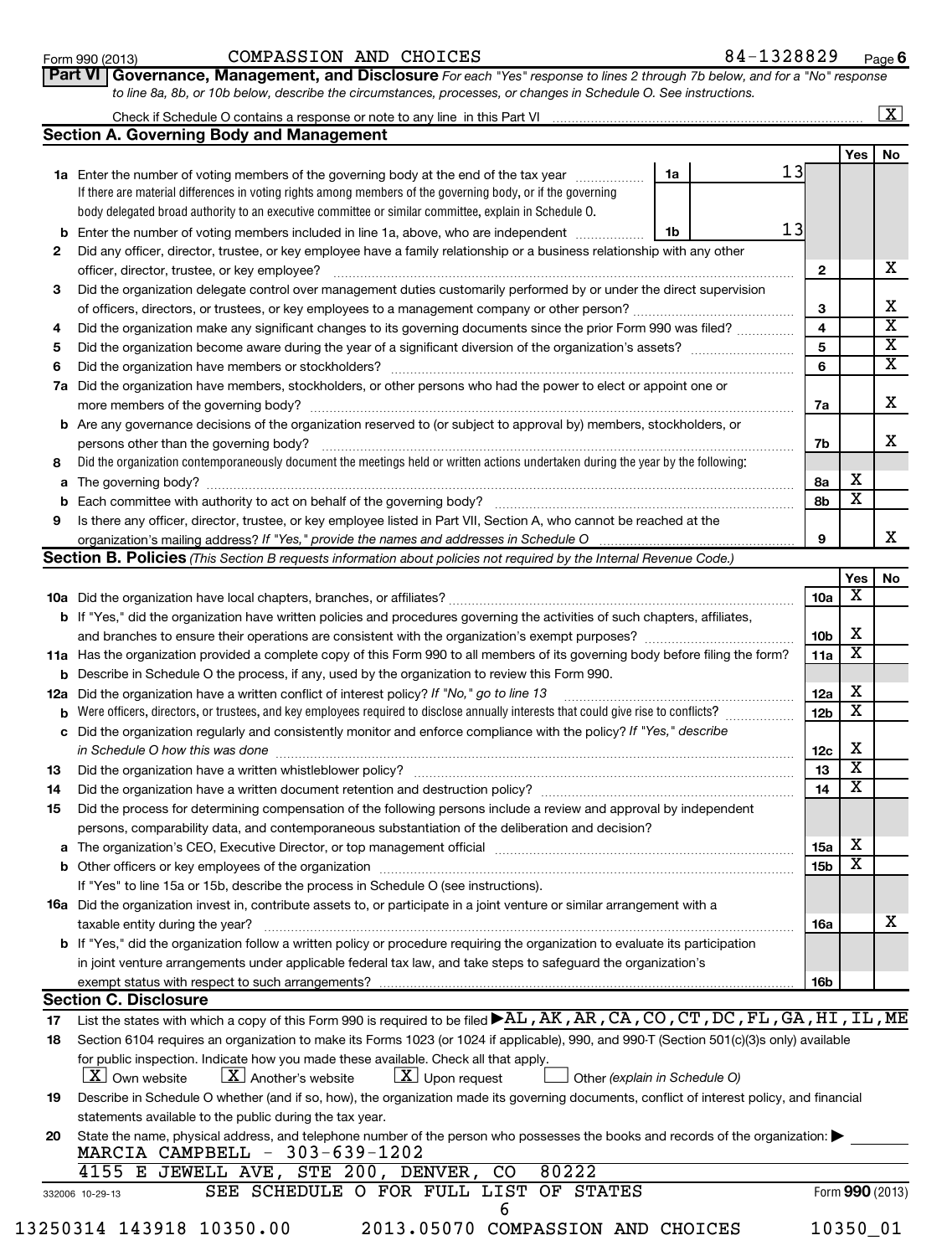#### Form 990 (2013)  $\sim$  COMPASSION AND CHOICES  $84-1328829$  Page

| Part VII Compensation of Officers, Directors, Trustees, Key Employees, Highest Compensated                                                               |
|----------------------------------------------------------------------------------------------------------------------------------------------------------|
| <b>Employees, and Independent Contractors</b>                                                                                                            |
| Check if Schedule O contains a response or note to any line in this Part VII                                                                             |
| Section A. Officers, Directors, Trustees, Key Employees, and Highest Compensated Employees                                                               |
| 1a Complete this table for all persons required to be listed. Report compensation for the calendar year ending with or within the organization's tax yea |

**•** List all of the organization's current officers, directors, trustees (whether individuals or organizations), regardless of amount of compensation.

Enter -0- in columns  $(D)$ ,  $(E)$ , and  $(F)$  if no compensation was paid.

**•** List all of the organization's **current** key employees, if any. See instructions for definition of "key employee."

**•** List the organization's five *current* highest compensated employees (other than an officer, director, trustee, or key employee) who received reportable compensation (Box 5 of Form W-2 and/or Box 7 of Form 1099-MISC) of more than \$100,000 from the organization and any related organizations.

 $\bullet$  List all of the organization's former officers, key employees, and highest compensated employees who received more than \$100,000 of reportable compensation from the organization and any related organizations.

**•** List all of the organization's former directors or trustees that received, in the capacity as a former director or trustee of the organization, more than \$10,000 of reportable compensation from the organization and any related organizations.

List persons in the following order: individual trustees or directors; institutional trustees; officers; key employees; highest compensated employees; and former such persons.

Check this box if neither the organization nor any related organization compensated any current officer, director, or trustee.  $\pm$ 

| (A)                        | (B)                      | (C)                            |                                                                                                 |             |              |                                 |        | (D)             | (E)             | (F)                         |  |  |
|----------------------------|--------------------------|--------------------------------|-------------------------------------------------------------------------------------------------|-------------|--------------|---------------------------------|--------|-----------------|-----------------|-----------------------------|--|--|
| Name and Title             | Average                  |                                |                                                                                                 |             | Position     |                                 |        | Reportable      | Reportable      | Estimated                   |  |  |
|                            | hours per                |                                | (do not check more than one<br>box, unless person is both an<br>officer and a director/trustee) |             |              |                                 |        | compensation    | compensation    | amount of                   |  |  |
|                            | week                     |                                |                                                                                                 |             |              |                                 |        | from            | from related    | other                       |  |  |
|                            | (list any                |                                |                                                                                                 |             |              |                                 |        | the             | organizations   | compensation                |  |  |
|                            | hours for                |                                |                                                                                                 |             |              |                                 |        | organization    | (W-2/1099-MISC) | from the                    |  |  |
|                            | related<br>organizations |                                |                                                                                                 |             |              |                                 |        | (W-2/1099-MISC) |                 | organization<br>and related |  |  |
|                            | below                    |                                |                                                                                                 |             |              |                                 |        |                 |                 | organizations               |  |  |
|                            | line)                    | Individual trustee or director | Institutional trustee                                                                           | Officer     | Key employee | Highest compensated<br>employee | Former |                 |                 |                             |  |  |
| IRENE WURTZEL<br>(1)       | 2.00                     |                                |                                                                                                 |             |              |                                 |        |                 |                 |                             |  |  |
| <b>BOARD CHAIR</b>         |                          | $\mathbf X$                    |                                                                                                 | X           |              |                                 |        | 0.              | $\mathbf 0$     | 0.                          |  |  |
| CLAIRE JACOBUS<br>(2)      | 2.00                     |                                |                                                                                                 |             |              |                                 |        |                 |                 |                             |  |  |
| VICE CHAIR                 |                          | X                              |                                                                                                 | X           |              |                                 |        | $\mathbf 0$ .   | 0               | $\mathbf 0$ .               |  |  |
| (3)<br><b>JAREN DUCKER</b> | 11.00                    |                                |                                                                                                 |             |              |                                 |        |                 |                 |                             |  |  |
| TREASURER                  |                          | X                              |                                                                                                 | X           |              |                                 |        | $\mathbf 0$ .   | 0               | $\mathbf 0$ .               |  |  |
| (4)<br><b>KAREN PYE</b>    | 4.00                     |                                |                                                                                                 |             |              |                                 |        |                 |                 |                             |  |  |
| <b>SECRETARY</b>           |                          | $\mathbf X$                    |                                                                                                 | X           |              |                                 |        | $\mathbf 0$ .   | $\mathbf 0$     | $\mathbf 0$ .               |  |  |
| MATTHEW NELSON<br>(5)      | 1.00                     |                                |                                                                                                 |             |              |                                 |        |                 |                 |                             |  |  |
| <b>BOARD MEMBER</b>        |                          | X                              |                                                                                                 |             |              |                                 |        | $\mathbf 0$ .   | 0               | 0.                          |  |  |
| (6)<br>DEBBI GIBBS         | 2.00                     |                                |                                                                                                 |             |              |                                 |        |                 |                 |                             |  |  |
| <b>BOARD MEMBER</b>        |                          | X                              |                                                                                                 |             |              |                                 |        | $\mathbf 0$ .   | $\mathbf 0$     | $\mathbf 0$ .               |  |  |
| SUE PORTER<br>(7)          | 5.00                     |                                |                                                                                                 |             |              |                                 |        |                 |                 |                             |  |  |
| <b>BOARD MEMBER</b>        |                          | X                              |                                                                                                 |             |              |                                 |        | $\mathbf 0$ .   | 0               | $\mathbf 0$ .               |  |  |
| ROBERT BRODY<br>(8)        | 2.00                     |                                |                                                                                                 |             |              |                                 |        |                 |                 |                             |  |  |
| <b>BOARD MEMBER</b>        |                          | $\mathbf X$                    |                                                                                                 |             |              |                                 |        | 0.              | $\mathbf 0$ .   | $\mathbf 0$ .               |  |  |
| ROBERT SCHWARTZ<br>(9)     | 6.00                     |                                |                                                                                                 |             |              |                                 |        |                 |                 |                             |  |  |
| <b>BOARD MEMBER</b>        |                          | $\mathbf X$                    |                                                                                                 |             |              |                                 |        | $\mathbf 0$ .   | $\mathbf 0$     | $\mathbf 0$ .               |  |  |
| (10) CHARLIE HAMLIN        | 11.00                    |                                |                                                                                                 |             |              |                                 |        |                 |                 |                             |  |  |
| BOARD MEMBER               |                          | X                              |                                                                                                 |             |              |                                 |        | $\mathbf 0$ .   | 0               | $\mathbf 0$ .               |  |  |
| (11) NANCY HOYT            | 6.00                     |                                |                                                                                                 |             |              |                                 |        |                 |                 |                             |  |  |
| <b>BOARD MEMBER</b>        |                          | X                              |                                                                                                 |             |              |                                 |        | $\mathbf 0$ .   | $\mathbf 0$     | $\mathbf 0$ .               |  |  |
| (12) BETSY VAN DORN        | 2.00                     |                                |                                                                                                 |             |              |                                 |        |                 |                 |                             |  |  |
| <b>BOARD MEMBER</b>        |                          | X                              |                                                                                                 |             |              |                                 |        | $\mathbf 0$ .   | $\mathbf 0$     | $\mathbf 0$ .               |  |  |
| (13) TOM WHITE             | 2.00                     |                                |                                                                                                 |             |              |                                 |        |                 |                 |                             |  |  |
| BOARD MEMBER               |                          | $\mathbf X$                    |                                                                                                 |             |              |                                 |        | $\mathbf 0$ .   | $\pmb{0}$       | 0.                          |  |  |
| (14) BARBARA COOMBS LEE    | 40.00                    |                                |                                                                                                 |             |              |                                 |        |                 |                 |                             |  |  |
| EX-OFFICIO MEMBER          |                          |                                |                                                                                                 | X           |              |                                 |        | 176,297.        | $\mathbf 0$     | 18,029.                     |  |  |
| (15) FREDERICK MACINTYRE   | 40.00                    |                                |                                                                                                 |             |              |                                 |        |                 |                 |                             |  |  |
| EX-OFFICIO MEMBER          |                          |                                |                                                                                                 | $\mathbf X$ |              |                                 |        | 166,691.        | $\mathbf 0$     | 11,377.                     |  |  |
| (16) MARCIA CAMPBELL       | 40.00                    |                                |                                                                                                 |             |              |                                 |        |                 |                 |                             |  |  |
| EX-OFFICIO MEMBER          |                          |                                |                                                                                                 | X           |              |                                 |        | 153,799.        | 0.              | 17,041.                     |  |  |
| (17) GWEN FITZGERALD       | 40.00                    |                                |                                                                                                 |             |              |                                 |        |                 |                 |                             |  |  |
| DIRECTOR OF COMMUNICATIONS |                          |                                |                                                                                                 |             |              | X                               |        | 124,458.        | 0.              | 2,637.                      |  |  |
|                            |                          |                                |                                                                                                 |             |              |                                 |        |                 |                 | $F_{2}$ 000 (0010)          |  |  |

332007 10-29-13

13250314 143918 10350.00 2013.05070 COMPASSION AND CHOICES 10350\_01

7

Form (2013) **990**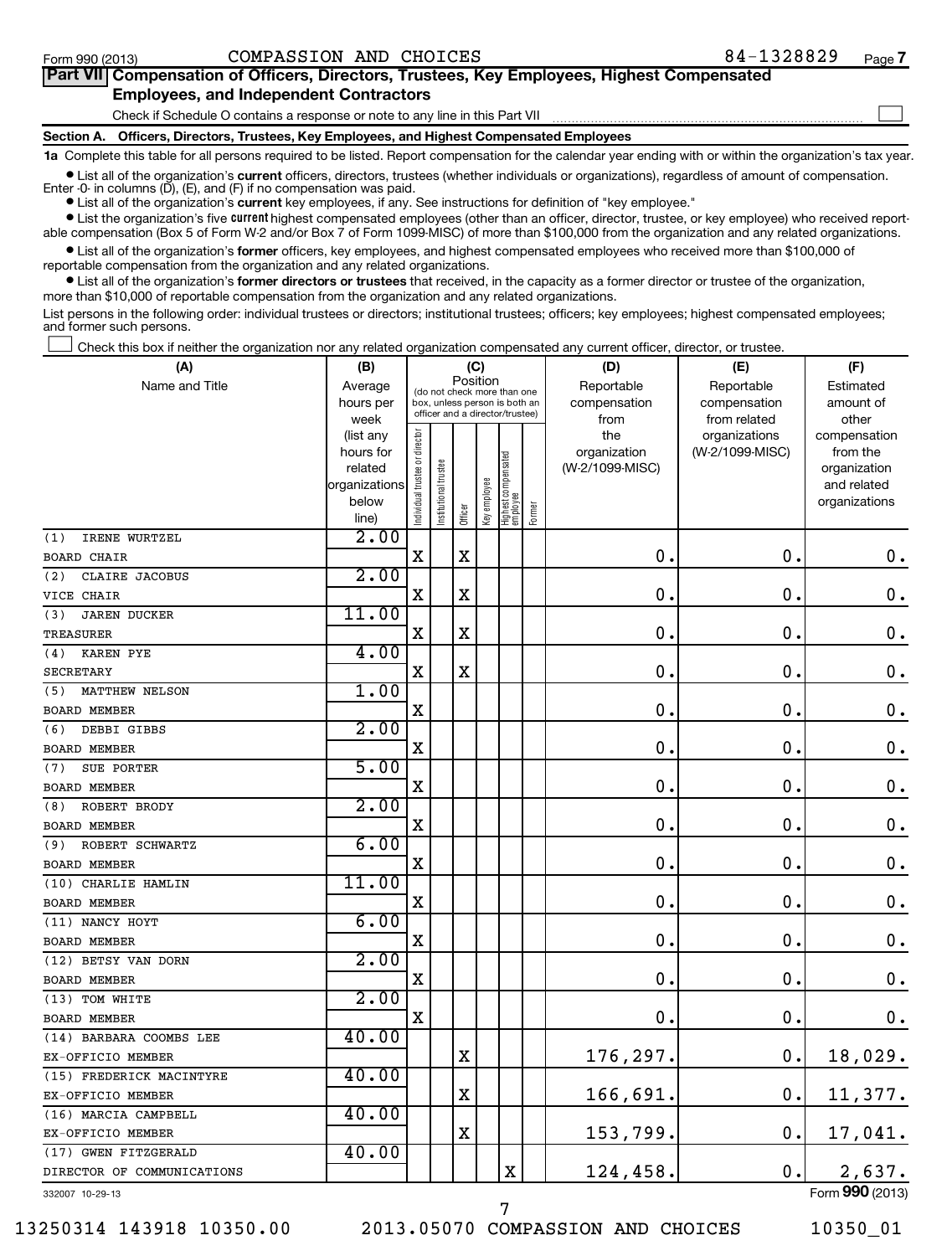| <b>Part VII</b><br>Section A. Officers, Directors, Trustees, Key Employees, and Highest Compensated Employees (continued)                    |                                                         |                                |                       |           |              |                                                                  |        |                                |                              |                    |                     |                              |
|----------------------------------------------------------------------------------------------------------------------------------------------|---------------------------------------------------------|--------------------------------|-----------------------|-----------|--------------|------------------------------------------------------------------|--------|--------------------------------|------------------------------|--------------------|---------------------|------------------------------|
| (A)                                                                                                                                          | (D)<br>(E)                                              |                                |                       | (F)       |              |                                                                  |        |                                |                              |                    |                     |                              |
| Name and title                                                                                                                               | Reportable<br>Reportable<br>(do not check more than one |                                |                       | Estimated |              |                                                                  |        |                                |                              |                    |                     |                              |
|                                                                                                                                              | hours per<br>week                                       |                                |                       |           |              | box, unless person is both an<br>officer and a director/trustee) |        | compensation<br>from           | compensation<br>from related | amount of<br>other |                     |                              |
|                                                                                                                                              | (list any                                               |                                |                       |           |              |                                                                  |        | the                            | organizations                |                    |                     | compensation                 |
|                                                                                                                                              | hours for                                               |                                |                       |           |              |                                                                  |        | organization                   | (W-2/1099-MISC)              |                    |                     | from the                     |
|                                                                                                                                              | related<br>organizations                                |                                |                       |           |              |                                                                  |        | (W-2/1099-MISC)                |                              |                    |                     | organization                 |
|                                                                                                                                              | below                                                   |                                |                       |           |              |                                                                  |        |                                |                              |                    |                     | and related<br>organizations |
|                                                                                                                                              | line)                                                   | Individual trustee or director | Institutional trustee | Officer   | Key employee | Highest compensated<br>employee                                  | Former |                                |                              |                    |                     |                              |
| (18) TRISH BERNSTEIN                                                                                                                         | 40.00                                                   |                                |                       |           |              |                                                                  |        |                                |                              |                    |                     |                              |
| CHIEF OPERATING OFFICER                                                                                                                      |                                                         |                                |                       |           |              | X                                                                |        | 136,645.                       |                              | 0.                 |                     | 6,965.                       |
|                                                                                                                                              |                                                         |                                |                       |           |              |                                                                  |        |                                |                              |                    |                     |                              |
|                                                                                                                                              |                                                         |                                |                       |           |              |                                                                  |        |                                |                              |                    |                     |                              |
|                                                                                                                                              |                                                         |                                |                       |           |              |                                                                  |        |                                |                              |                    |                     |                              |
|                                                                                                                                              |                                                         |                                |                       |           |              |                                                                  |        |                                |                              |                    |                     |                              |
|                                                                                                                                              |                                                         |                                |                       |           |              |                                                                  |        |                                |                              |                    |                     |                              |
|                                                                                                                                              |                                                         |                                |                       |           |              |                                                                  |        |                                |                              |                    |                     |                              |
|                                                                                                                                              |                                                         |                                |                       |           |              |                                                                  |        |                                |                              |                    |                     |                              |
|                                                                                                                                              |                                                         |                                |                       |           |              |                                                                  |        |                                |                              |                    |                     |                              |
|                                                                                                                                              |                                                         |                                |                       |           |              |                                                                  |        |                                |                              |                    |                     |                              |
|                                                                                                                                              |                                                         |                                |                       |           |              |                                                                  |        |                                |                              |                    |                     |                              |
|                                                                                                                                              |                                                         |                                |                       |           |              |                                                                  |        |                                |                              |                    |                     |                              |
|                                                                                                                                              |                                                         |                                |                       |           |              |                                                                  |        |                                |                              |                    |                     |                              |
|                                                                                                                                              |                                                         |                                |                       |           |              |                                                                  |        |                                |                              |                    |                     |                              |
|                                                                                                                                              |                                                         |                                |                       |           |              |                                                                  |        |                                |                              |                    |                     |                              |
|                                                                                                                                              |                                                         |                                |                       |           |              |                                                                  |        |                                |                              |                    |                     |                              |
| 1b Sub-total                                                                                                                                 |                                                         |                                |                       |           |              |                                                                  |        | 757,890.                       |                              | $\overline{0}$ .   |                     | 56,049.                      |
| c Total from continuation sheets to Part VII, Section A <b>manual</b> Total Trum                                                             |                                                         |                                |                       |           |              |                                                                  |        | $\overline{0}$                 |                              | σ.                 |                     | $\overline{0}$ .             |
| d                                                                                                                                            |                                                         |                                |                       |           |              |                                                                  |        | 757,890.                       |                              | $\overline{0}$ .   |                     | 56,049.                      |
| Total number of individuals (including but not limited to those listed above) who received more than \$100,000 of reportable<br>$\mathbf{2}$ |                                                         |                                |                       |           |              |                                                                  |        |                                |                              |                    |                     | 8                            |
| compensation from the organization                                                                                                           |                                                         |                                |                       |           |              |                                                                  |        |                                |                              |                    |                     | <b>No</b><br>Yes             |
| Did the organization list any former officer, director, or trustee, key employee, or highest compensated employee on<br>3                    |                                                         |                                |                       |           |              |                                                                  |        |                                |                              |                    |                     |                              |
| line 1a? If "Yes," complete Schedule J for such individual                                                                                   |                                                         |                                |                       |           |              |                                                                  |        |                                |                              |                    | 3                   | x                            |
| For any individual listed on line 1a, is the sum of reportable compensation and other compensation from the organization<br>4                |                                                         |                                |                       |           |              |                                                                  |        |                                |                              |                    |                     |                              |
| and related organizations greater than \$150,000? If "Yes," complete Schedule J for such individual                                          |                                                         |                                |                       |           |              |                                                                  |        |                                |                              |                    | 4                   | X                            |
| Did any person listed on line 1a receive or accrue compensation from any unrelated organization or individual for services<br>5              |                                                         |                                |                       |           |              |                                                                  |        |                                |                              |                    |                     |                              |
| rendered to the organization? If "Yes," complete Schedule J for such person                                                                  |                                                         |                                |                       |           |              |                                                                  |        |                                |                              |                    | 5                   | x                            |
| <b>Section B. Independent Contractors</b>                                                                                                    |                                                         |                                |                       |           |              |                                                                  |        |                                |                              |                    |                     |                              |
| Complete this table for your five highest compensated independent contractors that received more than \$100,000 of compensation from<br>1.   |                                                         |                                |                       |           |              |                                                                  |        |                                |                              |                    |                     |                              |
| the organization. Report compensation for the calendar year ending with or within the organization's tax year.                               |                                                         |                                |                       |           |              |                                                                  |        |                                |                              |                    |                     |                              |
|                                                                                                                                              | (A)<br>Name and business address                        |                                |                       |           |              |                                                                  |        | (B)<br>Description of services |                              |                    | (C)<br>Compensation |                              |
| PRODUCTION SOLUTIONS                                                                                                                         |                                                         |                                |                       |           |              |                                                                  |        |                                |                              |                    |                     |                              |
| 1953 GALLOWS RD SUITE 600, VIENNA, VA 22182 DIRECT MARKETING                                                                                 |                                                         |                                |                       |           |              |                                                                  |        |                                |                              |                    |                     | 763,234.                     |
| EIDOLON COMMUNICATIONS, 15 MAIDEN LANE                                                                                                       |                                                         |                                |                       |           |              |                                                                  |        |                                |                              |                    |                     |                              |
| SUITE 1401, NEW YORK, NY 10038                                                                                                               |                                                         |                                |                       |           |              |                                                                  |        | DIRECT MAIL                    |                              |                    |                     | 221,899.                     |
| PURPLE STRATEGIES                                                                                                                            |                                                         |                                |                       |           |              |                                                                  |        |                                |                              |                    |                     |                              |
| 815 SLATERS LANE, ALEXANDRIA, VA 22314                                                                                                       |                                                         |                                |                       |           |              |                                                                  |        | RESEARCH                       |                              |                    |                     | 141,900.                     |
| MCDOWELL JEWETT COMMUNICATIONS, 36                                                                                                           |                                                         |                                |                       |           |              |                                                                  |        |                                |                              |                    |                     |                              |
| TRUMBULL ST, 3RD FLOOR, HARTFORD, CT 06103                                                                                                   |                                                         |                                |                       |           |              |                                                                  |        | CONSULTING                     |                              |                    |                     | 131,291.                     |
| BB PRINT SOURCE                                                                                                                              |                                                         |                                |                       |           |              |                                                                  |        |                                |                              |                    |                     |                              |
| 9040 SW BURNHAM STREET, TIGARD, OR 97223                                                                                                     |                                                         |                                |                       |           |              |                                                                  |        | PRINTING/PUBLISHING            |                              |                    |                     | 107,286.                     |
| Total number of independent contractors (including but not limited to those listed above) who received more than<br>$\mathbf{2}$             |                                                         |                                |                       |           |              |                                                                  |        |                                |                              |                    |                     |                              |
| 5<br>\$100,000 of compensation from the organization                                                                                         |                                                         |                                |                       |           |              |                                                                  |        |                                |                              |                    |                     | $\mathbf{on}$                |

332008 10-29-13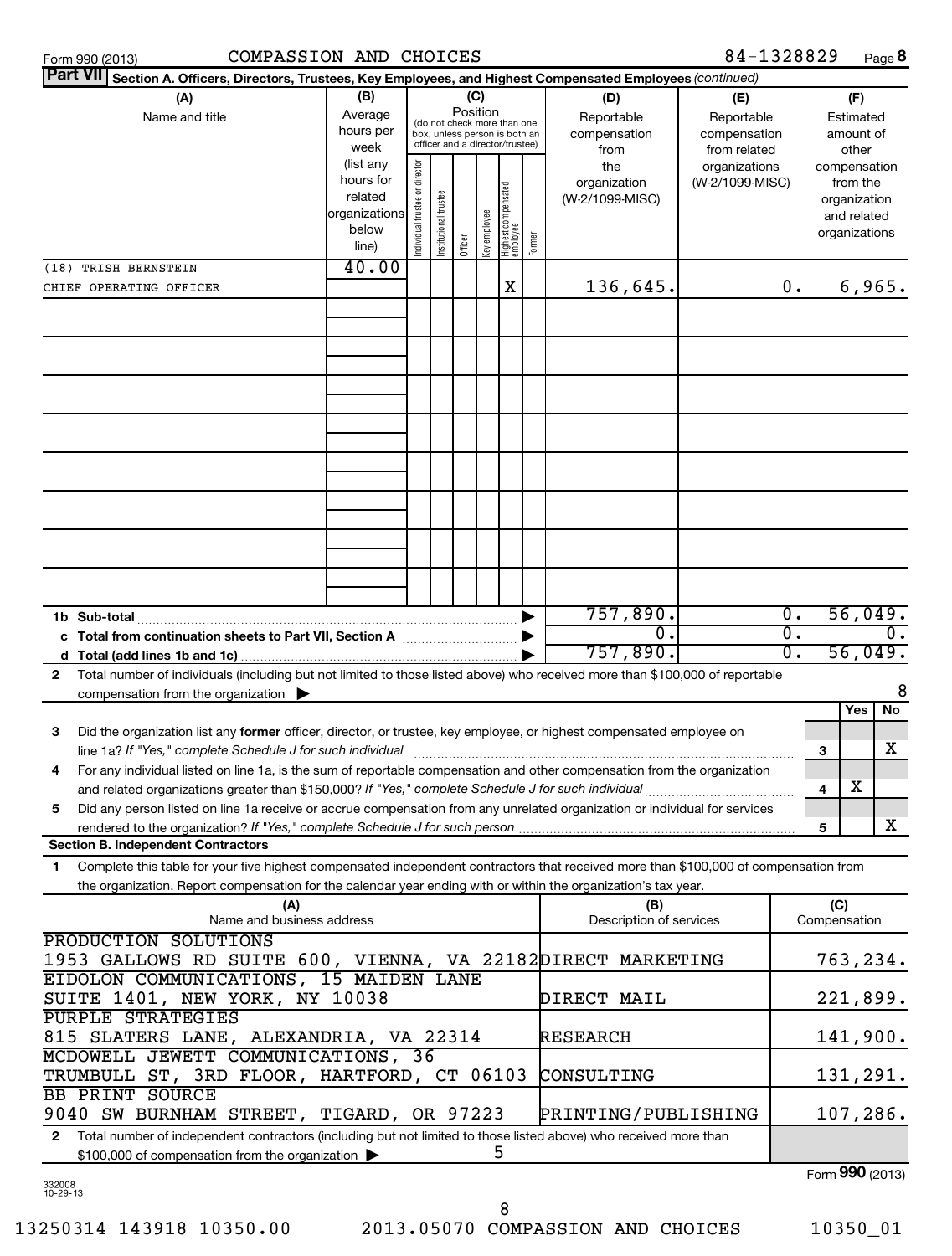|                                                           | <b>Part VIII</b> |   | <b>Statement of Revenue</b>                                                                                            |                |                       |               |                                          |                                  |                                                                      |
|-----------------------------------------------------------|------------------|---|------------------------------------------------------------------------------------------------------------------------|----------------|-----------------------|---------------|------------------------------------------|----------------------------------|----------------------------------------------------------------------|
|                                                           |                  |   |                                                                                                                        |                |                       | Total revenue | Related or<br>exempt function<br>revenue | Unrelated<br>business<br>revenue | (D)<br>Revenue excluded<br>from tax under<br>sections<br>$512 - 514$ |
|                                                           |                  |   | 1 a Federated campaigns                                                                                                | 1a             |                       |               |                                          |                                  |                                                                      |
| Contributions, Gifts, Grants<br>and Other Similar Amounts |                  |   |                                                                                                                        | 1 <sub>b</sub> |                       |               |                                          |                                  |                                                                      |
|                                                           |                  |   | c Fundraising events                                                                                                   | l 1c           | 1,725,852.            |               |                                          |                                  |                                                                      |
|                                                           |                  |   | d Related organizations                                                                                                | 1 <sub>d</sub> |                       |               |                                          |                                  |                                                                      |
|                                                           |                  |   | e Government grants (contributions)                                                                                    | 1e             |                       |               |                                          |                                  |                                                                      |
|                                                           |                  |   | f All other contributions, gifts, grants, and                                                                          |                |                       |               |                                          |                                  |                                                                      |
|                                                           |                  |   | similar amounts not included above                                                                                     | 1f             | 15,420,524.           |               |                                          |                                  |                                                                      |
|                                                           |                  |   | Noncash contributions included in lines 1a-1f: \$                                                                      |                |                       |               |                                          |                                  |                                                                      |
|                                                           |                  |   |                                                                                                                        |                | $\blacktriangleright$ | 17, 146, 376. |                                          |                                  |                                                                      |
|                                                           |                  |   |                                                                                                                        |                | <b>Business Code</b>  |               |                                          |                                  |                                                                      |
|                                                           | 2 a              | b | <u> 1980 - Johann Barn, mars an t-Amerikaansk politiker (</u>                                                          |                |                       |               |                                          |                                  |                                                                      |
|                                                           |                  | с | <u> 1989 - Johann Stein, marwolaethau a bhann an t-Albann an t-Albann an t-Albann an t-Albann an t-Albann an t-Alb</u> |                |                       |               |                                          |                                  |                                                                      |
|                                                           |                  | d | <u> 1989 - Johann Barbara, martin amerikan basar dan berasal dalam basar dalam basar dalam basar dalam basar dala</u>  |                |                       |               |                                          |                                  |                                                                      |
| Program Service<br>Revenue                                |                  | е |                                                                                                                        |                |                       |               |                                          |                                  |                                                                      |
|                                                           |                  |   |                                                                                                                        |                |                       |               |                                          |                                  |                                                                      |
|                                                           |                  |   |                                                                                                                        |                | ▶                     |               |                                          |                                  |                                                                      |
|                                                           | 3                |   | Investment income (including dividends, interest, and                                                                  |                |                       |               |                                          |                                  |                                                                      |
|                                                           |                  |   |                                                                                                                        |                | ▶                     | 294,222.      |                                          |                                  | 294,222.                                                             |
|                                                           | 4                |   | Income from investment of tax-exempt bond proceeds                                                                     |                |                       |               |                                          |                                  |                                                                      |
|                                                           | 5                |   |                                                                                                                        |                |                       |               |                                          |                                  |                                                                      |
|                                                           |                  |   |                                                                                                                        | (i) Real       | (ii) Personal         |               |                                          |                                  |                                                                      |
|                                                           |                  |   | 6 a Gross rents<br><b>b</b> Less: rental expenses                                                                      |                |                       |               |                                          |                                  |                                                                      |
|                                                           |                  |   | c Rental income or (loss)                                                                                              |                |                       |               |                                          |                                  |                                                                      |
|                                                           |                  |   |                                                                                                                        |                | ▶                     |               |                                          |                                  |                                                                      |
|                                                           |                  |   | 7 a Gross amount from sales of                                                                                         | (i) Securities | (ii) Other            |               |                                          |                                  |                                                                      |
|                                                           |                  |   | assets other than inventory                                                                                            | 11, 105, 528.  | 278.                  |               |                                          |                                  |                                                                      |
|                                                           |                  |   | <b>b</b> Less: cost or other basis                                                                                     |                |                       |               |                                          |                                  |                                                                      |
|                                                           |                  |   | and sales expenses                                                                                                     | 10,550,137.    | 0.                    |               |                                          |                                  |                                                                      |
|                                                           |                  |   |                                                                                                                        | 555,391.       | 278.                  |               |                                          |                                  |                                                                      |
|                                                           |                  |   |                                                                                                                        |                | ▶                     | 555,669.      |                                          |                                  | 555,669.                                                             |
|                                                           |                  |   | 8 a Gross income from fundraising events (not<br>1,725,852. of                                                         |                |                       |               |                                          |                                  |                                                                      |
| <b>Other Revenue</b>                                      |                  |   | including \$<br>contributions reported on line 1c). See                                                                |                |                       |               |                                          |                                  |                                                                      |
|                                                           |                  |   |                                                                                                                        |                | 218,899.              |               |                                          |                                  |                                                                      |
|                                                           |                  |   |                                                                                                                        | $\mathbf b$    | 218,899.              |               |                                          |                                  |                                                                      |
|                                                           |                  |   | c Net income or (loss) from fundraising events                                                                         |                | ▶<br>.                | 0.            |                                          |                                  |                                                                      |
|                                                           |                  |   | 9 a Gross income from gaming activities. See                                                                           |                |                       |               |                                          |                                  |                                                                      |
|                                                           |                  |   |                                                                                                                        |                |                       |               |                                          |                                  |                                                                      |
|                                                           |                  |   |                                                                                                                        | b              |                       |               |                                          |                                  |                                                                      |
|                                                           |                  |   | c Net income or (loss) from gaming activities                                                                          |                | ▶                     |               |                                          |                                  |                                                                      |
|                                                           |                  |   | 10 a Gross sales of inventory, less returns                                                                            |                |                       |               |                                          |                                  |                                                                      |
|                                                           |                  |   |                                                                                                                        |                |                       |               |                                          |                                  |                                                                      |
|                                                           |                  |   | c Net income or (loss) from sales of inventory                                                                         |                |                       |               |                                          |                                  |                                                                      |
|                                                           |                  |   | Miscellaneous Revenue                                                                                                  |                | <b>Business Code</b>  |               |                                          |                                  |                                                                      |
|                                                           | 11 a             |   | the control of the control of the control of the control of the control of                                             |                |                       |               |                                          |                                  |                                                                      |
|                                                           |                  | b |                                                                                                                        |                |                       |               |                                          |                                  |                                                                      |
|                                                           |                  | с | <u> 1989 - Johann Barbara, martxa alemaniar a</u>                                                                      |                |                       |               |                                          |                                  |                                                                      |
|                                                           |                  |   |                                                                                                                        |                |                       |               |                                          |                                  |                                                                      |
|                                                           |                  |   |                                                                                                                        |                |                       |               |                                          |                                  |                                                                      |
|                                                           | 12               |   |                                                                                                                        |                |                       | 17,996,267.   | 0.                                       | 0.                               | 849,891.                                                             |
| 332009<br>10-29-13                                        |                  |   |                                                                                                                        |                |                       | 9             |                                          |                                  | Form 990 (2013)                                                      |

Form 990 (2013) COMPASSION AND CHOICES 8 4-1328829 Page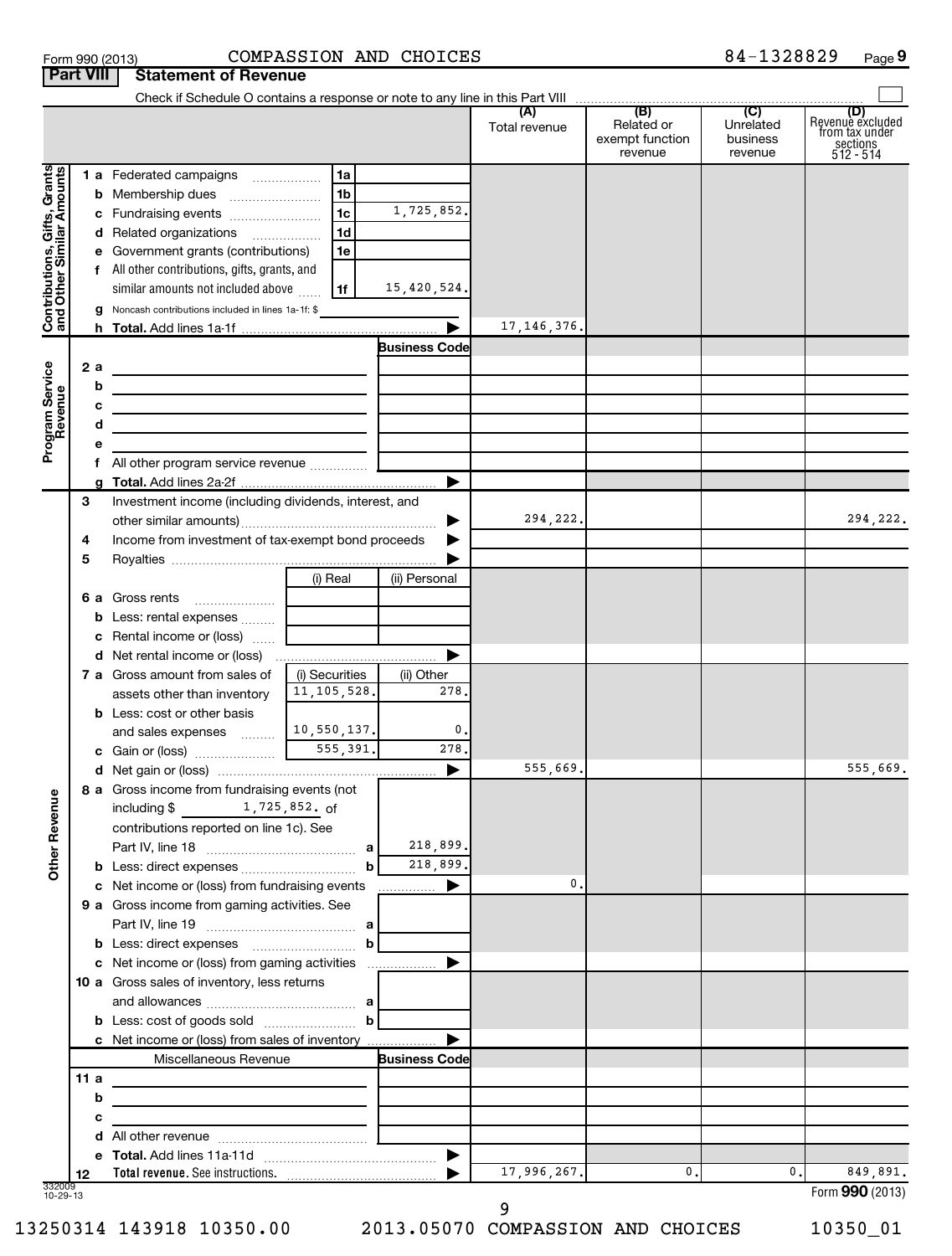**Part IX Statement of Functional Expenses** 

# Form 990 (2013)  $\qquad \qquad \text{COMPASSION AND CHOICES} \qquad \qquad \text{84--1328829} \qquad \text{Page}$

84-1328829 Page 10

|              | Section 501(c)(3) and 501(c)(4) organizations must complete all columns. All other organizations must complete column (A).                                |                |                             |                                    |                         |
|--------------|-----------------------------------------------------------------------------------------------------------------------------------------------------------|----------------|-----------------------------|------------------------------------|-------------------------|
|              | Check if Schedule O contains a response or note to any line in this Part IX                                                                               | (A)            | (B)                         | $\overline{\text{(C)}}$            | (D)                     |
|              | Do not include amounts reported on lines 6b,<br>7b, 8b, 9b, and 10b of Part VIII.                                                                         | Total expenses | Program service<br>expenses | Management and<br>general expenses | Fundraising<br>expenses |
| 1.           | Grants and other assistance to governments and                                                                                                            |                |                             |                                    |                         |
|              | organizations in the United States. See Part IV, line 21                                                                                                  |                |                             |                                    |                         |
| $\mathbf{2}$ | Grants and other assistance to individuals in                                                                                                             |                |                             |                                    |                         |
|              | the United States. See Part IV, line 22                                                                                                                   |                |                             |                                    |                         |
| 3            | Grants and other assistance to governments,                                                                                                               |                |                             |                                    |                         |
|              | organizations, and individuals outside the                                                                                                                |                |                             |                                    |                         |
|              | United States. See Part IV, lines 15 and 16                                                                                                               |                |                             |                                    |                         |
| 4            | Benefits paid to or for members                                                                                                                           |                |                             |                                    |                         |
| 5            | Compensation of current officers, directors,                                                                                                              |                |                             |                                    |                         |
|              | trustees, and key employees                                                                                                                               | 496,786.       | 413,988.                    | 82,798.                            |                         |
| 6            | Compensation not included above, to disqualified                                                                                                          |                |                             |                                    |                         |
|              | persons (as defined under section 4958(f)(1)) and                                                                                                         |                |                             |                                    |                         |
|              | persons described in section 4958(c)(3)(B)                                                                                                                |                |                             |                                    |                         |
| 7            | Other salaries and wages                                                                                                                                  | 3,684,076.     | 2,740,594.                  | 543, 139.                          | 400, 343.               |
| 8            | Pension plan accruals and contributions (include                                                                                                          |                |                             |                                    |                         |
|              | section 401(k) and 403(b) employer contributions)                                                                                                         | 96,281.        | 72,647.                     | $\frac{14,415}{83,875}$            | $\frac{9,219}{53,646}$  |
| 9            |                                                                                                                                                           | 560, 232.      | 422, 711.                   |                                    |                         |
| 10           |                                                                                                                                                           | 334,469.       | 252, 367.                   | 50,075.                            | 32,027.                 |
| 11           | Fees for services (non-employees):                                                                                                                        |                |                             |                                    |                         |
| a            |                                                                                                                                                           |                |                             |                                    |                         |
|              |                                                                                                                                                           |                |                             |                                    |                         |
| с            |                                                                                                                                                           |                |                             |                                    |                         |
| d            |                                                                                                                                                           |                |                             |                                    |                         |
| e            | Professional fundraising services. See Part IV, line 17                                                                                                   |                |                             |                                    |                         |
| f            | Investment management fees                                                                                                                                |                |                             |                                    |                         |
| g            | Other. (If line 11g amount exceeds 10% of line 25,                                                                                                        |                |                             |                                    |                         |
|              | column (A) amount, list line 11g expenses on Sch O.)                                                                                                      | 100,652.       | 76,172.                     | 24,480.                            |                         |
| 12           |                                                                                                                                                           | 354, 729.      | 347,581.                    | 7,148.                             |                         |
| 13           |                                                                                                                                                           |                |                             |                                    |                         |
| 14           |                                                                                                                                                           | 235,045.       | 194,739.                    | 40,306.                            |                         |
| 15           |                                                                                                                                                           |                |                             |                                    |                         |
| 16           |                                                                                                                                                           | 275, 287.      | 180,026.                    | 95, 261.                           |                         |
| 17           |                                                                                                                                                           | 486, 240.      | 402, 463.                   | 52,060.                            | 31,717.                 |
| 18           | Payments of travel or entertainment expenses                                                                                                              |                |                             |                                    |                         |
|              | for any federal, state, or local public officials                                                                                                         |                |                             |                                    |                         |
| 19           | Conferences, conventions, and meetings                                                                                                                    | 110,045.       | 110,045.                    |                                    |                         |
| 20           | Interest                                                                                                                                                  | 7,045.         | 5,343.                      | 1,702.                             |                         |
| 21           |                                                                                                                                                           |                |                             |                                    |                         |
| 22           | Depreciation, depletion, and amortization                                                                                                                 | 73, 365.       | 49, 110.                    | 24, 255.                           |                         |
| 23           | Insurance                                                                                                                                                 | 116, 158.      | 99, 143.                    | 17,015.                            |                         |
| 24           | Other expenses. Itemize expenses not covered<br>above. (List miscellaneous expenses in line 24e. If line<br>24e amount exceeds 10% of line 25, column (A) |                |                             |                                    |                         |
|              | amount, list line 24e expenses on Schedule O.)<br><b>OUTSIDE SERVICES</b>                                                                                 | 2,093,699.     | 2,068,236.                  | 25,463.                            |                         |
| a            | <b>DEVELOPMENT</b><br>COSTS                                                                                                                               | 1,039,369.     | 635, 116.                   |                                    | 404, 253.               |
| b            | OPERATIONAL<br><b>EXPENSES</b>                                                                                                                            | 426,938.       | 358,054.                    | 68,884.                            |                         |
| c            | <b>MAGAZINES</b>                                                                                                                                          | 175, 713.      | 175, 713.                   |                                    |                         |
| d            |                                                                                                                                                           | 260, 334.      | 246,527.                    | 13,807.                            |                         |
|              | e All other expenses<br>Total functional expenses. Add lines 1 through 24e                                                                                | 10,926,463.    | 8,850,575.                  | 1,144,683.                         | 931, 205.               |
| 25           | Joint costs. Complete this line only if the organization                                                                                                  |                |                             |                                    |                         |
| 26           | reported in column (B) joint costs from a combined                                                                                                        |                |                             |                                    |                         |
|              | educational campaign and fundraising solicitation.                                                                                                        |                |                             |                                    |                         |
|              | Check here $\blacktriangleright$                                                                                                                          |                |                             |                                    |                         |
|              | if following SOP 98-2 (ASC 958-720)                                                                                                                       |                |                             |                                    | Form 990 (2013)         |
|              | 332010 10-29-13                                                                                                                                           |                |                             |                                    |                         |

13250314 143918 10350.00 2013.05070 COMPASSION AND CHOICES 10350\_01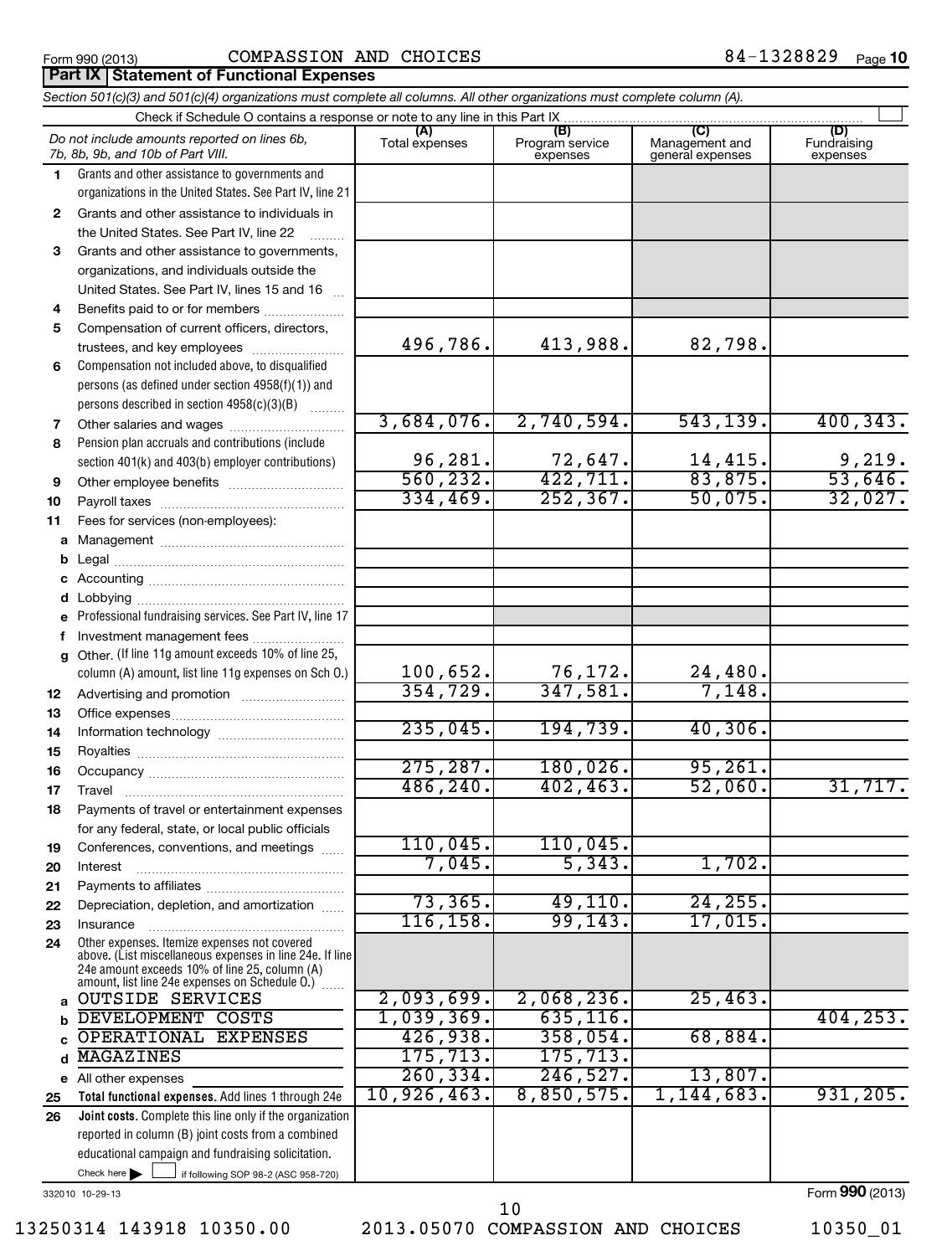13250314 143918 10350.00 2013.05070 COMPASSION AND CHOICES 10350\_01 11

Form 990 (2013)  $\qquad \qquad \qquad \text{COMPASSION AND CHOICES} \qquad \qquad \qquad \qquad \text{84--1328829} \qquad \qquad \text{Page}}$ 

**(A) (B) 1 2 3 4 5 6 7 8 9 10 a** Land, buildings, and equipment: cost or other **11 12 13 14 15 16 17 18 19 20 21 22 23 24 25 26 27 28 29 30 31 32 33 1 2 3 4 5 6 7 8 9 10c 11 12 13 14 15 16 17 18 19 20 21 22 23 24 25 26 b** Less: accumulated depreciation \_\_\_\_\_\_\_\_\_\_\_\_\_\_| 10b basis. Complete Part VI of Schedule D www. 10a **Total assets.**  Add lines 1 through 15 (must equal line 34) **Total liabilities.**  Add lines 17 through 25 **Organizations that follow SFAS 117 (ASC 958), check here**  $\blacktriangleright$  $\boxed{ \text{X} }$  **and complete lines 27 through 29, and lines 33 and 34. 27 28 29 Organizations that do not follow SFAS 117 (ASC 958), check here** | † **and complete lines 30 through 34. 30 31 32 33** Beginning of year  $\parallel$  | End of year Cash - non-interest-bearing ~~~~~~~~~~~~~~~~~~~~~~~~~ Savings and temporary cash investments ~~~~~~~~~~~~~~~~~~ Pledges and grants receivable, net ~~~~~~~~~~~~~~~~~~~~~ Accounts receivable, net ~~~~~~~~~~~~~~~~~~~~~~~~~~ Loans and other receivables from current and former officers, directors, trustees, key employees, and highest compensated employees. Complete Part II of Schedule L ~~~~~~~~~~~~~~~~~~~~~~~~~~~~ Loans and other receivables from other disqualified persons (as defined under section 4958(f)(1)), persons described in section 4958(c)(3)(B), and contributing employers and sponsoring organizations of section 501(c)(9) voluntary employees' beneficiary organizations (see instr). Complete Part II of Sch L ...... Notes and loans receivable, net ~~~~~~~~~~~~~~~~~~~~~~~ Inventories for sale or use ~~~~~~~~~~~~~~~~~~~~~~~~~~ Prepaid expenses and deferred charges ~~~~~~~~~~~~~~~~~~ Investments - publicly traded securities ~~~~~~~~~~~~~~~~~~~ Investments - other securities. See Part IV, line 11 ~~~~~~~~~~~~~~ Investments - program-related. See Part IV, line 11 ~~~~~~~~~~~~~ Intangible assets ~~~~~~~~~~~~~~~~~~~~~~~~~~~~~~ Other assets. See Part IV, line 11 ~~~~~~~~~~~~~~~~~~~~~~ Accounts payable and accrued expenses ~~~~~~~~~~~~~~~~~~ Grants payable ~~~~~~~~~~~~~~~~~~~~~~~~~~~~~~~ Deferred revenue **communications and the contract of the contract of the Deferred** revenues Tax-exempt bond liabilities ~~~~~~~~~~~~~~~~~~~~~~~~~ Escrow or custodial account liability. Complete Part IV of Schedule D ........... Loans and other payables to current and former officers, directors, trustees, key employees, highest compensated employees, and disqualified persons. Complete Part II of Schedule L ~~~~~~~~~~~~~~~~~~~~~~~ Secured mortgages and notes payable to unrelated third parties Unsecured notes and loans payable to unrelated third parties  $\ldots$ ............... Other liabilities (including federal income tax, payables to related third parties, and other liabilities not included on lines 17-24). Complete Part X of Schedule D Unrestricted net assets ~~~~~~~~~~~~~~~~~~~~~~~~~~~ Temporarily restricted net assets ~~~~~~~~~~~~~~~~~~~~~~ Permanently restricted net assets ~~~~~~~~~~~~~~~~~~~~~ Capital stock or trust principal, or current funds ~~~~~~~~~~~~~~~ Paid-in or capital surplus, or land, building, or equipment fund ...................... Retained earnings, endowment, accumulated income, or other funds ............ Total net assets or fund balances ~~~~~~~~~~~~~~~~~~~~~~  $226,699.$  1 984,235. 566,888. 1,008,974. 2,567,927.  $94,566$ .  $9$   $82,868$ . 590,016.  $328,235.$  253,922.  $1_{10c}$  261,781.  $12,300,946.$   $11$   $12,347,651$ . 3,014. 3,014.  $241, 249.$   $15$   $5, 327, 714.$ 14,129,370. 22,142,078.  $565,936.$   $17$  856,199.  $368,557.$   $25$  473,716.  $934,493.$   $_{26}$  1,329,915. 13,194,877. 20,687,163. 125,000. 13,194,877. 20,812,163.

 $\left| \begin{array}{c} \end{array} \right|$ 

Form (2013) **990**

**34**

14,129,370. 22,142,078.

**Assets**

**Liabilities**

Check if Schedule O contains a response or note to any line in this Part X **Part X** | **Balance Sheet** 

332011 10-29-13

**34**

Total liabilities and net assets/fund balances

**Net Assets or Fund Balances**

**Net Assets or Fund Balances**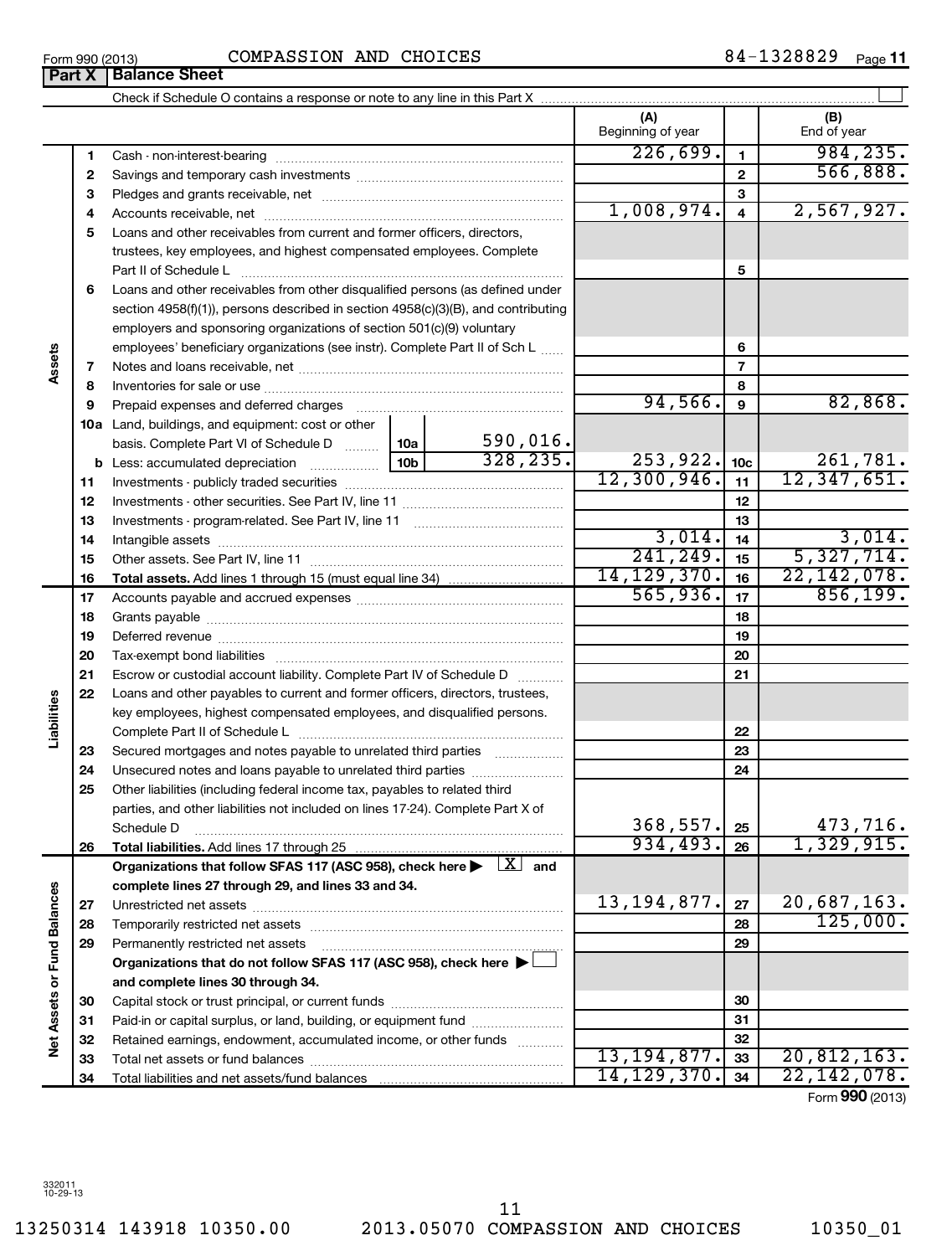**1 2**

**Part XI | Reconciliation of Net Assets** 

| з  | Revenue less expenses. Subtract line 2 from line 1                                                                                                                                                                                  | 3              |                |            | 7,069,804.              |  |  |  |
|----|-------------------------------------------------------------------------------------------------------------------------------------------------------------------------------------------------------------------------------------|----------------|----------------|------------|-------------------------|--|--|--|
| 4  | 13, 194, 877.<br>$\overline{\mathbf{4}}$                                                                                                                                                                                            |                |                |            |                         |  |  |  |
| 5  | 5<br>Net unrealized gains (losses) on investments [11] matter contracts and the state of the state of the state of the state of the state of the state of the state of the state of the state of the state of the state of the stat |                |                |            |                         |  |  |  |
| 6  | Donated services and use of facilities                                                                                                                                                                                              | 6              |                |            | 395,600.                |  |  |  |
| 7  | Investment expenses                                                                                                                                                                                                                 | $\overline{7}$ |                |            |                         |  |  |  |
| 8  | Prior period adjustments                                                                                                                                                                                                            | 8              |                |            |                         |  |  |  |
| 9  | Other changes in net assets or fund balances (explain in Schedule O) manufactured controller than the controller                                                                                                                    | 9              |                |            | $-395,600.$             |  |  |  |
| 10 | Net assets or fund balances at end of year. Combine lines 3 through 9 (must equal Part X, line 33,                                                                                                                                  |                |                |            |                         |  |  |  |
|    | column (B))                                                                                                                                                                                                                         | 10             | 20,812,165.    |            |                         |  |  |  |
|    | Part XII Financial Statements and Reporting                                                                                                                                                                                         |                |                |            |                         |  |  |  |
|    |                                                                                                                                                                                                                                     |                |                |            | $\overline{\mathbf{x}}$ |  |  |  |
|    |                                                                                                                                                                                                                                     |                |                | <b>Yes</b> | <b>No</b>               |  |  |  |
| 1  | $\lfloor x \rfloor$ Accrual<br>Accounting method used to prepare the Form 990: [130] Cash<br>Other                                                                                                                                  |                |                |            |                         |  |  |  |
|    | If the organization changed its method of accounting from a prior year or checked "Other," explain in Schedule O.                                                                                                                   |                |                |            |                         |  |  |  |
|    | 2a Were the organization's financial statements compiled or reviewed by an independent accountant?                                                                                                                                  |                |                |            |                         |  |  |  |
|    | If "Yes," check a box below to indicate whether the financial statements for the year were compiled or reviewed on a                                                                                                                |                |                |            |                         |  |  |  |
|    | separate basis, consolidated basis, or both:                                                                                                                                                                                        |                |                |            |                         |  |  |  |
|    | Consolidated basis<br>Both consolidated and separate basis<br>Separate basis                                                                                                                                                        |                |                |            |                         |  |  |  |
|    |                                                                                                                                                                                                                                     |                |                |            |                         |  |  |  |
|    | If "Yes," check a box below to indicate whether the financial statements for the year were audited on a separate basis,                                                                                                             |                |                |            |                         |  |  |  |
|    | consolidated basis, or both:                                                                                                                                                                                                        |                |                |            |                         |  |  |  |
|    | $\boxed{\mathbf{X}}$ Consolidated basis<br>Both consolidated and separate basis<br>Separate basis                                                                                                                                   |                |                |            |                         |  |  |  |
|    | c If "Yes" to line 2a or 2b, does the organization have a committee that assumes responsibility for oversight of the audit,                                                                                                         |                |                | х          |                         |  |  |  |
|    |                                                                                                                                                                                                                                     |                |                |            |                         |  |  |  |
|    | If the organization changed either its oversight process or selection process during the tax year, explain in Schedule O.                                                                                                           |                |                |            |                         |  |  |  |
|    | 3a As a result of a federal award, was the organization required to undergo an audit or audits as set forth in the Single Audit                                                                                                     |                |                |            |                         |  |  |  |
|    |                                                                                                                                                                                                                                     |                | За             |            | x                       |  |  |  |
|    | b If "Yes," did the organization undergo the required audit or audits? If the organization did not undergo the required audit                                                                                                       |                |                |            |                         |  |  |  |
|    | or audits, explain why in Schedule O and describe any steps taken to undergo such audits manufactured university                                                                                                                    |                | 3 <sub>b</sub> |            |                         |  |  |  |
|    |                                                                                                                                                                                                                                     |                |                |            | Form 990 (2013)         |  |  |  |
|    |                                                                                                                                                                                                                                     |                |                |            |                         |  |  |  |

Check if Schedule O contains a response or note to any line in this Part XI

Total revenue (must equal Part VIII, column (A), line 12) ~~~~~~~~~~~~~~~~~~~~~~~~~~ Total expenses (must equal Part IX, column (A), line 25) ~~~~~~~~~~~~~~~~~~~~~~~~~~ 17,996,267. 10,926,463.

 $\lfloor x \rfloor$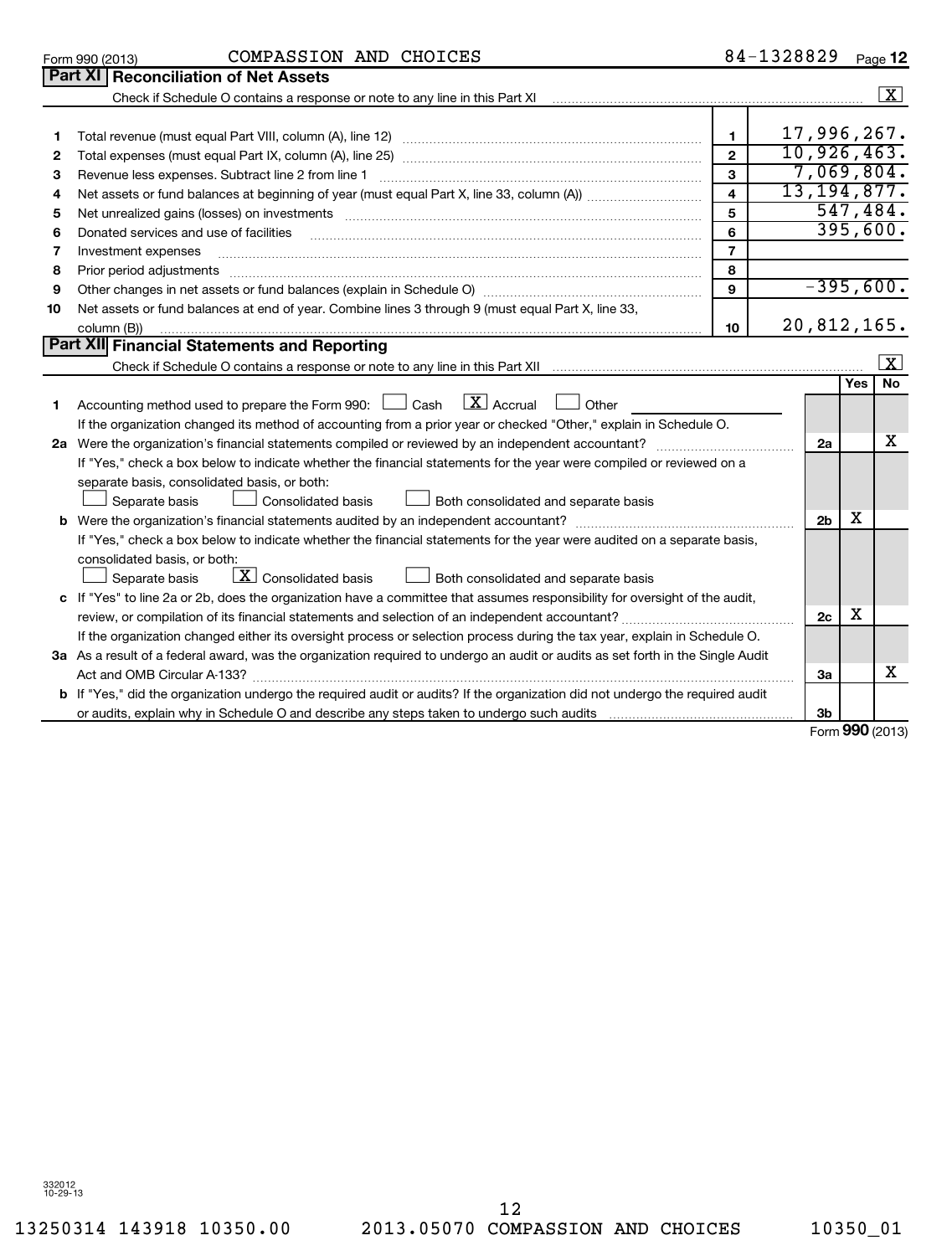| <b>SCHEDULE A</b> |  |
|-------------------|--|
|-------------------|--|

| (Form 990 or 990-EZ |
|---------------------|
|---------------------|

# Form 990 or 990-EZ)<br>
Complete if the organization is a section 501(c)(3) organization or a section<br> **Public Charity Status and Public Support**

**4947(a)(1) nonexempt charitable trust. | Attach to Form 990 or Form 990-EZ.**  **Open to Public**

OMB No. 1545-0047

**Inspection**

Department of the Treasury Internal Revenue Service

| niemai Revenue Service |                                                                                                                                            |                                               | Information about Schedule A (Form 990 or 990-EZ) and its instructions is at $www.irs.gov/form990$                                                                                                                                         |                                                   |    |                      |     |                                              |                                        |  | <b>Inspection</b>                     |            |    |  |
|------------------------|--------------------------------------------------------------------------------------------------------------------------------------------|-----------------------------------------------|--------------------------------------------------------------------------------------------------------------------------------------------------------------------------------------------------------------------------------------------|---------------------------------------------------|----|----------------------|-----|----------------------------------------------|----------------------------------------|--|---------------------------------------|------------|----|--|
|                        | Name of the organization                                                                                                                   |                                               |                                                                                                                                                                                                                                            |                                                   |    |                      |     |                                              |                                        |  | <b>Employer identification number</b> |            |    |  |
|                        |                                                                                                                                            |                                               | COMPASSION AND CHOICES                                                                                                                                                                                                                     |                                                   |    |                      |     |                                              |                                        |  | 84-1328829                            |            |    |  |
| Part I                 | Reason for Public Charity Status (All organizations must complete this part.) See instructions.                                            |                                               |                                                                                                                                                                                                                                            |                                                   |    |                      |     |                                              |                                        |  |                                       |            |    |  |
|                        |                                                                                                                                            |                                               | The organization is not a private foundation because it is: (For lines 1 through 11, check only one box.)                                                                                                                                  |                                                   |    |                      |     |                                              |                                        |  |                                       |            |    |  |
| 1                      | A church, convention of churches, or association of churches described in section 170(b)(1)(A)(i).                                         |                                               |                                                                                                                                                                                                                                            |                                                   |    |                      |     |                                              |                                        |  |                                       |            |    |  |
| 2                      | A school described in section 170(b)(1)(A)(ii). (Attach Schedule E.)                                                                       |                                               |                                                                                                                                                                                                                                            |                                                   |    |                      |     |                                              |                                        |  |                                       |            |    |  |
| 3                      | A hospital or a cooperative hospital service organization described in section 170(b)(1)(A)(iii).                                          |                                               |                                                                                                                                                                                                                                            |                                                   |    |                      |     |                                              |                                        |  |                                       |            |    |  |
| 4                      | A medical research organization operated in conjunction with a hospital described in section 170(b)(1)(A)(iii). Enter the hospital's name, |                                               |                                                                                                                                                                                                                                            |                                                   |    |                      |     |                                              |                                        |  |                                       |            |    |  |
|                        | city, and state:                                                                                                                           |                                               |                                                                                                                                                                                                                                            |                                                   |    |                      |     |                                              |                                        |  |                                       |            |    |  |
| 5                      | An organization operated for the benefit of a college or university owned or operated by a governmental unit described in                  |                                               |                                                                                                                                                                                                                                            |                                                   |    |                      |     |                                              |                                        |  |                                       |            |    |  |
|                        |                                                                                                                                            | section 170(b)(1)(A)(iv). (Complete Part II.) |                                                                                                                                                                                                                                            |                                                   |    |                      |     |                                              |                                        |  |                                       |            |    |  |
| 6                      |                                                                                                                                            |                                               | A federal, state, or local government or governmental unit described in section 170(b)(1)(A)(v).                                                                                                                                           |                                                   |    |                      |     |                                              |                                        |  |                                       |            |    |  |
| 7                      |                                                                                                                                            |                                               | An organization that normally receives a substantial part of its support from a governmental unit or from the general public described in                                                                                                  |                                                   |    |                      |     |                                              |                                        |  |                                       |            |    |  |
|                        |                                                                                                                                            | section 170(b)(1)(A)(vi). (Complete Part II.) |                                                                                                                                                                                                                                            |                                                   |    |                      |     |                                              |                                        |  |                                       |            |    |  |
| 8                      |                                                                                                                                            |                                               | A community trust described in section 170(b)(1)(A)(vi). (Complete Part II.)                                                                                                                                                               |                                                   |    |                      |     |                                              |                                        |  |                                       |            |    |  |
| $\mathbf{X}$<br>9      |                                                                                                                                            |                                               | An organization that normally receives: (1) more than 33 1/3% of its support from contributions, membership fees, and gross receipts from                                                                                                  |                                                   |    |                      |     |                                              |                                        |  |                                       |            |    |  |
|                        |                                                                                                                                            |                                               | activities related to its exempt functions - subject to certain exceptions, and (2) no more than 33 1/3% of its support from gross investment                                                                                              |                                                   |    |                      |     |                                              |                                        |  |                                       |            |    |  |
|                        |                                                                                                                                            |                                               | income and unrelated business taxable income (less section 511 tax) from businesses acquired by the organization after June 30, 1975.                                                                                                      |                                                   |    |                      |     |                                              |                                        |  |                                       |            |    |  |
|                        |                                                                                                                                            | See section 509(a)(2). (Complete Part III.)   |                                                                                                                                                                                                                                            |                                                   |    |                      |     |                                              |                                        |  |                                       |            |    |  |
| 10                     |                                                                                                                                            |                                               | An organization organized and operated exclusively to test for public safety. See section 509(a)(4).                                                                                                                                       |                                                   |    |                      |     |                                              |                                        |  |                                       |            |    |  |
| 11                     |                                                                                                                                            |                                               | An organization organized and operated exclusively for the benefit of, to perform the functions of, or to carry out the purposes of one or                                                                                                 |                                                   |    |                      |     |                                              |                                        |  |                                       |            |    |  |
|                        |                                                                                                                                            |                                               | more publicly supported organizations described in section 509(a)(1) or section 509(a)(2). See section 509(a)(3). Check the box that                                                                                                       |                                                   |    |                      |     |                                              |                                        |  |                                       |            |    |  |
|                        |                                                                                                                                            |                                               | describes the type of supporting organization and complete lines 11e through 11h.                                                                                                                                                          |                                                   |    |                      |     |                                              |                                        |  |                                       |            |    |  |
|                        | $\perp$ Type I<br>a L                                                                                                                      | b <sub>l</sub>                                | 」Type II<br>$c \perp$                                                                                                                                                                                                                      | $\perp$ Type III - Functionally integrated        |    |                      | d l |                                              | Type III - Non-functionally integrated |  |                                       |            |    |  |
| е                      |                                                                                                                                            |                                               | By checking this box, I certify that the organization is not controlled directly or indirectly by one or more disqualified persons other than                                                                                              |                                                   |    |                      |     |                                              |                                        |  |                                       |            |    |  |
|                        |                                                                                                                                            |                                               | foundation managers and other than one or more publicly supported organizations described in section 509(a)(1) or section 509(a)(2).                                                                                                       |                                                   |    |                      |     |                                              |                                        |  |                                       |            |    |  |
| f                      |                                                                                                                                            |                                               | If the organization received a written determination from the IRS that it is a Type I, Type II, or Type III                                                                                                                                |                                                   |    |                      |     |                                              |                                        |  |                                       |            |    |  |
|                        |                                                                                                                                            |                                               |                                                                                                                                                                                                                                            |                                                   |    |                      |     |                                              |                                        |  |                                       |            |    |  |
| g                      |                                                                                                                                            |                                               | Since August 17, 2006, has the organization accepted any gift or contribution from any of the following persons?<br>A person who directly or indirectly controls, either alone or together with persons described in (ii) and (iii) below, |                                                   |    |                      |     |                                              |                                        |  |                                       | <b>Yes</b> | No |  |
|                        | (i)                                                                                                                                        |                                               | the governing body of the supported organization?                                                                                                                                                                                          |                                                   |    |                      |     |                                              |                                        |  | 11g(i)                                |            |    |  |
|                        |                                                                                                                                            |                                               |                                                                                                                                                                                                                                            |                                                   |    |                      |     |                                              |                                        |  | 11g(ii)                               |            |    |  |
|                        |                                                                                                                                            |                                               |                                                                                                                                                                                                                                            |                                                   |    |                      |     |                                              |                                        |  | 11g(iii)                              |            |    |  |
| h                      |                                                                                                                                            |                                               | Provide the following information about the supported organization(s).                                                                                                                                                                     |                                                   |    |                      |     |                                              |                                        |  |                                       |            |    |  |
|                        |                                                                                                                                            |                                               |                                                                                                                                                                                                                                            |                                                   |    |                      |     |                                              |                                        |  |                                       |            |    |  |
|                        | (i) Name of supported                                                                                                                      | (ii) EIN                                      | (iii) Type of organization                                                                                                                                                                                                                 | (iv) is the organization $(v)$ Did you notify the |    |                      |     | (vi) is the                                  |                                        |  | (vii) Amount of monetary              |            |    |  |
|                        | organization                                                                                                                               |                                               | (described on lines 1-9                                                                                                                                                                                                                    | in col. (i) listed in your                        |    | organization in col. |     | organizátion in col.<br>(i) organized in the |                                        |  |                                       | support    |    |  |
|                        |                                                                                                                                            |                                               | above or IRC section                                                                                                                                                                                                                       | governing document?                               |    | (i) of your support? |     | U.S.?                                        |                                        |  |                                       |            |    |  |
|                        |                                                                                                                                            |                                               | (see instructions))                                                                                                                                                                                                                        | Yes                                               | No | Yes                  | No  | Yes                                          | No                                     |  |                                       |            |    |  |
|                        |                                                                                                                                            |                                               |                                                                                                                                                                                                                                            |                                                   |    |                      |     |                                              |                                        |  |                                       |            |    |  |
|                        |                                                                                                                                            |                                               |                                                                                                                                                                                                                                            |                                                   |    |                      |     |                                              |                                        |  |                                       |            |    |  |
|                        |                                                                                                                                            |                                               |                                                                                                                                                                                                                                            |                                                   |    |                      |     |                                              |                                        |  |                                       |            |    |  |

332021 09-25-13

**Form 990 or 990-EZ.**

**Total**

LHA **For Paperwork Reduction Act Notice, see the Instructions for** 

# 13250314 143918 10350.00 2013.05070 COMPASSION AND CHOICES 10350\_01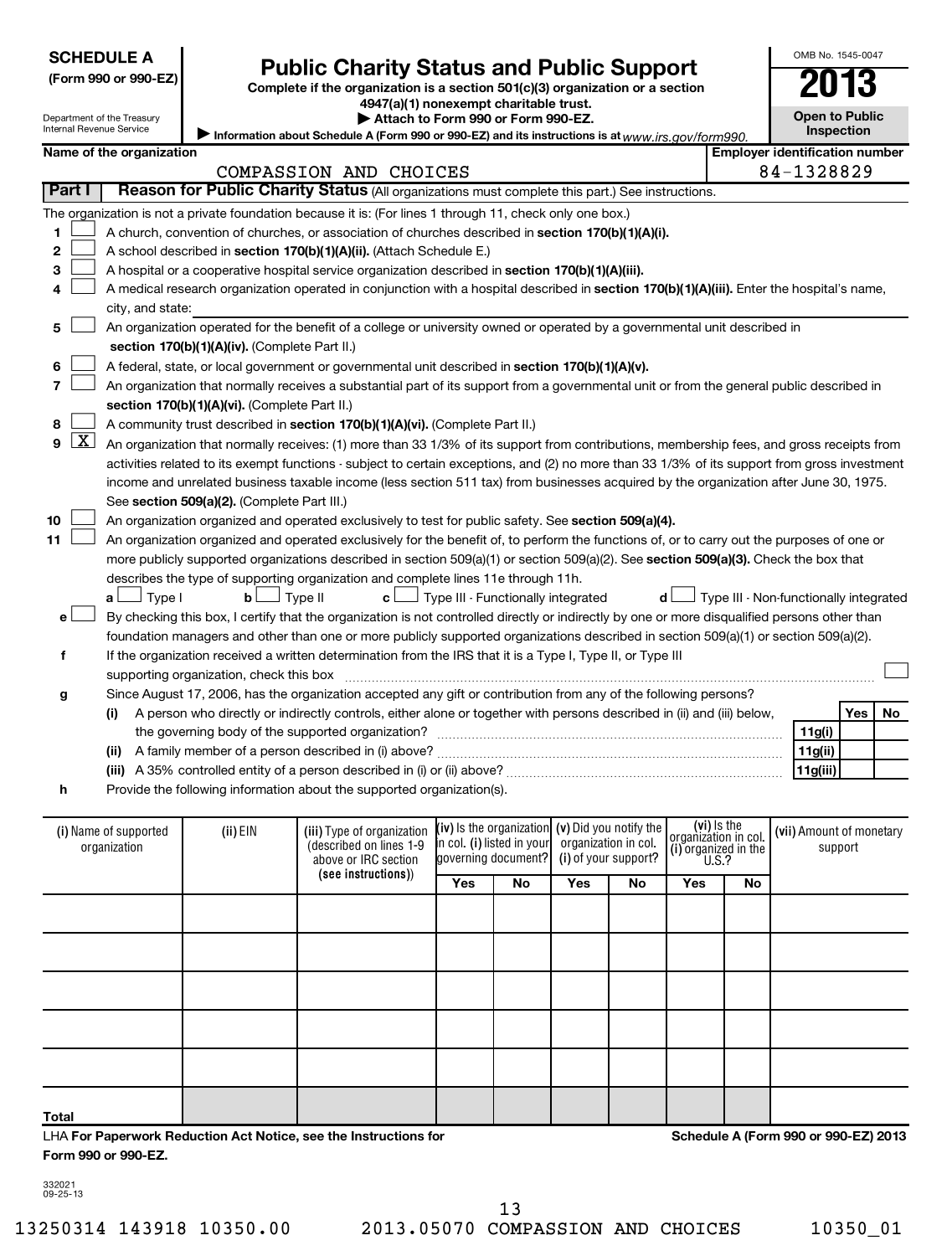#### Schedule A (Form 990 or 990-EZ) 2013 Page COMPASSION AND CHOICES 84-1328829

|  |  |  |  |  |  |  |  |  | 84-1328829 Page 2 |
|--|--|--|--|--|--|--|--|--|-------------------|
|--|--|--|--|--|--|--|--|--|-------------------|

| Part II Support Schedule for Organizations Described in Sections 170(b)(1)(A)(iv) and 170(b)(1)(A)(vi)                                          |
|-------------------------------------------------------------------------------------------------------------------------------------------------|
| (Complete only if you checked the box on line 5, 7, or 8 of Part I or if the organization failed to qualify under Part III. If the organization |
| fails to qualify under the tests listed below, please complete Part III.)                                                                       |

|    | <b>Section A. Public Support</b>                                                                                                                                                                                                                                                           |          |          |            |            |                                      |           |
|----|--------------------------------------------------------------------------------------------------------------------------------------------------------------------------------------------------------------------------------------------------------------------------------------------|----------|----------|------------|------------|--------------------------------------|-----------|
|    | Calendar year (or fiscal year beginning in) $\blacktriangleright$                                                                                                                                                                                                                          | (a) 2009 | (b) 2010 | (c) 2011   | $(d)$ 2012 | (e) 2013                             | (f) Total |
|    | 1 Gifts, grants, contributions, and                                                                                                                                                                                                                                                        |          |          |            |            |                                      |           |
|    | membership fees received. (Do not                                                                                                                                                                                                                                                          |          |          |            |            |                                      |           |
|    | include any "unusual grants.")                                                                                                                                                                                                                                                             |          |          |            |            |                                      |           |
|    | 2 Tax revenues levied for the organ-                                                                                                                                                                                                                                                       |          |          |            |            |                                      |           |
|    | ization's benefit and either paid to                                                                                                                                                                                                                                                       |          |          |            |            |                                      |           |
|    | or expended on its behalf                                                                                                                                                                                                                                                                  |          |          |            |            |                                      |           |
|    | 3 The value of services or facilities                                                                                                                                                                                                                                                      |          |          |            |            |                                      |           |
|    | furnished by a governmental unit to                                                                                                                                                                                                                                                        |          |          |            |            |                                      |           |
|    | the organization without charge                                                                                                                                                                                                                                                            |          |          |            |            |                                      |           |
|    | 4 Total. Add lines 1 through 3                                                                                                                                                                                                                                                             |          |          |            |            |                                      |           |
| 5  | The portion of total contributions                                                                                                                                                                                                                                                         |          |          |            |            |                                      |           |
|    | by each person (other than a                                                                                                                                                                                                                                                               |          |          |            |            |                                      |           |
|    | governmental unit or publicly                                                                                                                                                                                                                                                              |          |          |            |            |                                      |           |
|    | supported organization) included                                                                                                                                                                                                                                                           |          |          |            |            |                                      |           |
|    | on line 1 that exceeds 2% of the                                                                                                                                                                                                                                                           |          |          |            |            |                                      |           |
|    | amount shown on line 11,                                                                                                                                                                                                                                                                   |          |          |            |            |                                      |           |
|    | column (f)<br>.                                                                                                                                                                                                                                                                            |          |          |            |            |                                      |           |
|    | 6 Public support. Subtract line 5 from line 4.                                                                                                                                                                                                                                             |          |          |            |            |                                      |           |
|    | <b>Section B. Total Support</b>                                                                                                                                                                                                                                                            |          |          |            |            |                                      |           |
|    | Calendar year (or fiscal year beginning in) $\blacktriangleright$                                                                                                                                                                                                                          | (a) 2009 | (b) 2010 | $(c)$ 2011 | $(d)$ 2012 | (e) 2013                             | (f) Total |
|    | 7 Amounts from line 4                                                                                                                                                                                                                                                                      |          |          |            |            |                                      |           |
| 8  | Gross income from interest,                                                                                                                                                                                                                                                                |          |          |            |            |                                      |           |
|    | dividends, payments received on                                                                                                                                                                                                                                                            |          |          |            |            |                                      |           |
|    | securities loans, rents, royalties                                                                                                                                                                                                                                                         |          |          |            |            |                                      |           |
|    | and income from similar sources                                                                                                                                                                                                                                                            |          |          |            |            |                                      |           |
| 9  | Net income from unrelated business                                                                                                                                                                                                                                                         |          |          |            |            |                                      |           |
|    | activities, whether or not the                                                                                                                                                                                                                                                             |          |          |            |            |                                      |           |
|    | business is regularly carried on                                                                                                                                                                                                                                                           |          |          |            |            |                                      |           |
| 10 | Other income. Do not include gain                                                                                                                                                                                                                                                          |          |          |            |            |                                      |           |
|    | or loss from the sale of capital                                                                                                                                                                                                                                                           |          |          |            |            |                                      |           |
|    | assets (Explain in Part IV.)                                                                                                                                                                                                                                                               |          |          |            |            |                                      |           |
|    | <b>11 Total support.</b> Add lines 7 through 10                                                                                                                                                                                                                                            |          |          |            |            |                                      |           |
| 12 | Gross receipts from related activities, etc. (see instructions)                                                                                                                                                                                                                            |          |          |            |            | 12                                   |           |
|    | 13 First five years. If the Form 990 is for the organization's first, second, third, fourth, or fifth tax year as a section 501(c)(3)                                                                                                                                                      |          |          |            |            |                                      |           |
|    | organization, check this box and stop here <b>construction and construction</b> control and construction of the box and stop here construction and construction of the state of the state of the state of the state of the state of<br>Section C. Computation of Public Support Percentage |          |          |            |            |                                      |           |
|    |                                                                                                                                                                                                                                                                                            |          |          |            |            | 14                                   |           |
|    |                                                                                                                                                                                                                                                                                            |          |          |            |            | 15                                   | %         |
|    | 16a 33 1/3% support test - 2013. If the organization did not check the box on line 13, and line 14 is 33 1/3% or more, check this box and                                                                                                                                                  |          |          |            |            |                                      | %         |
|    | stop here. The organization qualifies as a publicly supported organization                                                                                                                                                                                                                 |          |          |            |            |                                      |           |
|    | b 33 1/3% support test - 2012. If the organization did not check a box on line 13 or 16a, and line 15 is 33 1/3% or more, check this box                                                                                                                                                   |          |          |            |            |                                      |           |
|    |                                                                                                                                                                                                                                                                                            |          |          |            |            |                                      |           |
|    | 17a 10% -facts-and-circumstances test - 2013. If the organization did not check a box on line 13, 16a, or 16b, and line 14 is 10% or more,                                                                                                                                                 |          |          |            |            |                                      |           |
|    | and if the organization meets the "facts-and-circumstances" test, check this box and stop here. Explain in Part IV how the organization                                                                                                                                                    |          |          |            |            |                                      |           |
|    |                                                                                                                                                                                                                                                                                            |          |          |            |            |                                      |           |
|    | b 10% -facts-and-circumstances test - 2012. If the organization did not check a box on line 13, 16a, 16b, or 17a, and line 15 is 10% or                                                                                                                                                    |          |          |            |            |                                      |           |
|    | more, and if the organization meets the "facts-and-circumstances" test, check this box and <b>stop here.</b> Explain in Part IV how the                                                                                                                                                    |          |          |            |            |                                      |           |
|    | organization meets the "facts-and-circumstances" test. The organization qualifies as a publicly supported organization                                                                                                                                                                     |          |          |            |            |                                      |           |
| 18 | Private foundation. If the organization did not check a box on line 13, 16a, 16b, 17a, or 17b, check this box and see instructions                                                                                                                                                         |          |          |            |            |                                      |           |
|    |                                                                                                                                                                                                                                                                                            |          |          |            |            | Schedule A (Form 990 or 990-EZ) 2013 |           |
|    |                                                                                                                                                                                                                                                                                            |          |          |            |            |                                      |           |

332022 09-25-13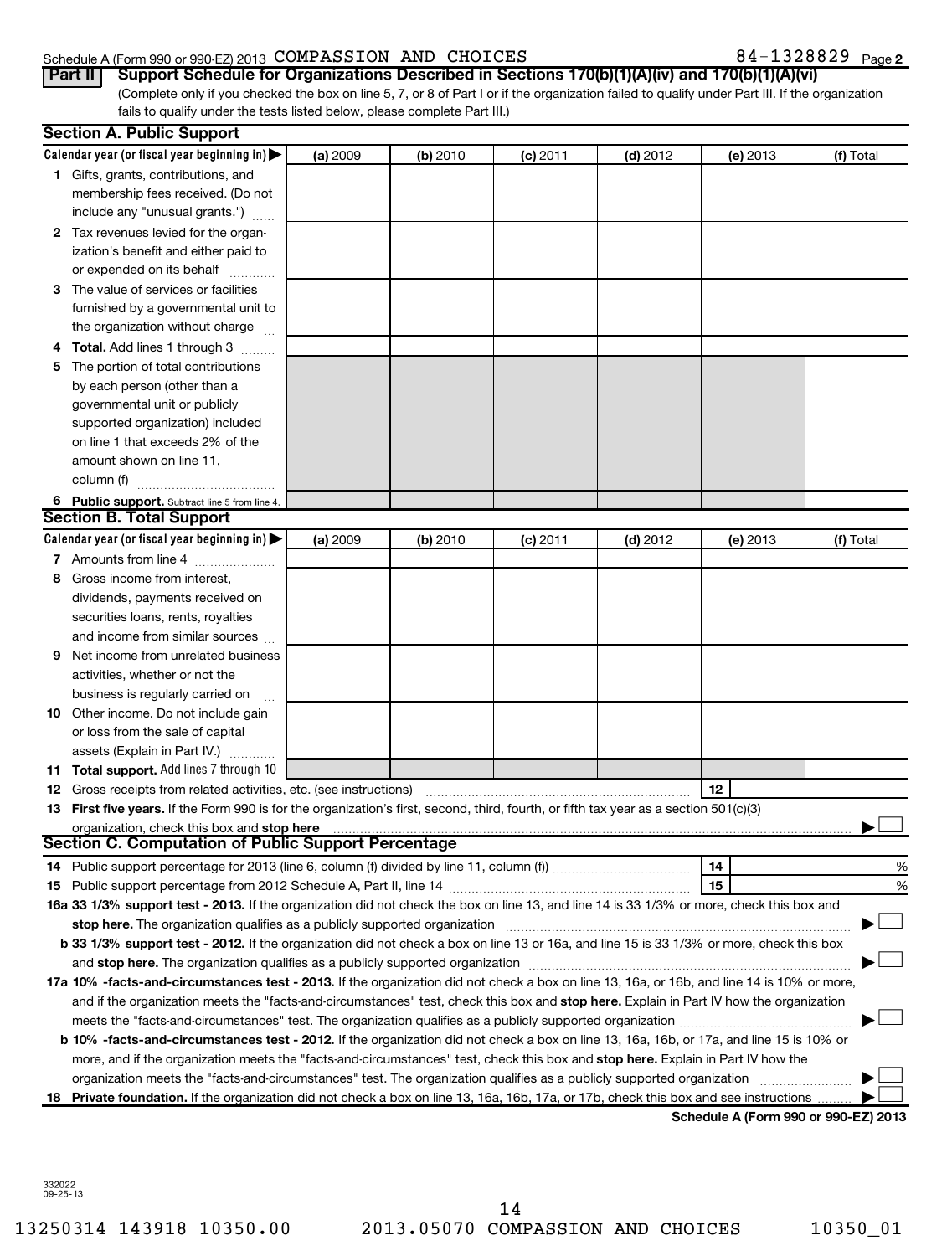#### Schedule A (Form 990 or 990-EZ) 2013  $\texttt{COMPASSION}$   $\texttt{AND}$   $\texttt{CHOICES}$   $\texttt{84-1328829}$   $\texttt{Page}$ **Part III | Support Schedule for Organizations Described in Section 509(a)(2)**

(Complete only if you checked the box on line 9 of Part I or if the organization failed to qualify under Part II. If the organization fails to qualify under the tests listed below, please complete Part II.)

| <b>Section A. Public Support</b>                                                                                                                                                         |          |          |                                              |                        |                               |                                          |
|------------------------------------------------------------------------------------------------------------------------------------------------------------------------------------------|----------|----------|----------------------------------------------|------------------------|-------------------------------|------------------------------------------|
| Calendar year (or fiscal year beginning in)                                                                                                                                              | (a) 2009 | (b) 2010 | $(c)$ 2011                                   | $(d)$ 2012             | (e) 2013                      | (f) Total                                |
| 1 Gifts, grants, contributions, and                                                                                                                                                      |          |          |                                              |                        |                               |                                          |
| membership fees received. (Do not<br>include any "unusual grants.")                                                                                                                      | 4752793. |          | 7132595.13660880.                            |                        |                               | 9960067.17146068.52652403.               |
|                                                                                                                                                                                          |          |          |                                              |                        |                               |                                          |
| 2 Gross receipts from admissions,<br>merchandise sold or services per-<br>formed, or facilities furnished in<br>any activity that is related to the<br>organization's tax-exempt purpose |          |          |                                              |                        |                               |                                          |
| 3 Gross receipts from activities that<br>are not an unrelated trade or bus-                                                                                                              |          |          |                                              |                        |                               |                                          |
| iness under section 513                                                                                                                                                                  |          |          |                                              |                        |                               |                                          |
| 4 Tax revenues levied for the organ-<br>ization's benefit and either paid to<br>or expended on its behalf                                                                                |          |          |                                              |                        |                               |                                          |
| 5 The value of services or facilities<br>furnished by a governmental unit to<br>the organization without charge                                                                          |          |          |                                              |                        |                               |                                          |
| 6 Total. Add lines 1 through 5                                                                                                                                                           | 4752793. |          | 7132595.13660880.                            |                        |                               | 9960067.17146068.52652403.               |
| 7a Amounts included on lines 1, 2, and                                                                                                                                                   |          |          |                                              |                        |                               |                                          |
| 3 received from disqualified persons<br><b>b</b> Amounts included on lines 2 and 3 received<br>from other than disqualified persons that                                                 | 74,700.  | 87, 135. | 92,600.                                      |                        | $52, 145.$ 161, 702.          | 468,282.                                 |
| exceed the greater of \$5,000 or 1% of the<br>amount on line 13 for the year                                                                                                             |          |          |                                              |                        |                               | 0.                                       |
| c Add lines 7a and 7b                                                                                                                                                                    | 74,700.  | 87, 135. | 92,600.                                      | 52, 145.               |                               | $161, 702.$ 468, 282.                    |
| 8 Public support (Subtract line 7c from line 6.)                                                                                                                                         |          |          |                                              |                        |                               | 52184121.                                |
| <b>Section B. Total Support</b>                                                                                                                                                          |          |          |                                              |                        |                               |                                          |
| Calendar year (or fiscal year beginning in)                                                                                                                                              | (a) 2009 | (b) 2010 | $(c)$ 2011                                   | $(d)$ 2012             | (e) 2013                      | (f) Total                                |
| 9 Amounts from line 6                                                                                                                                                                    | 4752793. |          | 7132595.13660880.                            |                        |                               | 9960067.17146068.52652403.               |
| <b>10a</b> Gross income from interest,<br>dividends, payments received on<br>securities loans, rents, royalties<br>and income from similar sources                                       | 50, 133. | 89,568.  |                                              |                        | $104,660$ , 197,672. 294,222. | 736,255.                                 |
| <b>b</b> Unrelated business taxable income<br>(less section 511 taxes) from businesses<br>acquired after June 30, 1975                                                                   |          |          |                                              |                        |                               |                                          |
| c Add lines 10a and 10b                                                                                                                                                                  | 50, 133. | 89,568.  |                                              | $104, 660$ , 197, 672. | 294, 222.                     | 736, 255.                                |
| <b>11</b> Net income from unrelated business<br>activities not included in line 10b<br>whether or not the business is<br>regularly carried on                                            |          |          |                                              |                        |                               |                                          |
| 12 Other income. Do not include gain<br>or loss from the sale of capital<br>assets (Explain in Part IV.)                                                                                 |          |          |                                              |                        |                               |                                          |
| 13 Total support. (Add lines 9, 10c, 11, and 12.)                                                                                                                                        | 4802926. |          | 7222163.13765540.10157739.17440290.53388658. |                        |                               |                                          |
| 14 First five years. If the Form 990 is for the organization's first, second, third, fourth, or fifth tax year as a section 501(c)(3) organization,                                      |          |          |                                              |                        |                               |                                          |
| check this box and stop here www.altamana.com/management/community/intervention-community-community-community-<br><b>Section C. Computation of Public Support Percentage</b>             |          |          |                                              |                        |                               |                                          |
|                                                                                                                                                                                          |          |          |                                              |                        | 15                            | 97.74<br>%                               |
|                                                                                                                                                                                          |          |          |                                              |                        | 16                            | 98.06<br>$\%$                            |
| Section D. Computation of Investment Income Percentage                                                                                                                                   |          |          |                                              |                        |                               |                                          |
|                                                                                                                                                                                          |          |          |                                              |                        | 17                            | 1.38<br>%                                |
|                                                                                                                                                                                          |          |          |                                              |                        | 18                            | 1.05<br>%                                |
| 19a 33 1/3% support tests - 2013. If the organization did not check the box on line 14, and line 15 is more than 33 1/3%, and line 17 is not                                             |          |          |                                              |                        |                               |                                          |
| more than 33 1/3%, check this box and stop here. The organization qualifies as a publicly supported organization <i>marrouum</i> match                                                   |          |          |                                              |                        |                               | $\blacktriangleright$ $\boxed{\text{X}}$ |
| <b>b 33 1/3% support tests - 2012.</b> If the organization did not check a box on line 14 or line 19a, and line 16 is more than 33 1/3%, and                                             |          |          |                                              |                        |                               |                                          |
| line 18 is not more than 33 1/3%, check this box and stop here. The organization qualifies as a publicly supported organization                                                          |          |          |                                              |                        |                               |                                          |
|                                                                                                                                                                                          |          |          |                                              |                        |                               |                                          |
| 332023 09-25-13                                                                                                                                                                          |          |          |                                              |                        |                               | Schedule A (Form 990 or 990-EZ) 2013     |
|                                                                                                                                                                                          |          |          | 15                                           |                        |                               |                                          |

13250314 143918 10350.00 2013.05070 COMPASSION AND CHOICES 10350\_01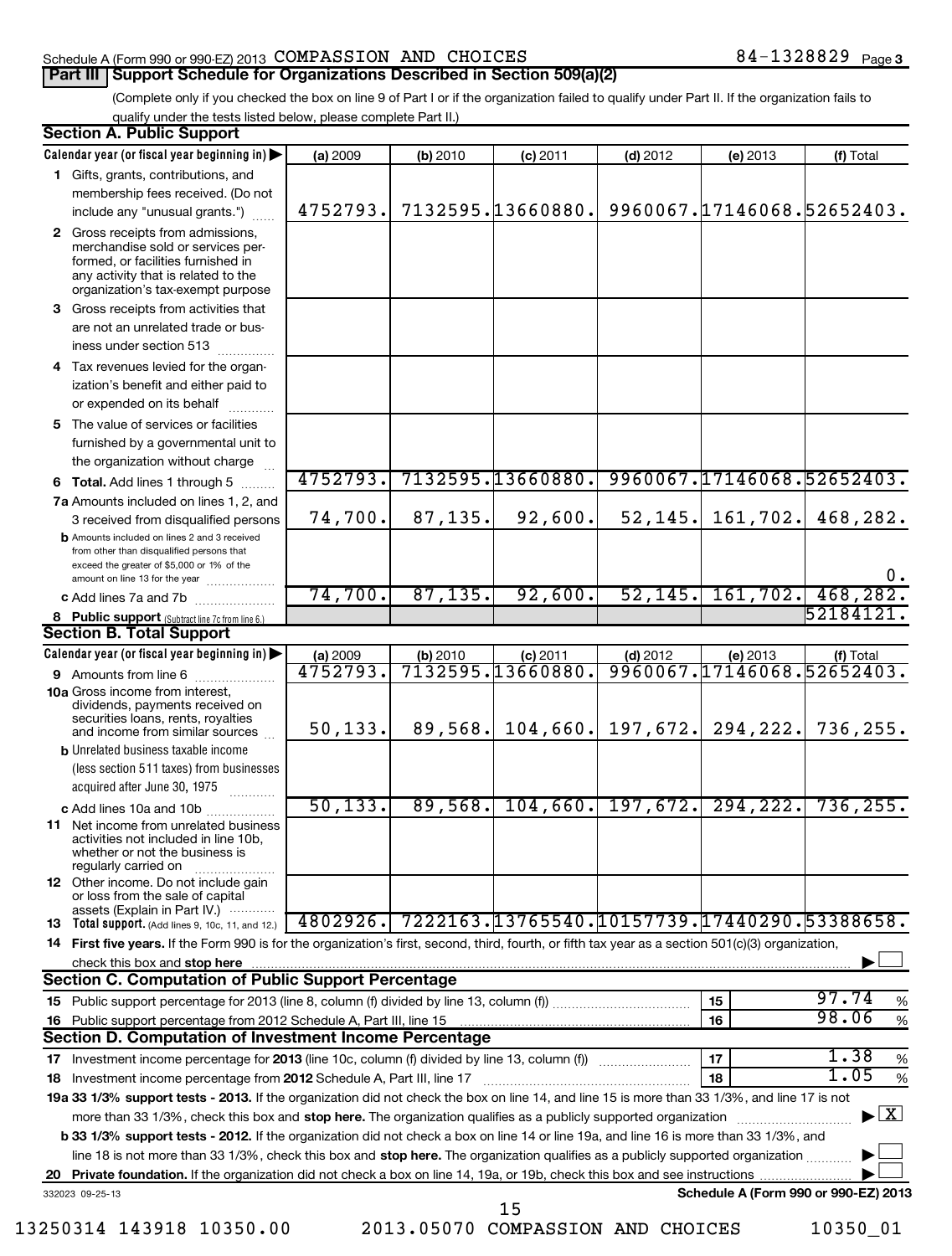| Part IV   Supplemental Information. Provide the explanations required by Part II, line 10; Part II, line 17a or 17b; and Part III, line 12 |  |
|--------------------------------------------------------------------------------------------------------------------------------------------|--|
| Also complete this part for any additional information. (See instructions).                                                                |  |

| 332024 09-25-13 | 16 | Schedule A (Form 990 or 990-EZ) 2013 |  |
|-----------------|----|--------------------------------------|--|
|                 |    |                                      |  |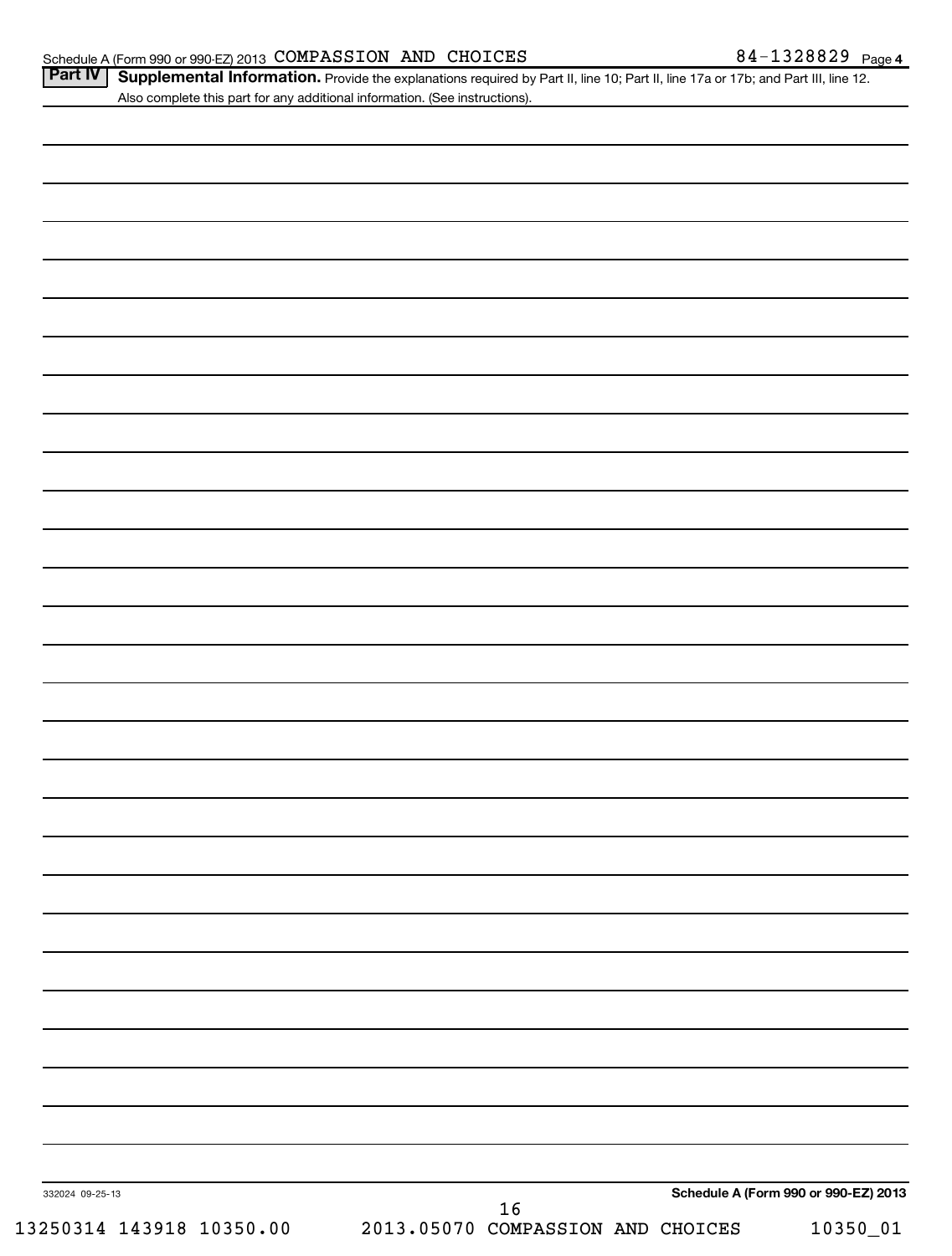| <b>SCHEDULE C</b>                                      | <b>Political Campaign and Lobbying Activities</b>                                                                                                                                                                              |                                         |                            |                          | OMB No. 1545-0047                                   |
|--------------------------------------------------------|--------------------------------------------------------------------------------------------------------------------------------------------------------------------------------------------------------------------------------|-----------------------------------------|----------------------------|--------------------------|-----------------------------------------------------|
| (Form 990 or 990-EZ)                                   | For Organizations Exempt From Income Tax Under section 501(c) and section 527                                                                                                                                                  |                                         |                            |                          | 2013                                                |
| Department of the Treasury<br>Internal Revenue Service | Complete if the organization is described below.<br>Attach to Form 990 or Form 990-EZ.<br>See separate instructions. Information about Schedule C (Form 990 or 990-EZ) and its                                                 | instructions is at www.irs.gov/form990. |                            |                          | <b>Open to Public</b><br><b>Inspection</b>          |
|                                                        | If the organization answered "Yes," to Form 990, Part IV, line 3, or Form 990-EZ, Part V, line 46 (Political Campaign Activities), then                                                                                        |                                         |                            |                          |                                                     |
|                                                        | • Section 501(c)(3) organizations: Complete Parts I-A and B. Do not complete Part I-C.                                                                                                                                         |                                         |                            |                          |                                                     |
|                                                        | • Section 501(c) (other than section 501(c)(3)) organizations: Complete Parts I-A and C below. Do not complete Part I-B.                                                                                                       |                                         |                            |                          |                                                     |
| • Section 527 organizations: Complete Part I-A only.   |                                                                                                                                                                                                                                |                                         |                            |                          |                                                     |
|                                                        | If the organization answered "Yes," to Form 990, Part IV, line 4, or Form 990-EZ, Part VI, line 47 (Lobbying Activities), then                                                                                                 |                                         |                            |                          |                                                     |
|                                                        | ● Section 501(c)(3) organizations that have filed Form 5768 (election under section 501(h)): Complete Part II-A. Do not complete Part II-B.                                                                                    |                                         |                            |                          |                                                     |
|                                                        | • Section 501(c)(3) organizations that have NOT filed Form 5768 (election under section 501(h)): Complete Part II-B. Do not complete Part II-A.                                                                                |                                         |                            |                          |                                                     |
|                                                        | If the organization answered "Yes," to Form 990, Part IV, line 5 (Proxy Tax) or Form 990-EZ, Part V, line 35c (Proxy Tax), then                                                                                                |                                         |                            |                          |                                                     |
|                                                        | • Section 501(c)(4), (5), or (6) organizations: Complete Part III.                                                                                                                                                             |                                         |                            |                          |                                                     |
| Name of organization                                   |                                                                                                                                                                                                                                |                                         |                            |                          | <b>Employer identification number</b><br>84-1328829 |
| Part I-A                                               | COMPASSION AND CHOICES<br>Complete if the organization is exempt under section 501(c) or is a section 527 organization.                                                                                                        |                                         |                            |                          |                                                     |
|                                                        |                                                                                                                                                                                                                                |                                         |                            |                          |                                                     |
|                                                        | 1 Provide a description of the organization's direct and indirect political campaign activities in Part IV.                                                                                                                    |                                         |                            |                          |                                                     |
| 2                                                      |                                                                                                                                                                                                                                |                                         |                            | $\triangleright$ \$      |                                                     |
|                                                        | Volunteer hours with the content of the content of the content of the content of the content of the content of the content of the content of the content of the content of the content of the content of the content of the co |                                         |                            |                          |                                                     |
|                                                        |                                                                                                                                                                                                                                |                                         |                            |                          |                                                     |
| Part I-B                                               | Complete if the organization is exempt under section 501(c)(3).                                                                                                                                                                |                                         |                            |                          |                                                     |
|                                                        |                                                                                                                                                                                                                                |                                         |                            | >                        |                                                     |
| 2                                                      |                                                                                                                                                                                                                                |                                         |                            |                          |                                                     |
| З                                                      |                                                                                                                                                                                                                                |                                         |                            |                          | Yes<br>No                                           |
|                                                        |                                                                                                                                                                                                                                |                                         |                            |                          | Yes<br>No                                           |
| <b>b</b> If "Yes," describe in Part IV.                |                                                                                                                                                                                                                                |                                         |                            |                          |                                                     |
|                                                        | Part I-C   Complete if the organization is exempt under section 501(c), except section 501(c)(3).                                                                                                                              |                                         |                            |                          |                                                     |
|                                                        | 1 Enter the amount directly expended by the filing organization for section 527 exempt function activities                                                                                                                     |                                         |                            | >                        |                                                     |
|                                                        | 2 Enter the amount of the filing organization's funds contributed to other organizations for section 527                                                                                                                       |                                         |                            |                          |                                                     |
|                                                        |                                                                                                                                                                                                                                |                                         |                            | $\blacktriangleright$ \$ |                                                     |
|                                                        | 3 Total exempt function expenditures. Add lines 1 and 2. Enter here and on Form 1120-POL,                                                                                                                                      |                                         |                            |                          |                                                     |
|                                                        |                                                                                                                                                                                                                                |                                         |                            |                          | Yes<br>No                                           |
|                                                        | Enter the names, addresses and employer identification number (EIN) of all section 527 political organizations to which the filing organization                                                                                |                                         |                            |                          |                                                     |
|                                                        | made payments. For each organization listed, enter the amount paid from the filing organization's funds. Also enter the amount of political                                                                                    |                                         |                            |                          |                                                     |
|                                                        | contributions received that were promptly and directly delivered to a separate political organization, such as a separate segregated fund or a                                                                                 |                                         |                            |                          |                                                     |
|                                                        | political action committee (PAC). If additional space is needed, provide information in Part IV.                                                                                                                               |                                         |                            |                          |                                                     |
| (a) Name                                               | (b) Address                                                                                                                                                                                                                    | (c) EIN                                 | (d) Amount paid from       |                          | (e) Amount of political                             |
|                                                        |                                                                                                                                                                                                                                |                                         | filing organization's      |                          | contributions received and                          |
|                                                        |                                                                                                                                                                                                                                |                                         | funds. If none, enter -0-. |                          | promptly and directly<br>delivered to a separate    |
|                                                        |                                                                                                                                                                                                                                |                                         |                            |                          | political organization.                             |
|                                                        |                                                                                                                                                                                                                                |                                         |                            |                          | If none, enter -0-.                                 |
|                                                        |                                                                                                                                                                                                                                |                                         |                            |                          |                                                     |
|                                                        |                                                                                                                                                                                                                                |                                         |                            |                          |                                                     |
|                                                        |                                                                                                                                                                                                                                |                                         |                            |                          |                                                     |
|                                                        |                                                                                                                                                                                                                                |                                         |                            |                          |                                                     |
|                                                        |                                                                                                                                                                                                                                |                                         |                            |                          |                                                     |
|                                                        |                                                                                                                                                                                                                                |                                         |                            |                          |                                                     |
|                                                        |                                                                                                                                                                                                                                |                                         |                            |                          |                                                     |
|                                                        |                                                                                                                                                                                                                                |                                         |                            |                          |                                                     |
|                                                        |                                                                                                                                                                                                                                |                                         |                            |                          |                                                     |
|                                                        |                                                                                                                                                                                                                                |                                         |                            |                          |                                                     |
|                                                        |                                                                                                                                                                                                                                |                                         |                            |                          |                                                     |
|                                                        | For Paperwork Reduction Act Notice, see the Instructions for Form 990 or 990-EZ.                                                                                                                                               |                                         |                            |                          | Schedule C (Form 990 or 990-EZ) 2013                |
| LHA                                                    |                                                                                                                                                                                                                                |                                         |                            |                          |                                                     |

332041 11-08-13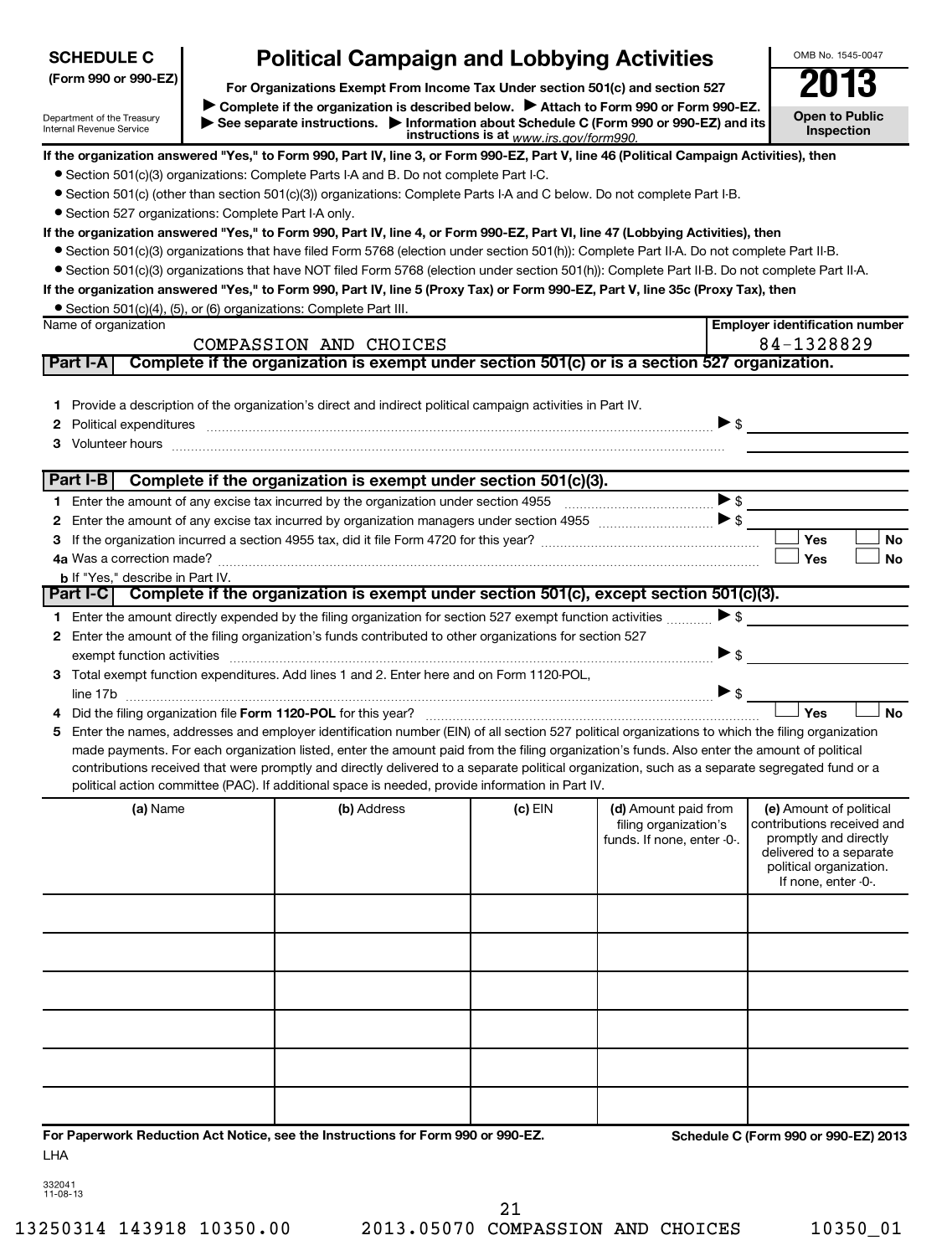| Schedule C (Form 990 or 990-EZ) 2013 COMPASSION AND CHOICES                                                     |                                                       |                                                                                  |                                                                                                                                   |                                        | 84-1328829 Page 2              |
|-----------------------------------------------------------------------------------------------------------------|-------------------------------------------------------|----------------------------------------------------------------------------------|-----------------------------------------------------------------------------------------------------------------------------------|----------------------------------------|--------------------------------|
| Complete if the organization is exempt under section 501(c)(3) and filed Form 5768<br><b>Part II-A</b>          |                                                       |                                                                                  |                                                                                                                                   |                                        |                                |
| (election under section 501(h)).                                                                                |                                                       |                                                                                  |                                                                                                                                   |                                        |                                |
| A Check $\blacktriangleright$                                                                                   |                                                       |                                                                                  | if the filing organization belongs to an affiliated group (and list in Part IV each affiliated group member's name, address, EIN, |                                        |                                |
|                                                                                                                 | expenses, and share of excess lobbying expenditures). |                                                                                  |                                                                                                                                   |                                        |                                |
| B Check D                                                                                                       |                                                       | if the filing organization checked box A and "limited control" provisions apply. |                                                                                                                                   |                                        |                                |
|                                                                                                                 | <b>Limits on Lobbying Expenditures</b>                | (The term "expenditures" means amounts paid or incurred.)                        |                                                                                                                                   | (a) Filing<br>organization's<br>totals | (b) Affiliated group<br>totals |
| <b>1a</b> Total lobbying expenditures to influence public opinion (grass roots lobbying)                        |                                                       |                                                                                  |                                                                                                                                   | 134,031.                               |                                |
| <b>b</b> Total lobbying expenditures to influence a legislative body (direct lobbying) <i>managerecommunion</i> | 391,284.                                              |                                                                                  |                                                                                                                                   |                                        |                                |
|                                                                                                                 |                                                       |                                                                                  |                                                                                                                                   | 525, 315.                              |                                |
| <b>d</b> Other exempt purpose expenditures                                                                      |                                                       |                                                                                  |                                                                                                                                   |                                        |                                |
|                                                                                                                 |                                                       |                                                                                  |                                                                                                                                   | 525, 315.                              |                                |
| f Lobbying nontaxable amount. Enter the amount from the following table in both columns.                        |                                                       |                                                                                  | 103,797.                                                                                                                          |                                        |                                |
| If the amount on line 1e, column $(a)$ or $(b)$ is:                                                             |                                                       | The lobbying nontaxable amount is:                                               |                                                                                                                                   |                                        |                                |
| Not over \$500,000                                                                                              |                                                       | 20% of the amount on line 1e.                                                    |                                                                                                                                   |                                        |                                |
| Over \$500,000 but not over \$1,000,000                                                                         |                                                       | \$100,000 plus 15% of the excess over \$500,000.                                 |                                                                                                                                   |                                        |                                |
| Over \$1,000,000 but not over \$1,500,000                                                                       |                                                       | \$175,000 plus 10% of the excess over \$1,000,000                                |                                                                                                                                   |                                        |                                |
| Over \$1,500,000 but not over \$17,000,000                                                                      |                                                       | \$225,000 plus 5% of the excess over \$1,500,000.                                |                                                                                                                                   |                                        |                                |
| Over \$17,000,000                                                                                               | \$1,000,000.                                          |                                                                                  |                                                                                                                                   |                                        |                                |
|                                                                                                                 |                                                       |                                                                                  |                                                                                                                                   |                                        |                                |
| g Grassroots nontaxable amount (enter 25% of line 1f)                                                           |                                                       |                                                                                  |                                                                                                                                   | 25,949.                                |                                |
| h Subtract line 1g from line 1a. If zero or less, enter -0-                                                     |                                                       |                                                                                  |                                                                                                                                   | 108,082.                               |                                |
| i Subtract line 1f from line 1c. If zero or less, enter -0-                                                     |                                                       |                                                                                  |                                                                                                                                   | 421,518.                               |                                |
| j If there is an amount other than zero on either line 1h or line 1i, did the organization file Form 4720       |                                                       |                                                                                  |                                                                                                                                   |                                        |                                |
| reporting section 4911 tax for this year?                                                                       |                                                       |                                                                                  |                                                                                                                                   |                                        | $\boxed{\text{X}}$ No<br>Yes   |
|                                                                                                                 |                                                       | 4-Year Averaging Period Under Section 501(h)                                     | (Some organizations that made a section 501(h) election do not have to complete all of the five                                   |                                        |                                |
|                                                                                                                 |                                                       |                                                                                  | columns below. See the instructions for lines 2a through 2f on page 4.)                                                           |                                        |                                |
|                                                                                                                 |                                                       | Lobbying Expenditures During 4-Year Averaging Period                             |                                                                                                                                   |                                        |                                |
| Calendar year<br>(or fiscal year beginning in)                                                                  | (a) 2010                                              | (b) 2011                                                                         | $(c)$ 2012                                                                                                                        | $(d)$ 2013                             | (e) Total                      |
| 2a Lobbying nontaxable amount                                                                                   | 266,950.                                              | 507,752.                                                                         | 77,450.                                                                                                                           | 103, 797.                              | 955,949.                       |
| <b>b</b> Lobbying ceiling amount<br>(150% of line 2a, column(e))                                                |                                                       |                                                                                  |                                                                                                                                   |                                        | 1,433,924.                     |
| c Total lobbying expenditures                                                                                   | 39,200.                                               | 11,000.                                                                          | 387,252.                                                                                                                          | 525, 315.                              | 962,767.                       |
| d Grassroots nontaxable amount                                                                                  | 66,738.                                               | 126,938.                                                                         | 19,363.                                                                                                                           | 25,949.                                | 238,988.                       |

**e** Grassroots ceiling amount **f** Grassroots lobbying expenditures (150% of line 2d, column (e)) 51,092. 134,031. 185,123.

**Schedule C (Form 990 or 990-EZ) 2013**

332042 11-08-13

358,482.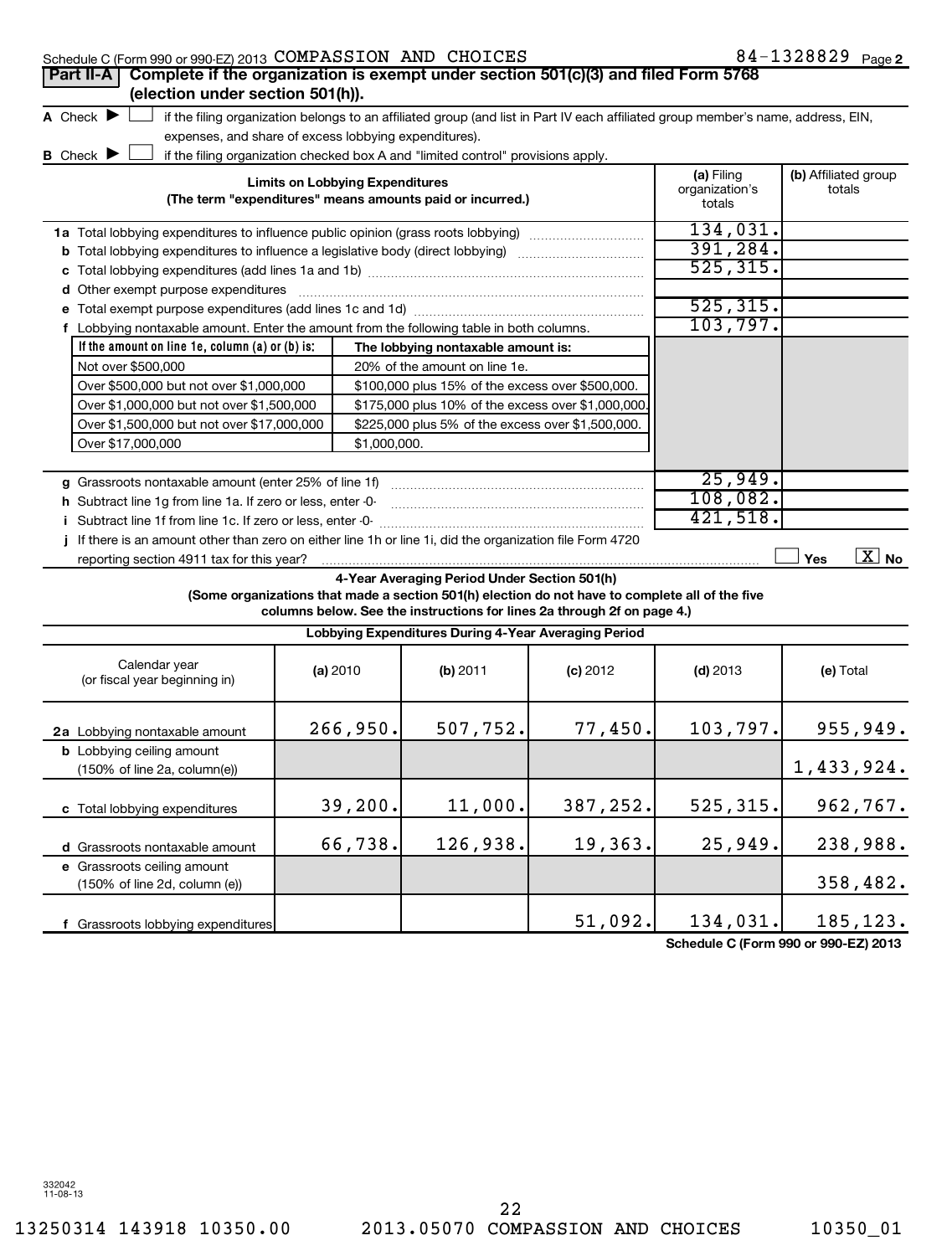# Schedule C (Form 990 or 990-EZ) 2013  $\texttt{COMPASSION}$   $\texttt{AND}$   $\texttt{CHOICES}$   $\texttt{84-1328829}$   $\texttt{Page}$

# 84-1328829 Page 3

# **Part II-B Complete if the organization is exempt under section 501(c)(3) and has NOT filed Form 5768 (election under section 501(h)).**

|    | For each "Yes," response to lines 1a through 1i below, provide in Part IV a detailed description                                                                                                                                    | (a) |                | (b)    |    |
|----|-------------------------------------------------------------------------------------------------------------------------------------------------------------------------------------------------------------------------------------|-----|----------------|--------|----|
|    | of the lobbying activity.                                                                                                                                                                                                           | Yes | No             | Amount |    |
| 1. | During the year, did the filing organization attempt to influence foreign, national, state or<br>local legislation, including any attempt to influence public opinion on a legislative matter<br>or referendum, through the use of: |     |                |        |    |
|    | <b>b</b> Paid staff or management (include compensation in expenses reported on lines 1c through 1i)?                                                                                                                               |     |                |        |    |
|    |                                                                                                                                                                                                                                     |     |                |        |    |
|    |                                                                                                                                                                                                                                     |     |                |        |    |
|    |                                                                                                                                                                                                                                     |     |                |        |    |
|    |                                                                                                                                                                                                                                     |     |                |        |    |
|    | g Direct contact with legislators, their staffs, government officials, or a legislative body?                                                                                                                                       |     |                |        |    |
|    | h Rallies, demonstrations, seminars, conventions, speeches, lectures, or any similar means?                                                                                                                                         |     |                |        |    |
|    | <i>i</i> Other activities?                                                                                                                                                                                                          |     |                |        |    |
|    |                                                                                                                                                                                                                                     |     |                |        |    |
|    | 2a Did the activities in line 1 cause the organization to be not described in section 501(c)(3)?                                                                                                                                    |     |                |        |    |
|    |                                                                                                                                                                                                                                     |     |                |        |    |
|    | c If "Yes," enter the amount of any tax incurred by organization managers under section 4912                                                                                                                                        |     |                |        |    |
|    | d If the filing organization incurred a section 4912 tax, did it file Form 4720 for this year?                                                                                                                                      |     |                |        |    |
|    | Part III-A Complete if the organization is exempt under section 501(c)(4), section 501(c)(5), or section<br>$501(c)(6)$ .                                                                                                           |     |                |        |    |
|    |                                                                                                                                                                                                                                     |     |                | Yes    | No |
| 1. |                                                                                                                                                                                                                                     |     | 1.             |        |    |
| 2  |                                                                                                                                                                                                                                     |     | $\overline{2}$ |        |    |
| 3  | Did the organization agree to carry over lobbying and political expenditures from the prior year?                                                                                                                                   |     | 3              |        |    |
|    | Part III-B Complete if the organization is exempt under section 501(c)(4), section 501(c)(5), or section                                                                                                                            |     |                |        |    |
|    | 501(c)(6) and if either (a) BOTH Part III-A, lines 1 and 2, are answered "No," OR (b) Part III-A, line 3, is                                                                                                                        |     |                |        |    |
|    | answered "Yes."                                                                                                                                                                                                                     |     |                |        |    |
| 1  |                                                                                                                                                                                                                                     |     | 1              |        |    |
| 2  | Section 162(e) nondeductible lobbying and political expenditures (do not include amounts of political                                                                                                                               |     |                |        |    |
|    | expenses for which the section 527(f) tax was paid).                                                                                                                                                                                |     |                |        |    |
|    |                                                                                                                                                                                                                                     |     | 2a             |        |    |
|    | b Carryover from last year manufactured and content to content the content of the content of the content of the content of the content of the content of the content of the content of the content of the content of the conte      |     | 2 <sub>b</sub> |        |    |
|    |                                                                                                                                                                                                                                     |     | 2c             |        |    |
| З  |                                                                                                                                                                                                                                     |     | 3              |        |    |
| 4  | If notices were sent and the amount on line 2c exceeds the amount on line 3, what portion of the excess                                                                                                                             |     |                |        |    |
|    | does the organization agree to carryover to the reasonable estimate of nondeductible lobbying and political                                                                                                                         |     |                |        |    |
|    |                                                                                                                                                                                                                                     |     | 4              |        |    |
| 5  |                                                                                                                                                                                                                                     |     | 5              |        |    |
|    | <b>Part IV</b><br><b>Supplemental Information</b>                                                                                                                                                                                   |     |                |        |    |
|    | Provide the descriptions required for Part I-A, line 1; Part I-B, line 4; Part I-C, line 5; Part II-A (affiliated group list); Part II-A, line 2; and Part II-B, line 1.                                                            |     |                |        |    |
|    | Also, complete this part for any additional information.                                                                                                                                                                            |     |                |        |    |

**Schedule C (Form 990 or 990-EZ) 2013**

332043 11-08-13

13250314 143918 10350.00 2013.05070 COMPASSION AND CHOICES 10350\_01 23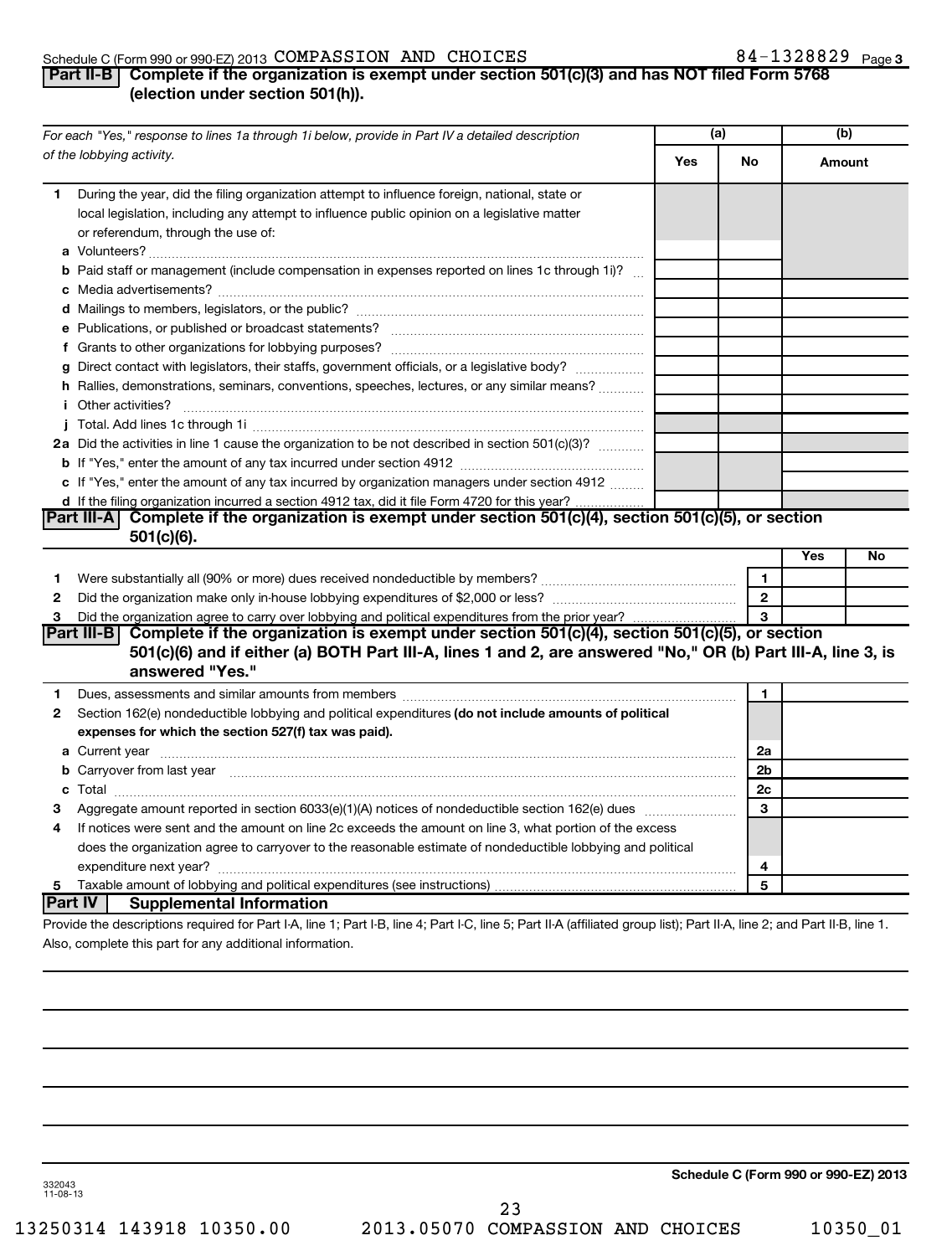# **Supplemental Financial Statements**

**(Form 990) | Complete if the organization answered "Yes," to Form 990, Part IV, line 6, 7, 8, 9, 10, 11a, 11b, 11c, 11d, 11e, 11f, 12a, or 12b.**<br>• Attach to Form 990. **| Attach to Form 990. | Information about Schedule D (Form 990) and its instructions is at**  *www.irs.gov/form990.*

| OMB No. 1545-0047     |  |  |  |  |  |
|-----------------------|--|--|--|--|--|
|                       |  |  |  |  |  |
| <b>i</b>              |  |  |  |  |  |
| <b>Open to Public</b> |  |  |  |  |  |
| Inspection            |  |  |  |  |  |

Department of the Treasury Internal Revenue Service

|  | PASSION AND CHOICES |  |
|--|---------------------|--|

Name of the organization<br> **Employer identification number**<br> **RA** = 1328829 COMPASSION AND CHOICES 84-1328829

| Part I  | --- --- -- --- ----<br>Organizations Maintaining Donor Advised Funds or Other Similar Funds or Accounts. Complete if the                                                |                                 |
|---------|-------------------------------------------------------------------------------------------------------------------------------------------------------------------------|---------------------------------|
|         | organization answered "Yes" to Form 990, Part IV, line 6.                                                                                                               |                                 |
|         | (a) Donor advised funds                                                                                                                                                 | (b) Funds and other accounts    |
| 1.      |                                                                                                                                                                         |                                 |
| 2       |                                                                                                                                                                         |                                 |
| 3       |                                                                                                                                                                         |                                 |
| 4       |                                                                                                                                                                         |                                 |
| 5       | Did the organization inform all donors and donor advisors in writing that the assets held in donor advised funds                                                        |                                 |
|         |                                                                                                                                                                         | Yes<br>No                       |
| 6       | Did the organization inform all grantees, donors, and donor advisors in writing that grant funds can be used only                                                       |                                 |
|         | for charitable purposes and not for the benefit of the donor or donor advisor, or for any other purpose conferring                                                      |                                 |
|         |                                                                                                                                                                         | Yes<br>No                       |
| Part II | Conservation Easements. Complete if the organization answered "Yes" to Form 990, Part IV, line 7.                                                                       |                                 |
| 1       | Purpose(s) of conservation easements held by the organization (check all that apply).                                                                                   |                                 |
|         | Preservation of land for public use (e.g., recreation or education)<br>Preservation of an historically important land area                                              |                                 |
|         | Preservation of a certified historic structure<br>Protection of natural habitat                                                                                         |                                 |
|         | Preservation of open space                                                                                                                                              |                                 |
| 2       | Complete lines 2a through 2d if the organization held a qualified conservation contribution in the form of a conservation easement on the last                          |                                 |
|         | day of the tax year.                                                                                                                                                    |                                 |
|         |                                                                                                                                                                         | Held at the End of the Tax Year |
| a       |                                                                                                                                                                         | 2a                              |
| b       | Total acreage restricted by conservation easements                                                                                                                      | 2b                              |
| с       | Number of conservation easements on a certified historic structure included in (a) manufacture included in (a)                                                          | 2c                              |
| d       | Number of conservation easements included in (c) acquired after 8/17/06, and not on a historic structure                                                                |                                 |
|         |                                                                                                                                                                         | 2d                              |
| 3       | Number of conservation easements modified, transferred, released, extinguished, or terminated by the organization during the tax                                        |                                 |
|         | $year \blacktriangleright$                                                                                                                                              |                                 |
| 4       | Number of states where property subject to conservation easement is located >                                                                                           |                                 |
| 5       | Does the organization have a written policy regarding the periodic monitoring, inspection, handling of                                                                  |                                 |
|         | violations, and enforcement of the conservation easements it holds?                                                                                                     | Yes<br><b>No</b>                |
| 6       | Staff and volunteer hours devoted to monitoring, inspecting, and enforcing conservation easements during the year                                                       |                                 |
| 7       | Amount of expenses incurred in monitoring, inspecting, and enforcing conservation easements during the year $\triangleright$ \$                                         |                                 |
| 8       | Does each conservation easement reported on line 2(d) above satisfy the requirements of section 170(h)(4)(B)(i)                                                         |                                 |
|         |                                                                                                                                                                         | <b>No</b><br>Yes                |
| 9       | In Part XIII, describe how the organization reports conservation easements in its revenue and expense statement, and balance sheet, and                                 |                                 |
|         | include, if applicable, the text of the footnote to the organization's financial statements that describes the organization's accounting for<br>conservation easements. |                                 |
|         | Organizations Maintaining Collections of Art, Historical Treasures, or Other Similar Assets.<br>Part III                                                                |                                 |
|         | Complete if the organization answered "Yes" to Form 990, Part IV, line 8.                                                                                               |                                 |
|         | 1a If the organization elected, as permitted under SFAS 116 (ASC 958), not to report in its revenue statement and balance sheet works of art,                           |                                 |
|         | historical treasures, or other similar assets held for public exhibition, education, or research in furtherance of public service, provide, in Part XIII,               |                                 |
|         | the text of the footnote to its financial statements that describes these items.                                                                                        |                                 |
|         | If the organization elected, as permitted under SFAS 116 (ASC 958), to report in its revenue statement and balance sheet works of art, historical                       |                                 |
|         | treasures, or other similar assets held for public exhibition, education, or research in furtherance of public service, provide the following amounts                   |                                 |
|         | relating to these items:                                                                                                                                                |                                 |
|         |                                                                                                                                                                         |                                 |
|         |                                                                                                                                                                         |                                 |
| 2       | If the organization received or held works of art, historical treasures, or other similar assets for financial gain, provide                                            |                                 |
|         | the following amounts required to be reported under SFAS 116 (ASC 958) relating to these items:                                                                         |                                 |
| а       |                                                                                                                                                                         |                                 |
| b       |                                                                                                                                                                         |                                 |
|         |                                                                                                                                                                         |                                 |
|         | LHA For Paperwork Reduction Act Notice, see the Instructions for Form 990.                                                                                              | Schedule D (Form 990) 2013      |

332051 09-25-13

13250314 143918 10350.00 2013.05070 COMPASSION AND CHOICES 10350\_01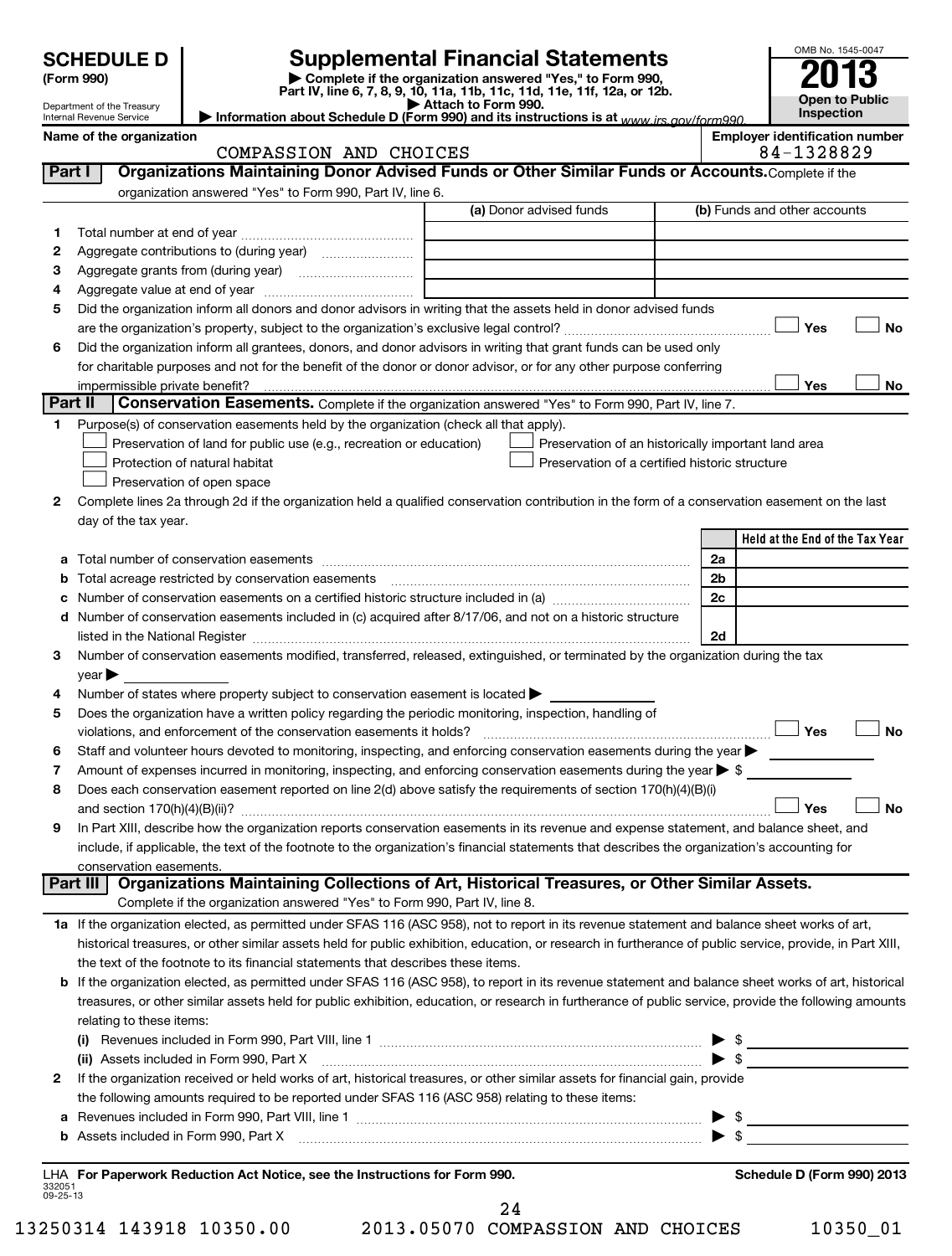|   | Schedule D (Form 990) 2013                                                                                                                                                                                                     | COMPASSION AND CHOICES |                |                           |  |                                                                             | 84-1328829 Page 2          |            |           |
|---|--------------------------------------------------------------------------------------------------------------------------------------------------------------------------------------------------------------------------------|------------------------|----------------|---------------------------|--|-----------------------------------------------------------------------------|----------------------------|------------|-----------|
|   | Part III<br>Organizations Maintaining Collections of Art, Historical Treasures, or Other Similar Assets (continued)                                                                                                            |                        |                |                           |  |                                                                             |                            |            |           |
| 3 | Using the organization's acquisition, accession, and other records, check any of the following that are a significant use of its collection items                                                                              |                        |                |                           |  |                                                                             |                            |            |           |
|   | (check all that apply):                                                                                                                                                                                                        |                        |                |                           |  |                                                                             |                            |            |           |
| a | Public exhibition                                                                                                                                                                                                              |                        |                | Loan or exchange programs |  |                                                                             |                            |            |           |
| b | Scholarly research                                                                                                                                                                                                             |                        | Other          |                           |  |                                                                             |                            |            |           |
| c | Preservation for future generations                                                                                                                                                                                            |                        |                |                           |  |                                                                             |                            |            |           |
| 4 | Provide a description of the organization's collections and explain how they further the organization's exempt purpose in Part XIII.                                                                                           |                        |                |                           |  |                                                                             |                            |            |           |
| 5 | During the year, did the organization solicit or receive donations of art, historical treasures, or other similar assets                                                                                                       |                        |                |                           |  |                                                                             |                            |            |           |
|   |                                                                                                                                                                                                                                |                        |                |                           |  |                                                                             | Yes                        |            | No        |
|   | Part IV<br><b>Escrow and Custodial Arrangements.</b> Complete if the organization answered "Yes" to Form 990, Part IV, line 9, or<br>reported an amount on Form 990, Part X, line 21.                                          |                        |                |                           |  |                                                                             |                            |            |           |
|   | 1a Is the organization an agent, trustee, custodian or other intermediary for contributions or other assets not included                                                                                                       |                        |                |                           |  |                                                                             |                            |            |           |
|   |                                                                                                                                                                                                                                |                        |                |                           |  |                                                                             | Yes                        |            | No        |
|   | b If "Yes," explain the arrangement in Part XIII and complete the following table:                                                                                                                                             |                        |                |                           |  |                                                                             |                            |            |           |
|   |                                                                                                                                                                                                                                |                        |                |                           |  |                                                                             | Amount                     |            |           |
|   | c Beginning balance measurements and the contract of the contract of the contract of the contract of the contract of the contract of the contract of the contract of the contract of the contract of the contract of the contr |                        |                |                           |  | 1c                                                                          |                            |            |           |
|   |                                                                                                                                                                                                                                |                        |                |                           |  | 1d                                                                          |                            |            |           |
|   | Distributions during the year manufactured and an account of the year manufactured and the year manufactured and the year manufactured and the year manufactured and the year manufactured and the year manufactured and the y |                        |                |                           |  | 1e                                                                          |                            |            |           |
|   |                                                                                                                                                                                                                                |                        |                |                           |  | 1f                                                                          |                            |            |           |
|   |                                                                                                                                                                                                                                |                        |                |                           |  |                                                                             | Yes                        |            | No        |
|   | b If "Yes," explain the arrangement in Part XIII. Check here if the explanation has been provided in Part XIII                                                                                                                 |                        |                |                           |  |                                                                             |                            |            |           |
|   | Endowment Funds. Complete if the organization answered "Yes" to Form 990, Part IV, line 10.<br><b>Part V</b>                                                                                                                   |                        |                |                           |  |                                                                             |                            |            |           |
|   |                                                                                                                                                                                                                                | (a) Current year       | (b) Prior year |                           |  | (c) Two years back $\vert$ (d) Three years back $\vert$ (e) Four years back |                            |            |           |
|   |                                                                                                                                                                                                                                |                        |                |                           |  |                                                                             |                            |            |           |
|   |                                                                                                                                                                                                                                |                        |                |                           |  |                                                                             |                            |            |           |
|   | Net investment earnings, gains, and losses                                                                                                                                                                                     |                        |                |                           |  |                                                                             |                            |            |           |
|   |                                                                                                                                                                                                                                |                        |                |                           |  |                                                                             |                            |            |           |
|   | e Other expenditures for facilities                                                                                                                                                                                            |                        |                |                           |  |                                                                             |                            |            |           |
|   | and programs                                                                                                                                                                                                                   |                        |                |                           |  |                                                                             |                            |            |           |
|   |                                                                                                                                                                                                                                |                        |                |                           |  |                                                                             |                            |            |           |
| g | End of year balance                                                                                                                                                                                                            |                        |                |                           |  |                                                                             |                            |            |           |
| 2 | Provide the estimated percentage of the current year end balance (line 1g, column (a)) held as:                                                                                                                                |                        |                |                           |  |                                                                             |                            |            |           |
| а | Board designated or quasi-endowment >                                                                                                                                                                                          |                        |                |                           |  |                                                                             |                            |            |           |
| b | Permanent endowment                                                                                                                                                                                                            | %                      |                |                           |  |                                                                             |                            |            |           |
|   | c Temporarily restricted endowment                                                                                                                                                                                             | %                      |                |                           |  |                                                                             |                            |            |           |
|   | The percentages in lines 2a, 2b, and 2c should equal 100%.                                                                                                                                                                     |                        |                |                           |  |                                                                             |                            |            |           |
|   | 3a Are there endowment funds not in the possession of the organization that are held and administered for the organization                                                                                                     |                        |                |                           |  |                                                                             |                            |            |           |
|   | by:                                                                                                                                                                                                                            |                        |                |                           |  |                                                                             |                            | <b>Yes</b> | No        |
|   | (i)                                                                                                                                                                                                                            |                        |                |                           |  |                                                                             | 3a(i)                      |            |           |
|   |                                                                                                                                                                                                                                |                        |                |                           |  |                                                                             | 3a(ii)                     |            |           |
|   | Describe in Part XIII the intended uses of the organization's endowment funds.                                                                                                                                                 |                        |                |                           |  |                                                                             | 3b                         |            |           |
|   | <b>Part VI</b><br>Land, Buildings, and Equipment.                                                                                                                                                                              |                        |                |                           |  |                                                                             |                            |            |           |
|   | Complete if the organization answered "Yes" to Form 990, Part IV, line 11a. See Form 990, Part X, line 10.                                                                                                                     |                        |                |                           |  |                                                                             |                            |            |           |
|   | Description of property                                                                                                                                                                                                        | (a) Cost or other      |                | (b) Cost or other         |  | (c) Accumulated                                                             | (d) Book value             |            |           |
|   |                                                                                                                                                                                                                                | basis (investment)     |                | basis (other)             |  | depreciation                                                                |                            |            |           |
|   |                                                                                                                                                                                                                                |                        |                |                           |  |                                                                             |                            |            |           |
|   |                                                                                                                                                                                                                                |                        |                |                           |  |                                                                             |                            |            |           |
|   |                                                                                                                                                                                                                                | 55,602.                |                |                           |  | 4,150.                                                                      |                            |            | 51,452.   |
|   |                                                                                                                                                                                                                                | 534, 414.              |                |                           |  | 324,085.                                                                    |                            |            | 210, 329. |
|   |                                                                                                                                                                                                                                |                        |                |                           |  |                                                                             |                            |            |           |
|   | Total. Add lines 1a through 1e. (Column (d) must equal Form 990, Part X, column (B), line 10(c).)                                                                                                                              |                        |                |                           |  |                                                                             |                            |            | 261,781.  |
|   |                                                                                                                                                                                                                                |                        |                |                           |  |                                                                             | Schedule D (Form 990) 2013 |            |           |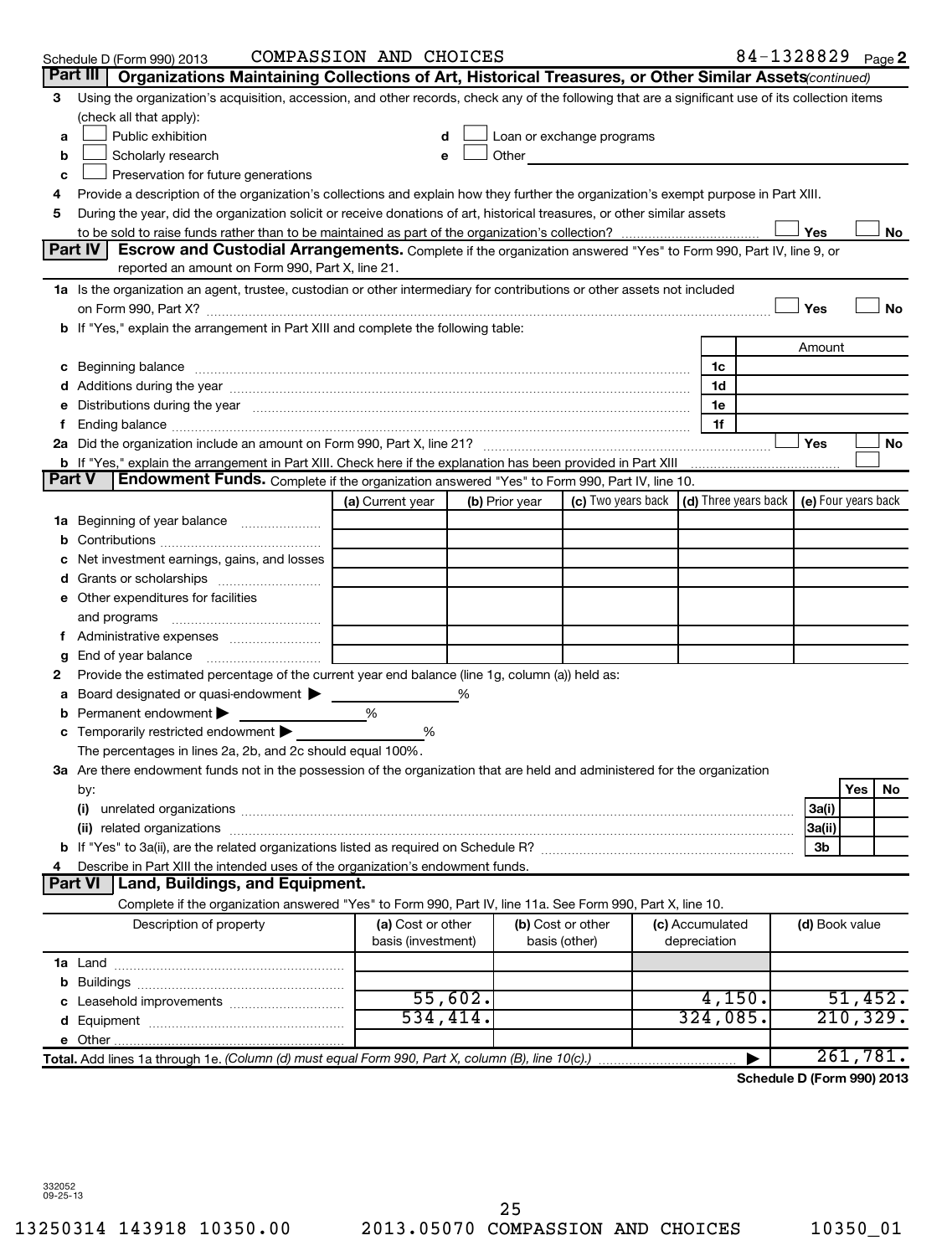Schedule D (Form 990) 2013 COMPASSION\_AND\_CHOICES 8 4-I3Z88Z9 Page COMPASSION AND CHOICES

|                                                                                                                                                                                          |                 | Complete if the organization answered "Yes" to Form 990, Part IV, line 11b. See Form 990, Part X, line 12. |                                               |
|------------------------------------------------------------------------------------------------------------------------------------------------------------------------------------------|-----------------|------------------------------------------------------------------------------------------------------------|-----------------------------------------------|
| (a) Description of security or category (including name of security)                                                                                                                     | (b) Book value  | (c) Method of valuation: Cost or end-of-year market value                                                  |                                               |
|                                                                                                                                                                                          |                 |                                                                                                            |                                               |
|                                                                                                                                                                                          |                 |                                                                                                            |                                               |
| (3) Other                                                                                                                                                                                |                 |                                                                                                            |                                               |
| (A)                                                                                                                                                                                      |                 |                                                                                                            |                                               |
| (B)                                                                                                                                                                                      |                 |                                                                                                            |                                               |
| (C)                                                                                                                                                                                      |                 |                                                                                                            |                                               |
| (D)                                                                                                                                                                                      |                 |                                                                                                            |                                               |
| (E)                                                                                                                                                                                      |                 |                                                                                                            |                                               |
|                                                                                                                                                                                          |                 |                                                                                                            |                                               |
| (F)                                                                                                                                                                                      |                 |                                                                                                            |                                               |
| (G)                                                                                                                                                                                      |                 |                                                                                                            |                                               |
| (H)                                                                                                                                                                                      |                 |                                                                                                            |                                               |
| Total. (Col. (b) must equal Form 990, Part X, col. (B) line 12.) $\blacktriangleright$                                                                                                   |                 |                                                                                                            |                                               |
| Part VIII Investments - Program Related.                                                                                                                                                 |                 |                                                                                                            |                                               |
| Complete if the organization answered "Yes" to Form 990, Part IV, line 11c. See Form 990, Part X, line 13.                                                                               |                 |                                                                                                            |                                               |
| (a) Description of investment                                                                                                                                                            | (b) Book value  | (c) Method of valuation: Cost or end-of-year market value                                                  |                                               |
| (1)                                                                                                                                                                                      |                 |                                                                                                            |                                               |
| (2)                                                                                                                                                                                      |                 |                                                                                                            |                                               |
| (3)                                                                                                                                                                                      |                 |                                                                                                            |                                               |
| (4)                                                                                                                                                                                      |                 |                                                                                                            |                                               |
| (5)                                                                                                                                                                                      |                 |                                                                                                            |                                               |
| (6)                                                                                                                                                                                      |                 |                                                                                                            |                                               |
| (7)                                                                                                                                                                                      |                 |                                                                                                            |                                               |
|                                                                                                                                                                                          |                 |                                                                                                            |                                               |
| (8)                                                                                                                                                                                      |                 |                                                                                                            |                                               |
| (9)<br>Total. (Col. (b) must equal Form 990, Part X, col. (B) line 13.) $\blacktriangleright$                                                                                            |                 |                                                                                                            |                                               |
| <b>Part IX</b><br><b>Other Assets.</b>                                                                                                                                                   |                 |                                                                                                            |                                               |
|                                                                                                                                                                                          | (a) Description | Complete if the organization answered "Yes" to Form 990, Part IV, line 11d. See Form 990, Part X, line 15. | (b) Book value                                |
| RENT DEPOSIT<br>(1)                                                                                                                                                                      |                 |                                                                                                            |                                               |
| DUE FROM RELATED PARTIES                                                                                                                                                                 |                 |                                                                                                            |                                               |
| (2)                                                                                                                                                                                      |                 |                                                                                                            |                                               |
| BENEFICIAL INTEREST IN CRUTS<br>(3)                                                                                                                                                      |                 |                                                                                                            |                                               |
| UNCONDITIONAL PROMISES TO GIVE, NET OF CURRENT PORTION<br>(4)                                                                                                                            |                 |                                                                                                            |                                               |
| (5)                                                                                                                                                                                      |                 |                                                                                                            |                                               |
| (6)                                                                                                                                                                                      |                 |                                                                                                            |                                               |
| (7)                                                                                                                                                                                      |                 |                                                                                                            |                                               |
| (8)                                                                                                                                                                                      |                 |                                                                                                            |                                               |
| (9)                                                                                                                                                                                      |                 |                                                                                                            | 35,789.<br>18,736.<br>193, 189.<br>5,080,000. |
| <b>Other Liabilities.</b><br>Part X                                                                                                                                                      |                 |                                                                                                            |                                               |
| Total. (Column (b) must equal Form 990, Part X, col. (B) line 15.).<br>Complete if the organization answered "Yes" to Form 990, Part IV, line 11e or 11f. See Form 990, Part X, line 25. |                 |                                                                                                            | 5,327,714.                                    |
| (a) Description of liability                                                                                                                                                             |                 | (b) Book value                                                                                             |                                               |
| 1.<br>Federal income taxes<br>(1)                                                                                                                                                        |                 |                                                                                                            |                                               |
| GIFT ANNUITY PAYMENTS PAYABLE<br>(2)                                                                                                                                                     |                 | 446,236.                                                                                                   |                                               |
| CAPITAL LEASE OBLIGATION<br>(3)                                                                                                                                                          |                 | 27,480.                                                                                                    |                                               |
| (4)                                                                                                                                                                                      |                 |                                                                                                            |                                               |
|                                                                                                                                                                                          |                 |                                                                                                            |                                               |
| (5)                                                                                                                                                                                      |                 |                                                                                                            |                                               |
| (6)                                                                                                                                                                                      |                 |                                                                                                            |                                               |
| (7)                                                                                                                                                                                      |                 |                                                                                                            |                                               |
| (8)                                                                                                                                                                                      |                 |                                                                                                            |                                               |
| (9)<br>Total. (Column (b) must equal Form 990, Part X, col. (B) line 25.)                                                                                                                |                 | 473,716.                                                                                                   |                                               |

**Schedule D (Form 990) 2013**

332053 09-25-13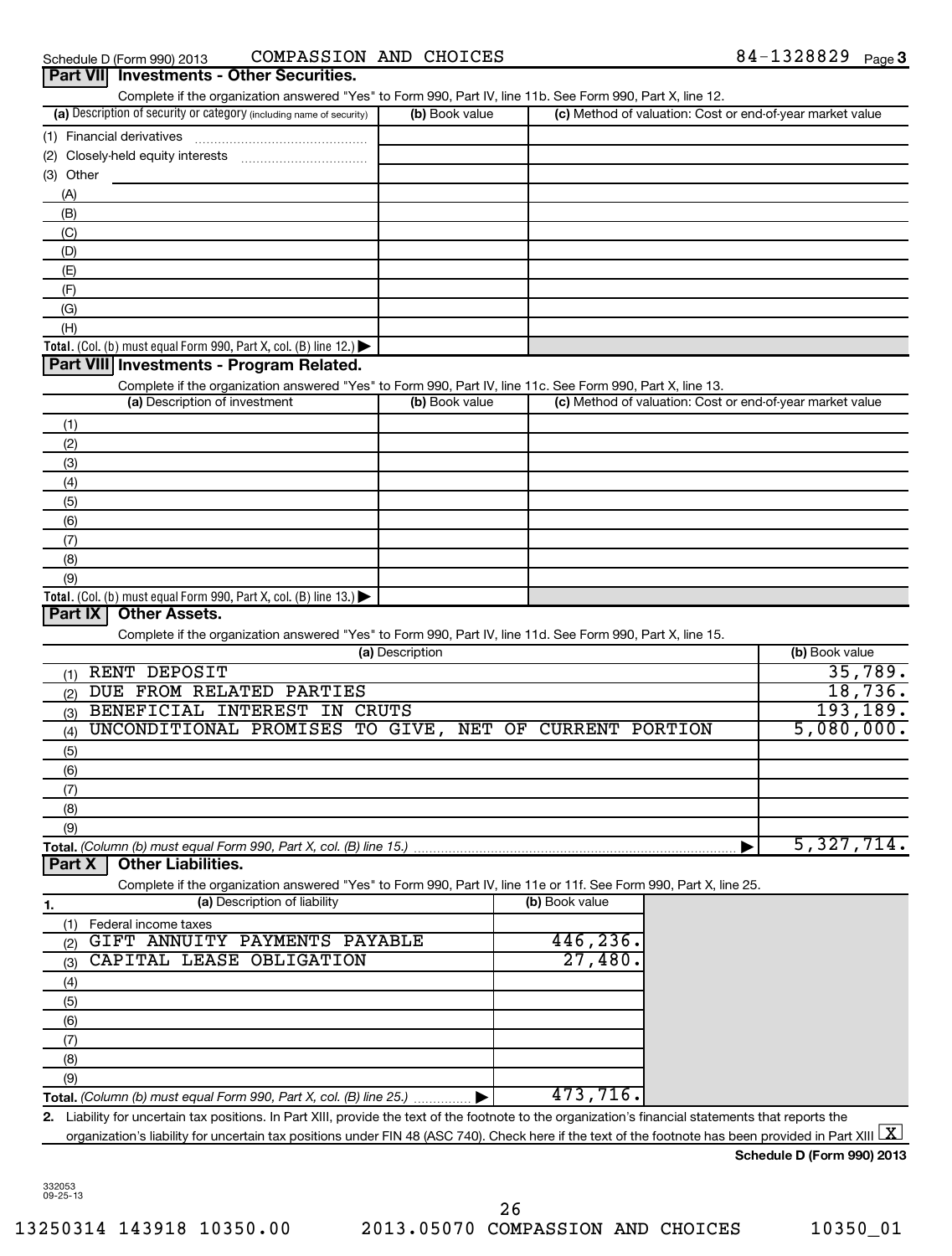|    | COMPASSION AND CHOICES<br>Schedule D (Form 990) 2013                                                                                                                                                                                |                |           |                | 84-1328829 Page 4 |          |
|----|-------------------------------------------------------------------------------------------------------------------------------------------------------------------------------------------------------------------------------------|----------------|-----------|----------------|-------------------|----------|
|    | Reconciliation of Revenue per Audited Financial Statements With Revenue per Return.<br><b>Part XI</b>                                                                                                                               |                |           |                |                   |          |
|    | Complete if the organization answered "Yes" to Form 990, Part IV, line 12a.                                                                                                                                                         |                |           |                |                   |          |
| 1  | Total revenue, gains, and other support per audited financial statements [[[[[[[[[[[[[[[[[[[[[[[[]]]]]]]]]]]]                                                                                                                       |                |           | $\blacksquare$ | 18,939,351.       |          |
| 2  | Amounts included on line 1 but not on Form 990, Part VIII, line 12:                                                                                                                                                                 |                |           |                |                   |          |
| a  | Net unrealized gains on investments [11] Martin Martin Martin Martin Martin Martin Martin Martin Martin Martin                                                                                                                      | 2a             | 547, 484. |                |                   |          |
| b  |                                                                                                                                                                                                                                     | 2 <sub>b</sub> | 395,600.  |                |                   |          |
| с  |                                                                                                                                                                                                                                     | 2 <sub>c</sub> |           |                |                   |          |
| d  |                                                                                                                                                                                                                                     | 2d             |           |                |                   |          |
| e  | Add lines 2a through 2d <b>continuum continuum contract and continuum contract a</b> through 2d continuum contract and continuum contract a term of the contract of the contract of the contract of the contract of the contract of |                |           | 2е             |                   | 943,084. |
| 3  |                                                                                                                                                                                                                                     |                |           | 3              | 17,996,267.       |          |
| 4  | Amounts included on Form 990, Part VIII, line 12, but not on line 1:                                                                                                                                                                |                |           |                |                   |          |
| a  | Investment expenses not included on Form 990, Part VIII, line 7b [100] [100] [100] [100] [100] [100] [100] [10                                                                                                                      | 4a l           |           |                |                   |          |
| b  |                                                                                                                                                                                                                                     | 4 <sub>b</sub> |           |                |                   |          |
|    | c Add lines 4a and 4b                                                                                                                                                                                                               |                |           | 4c             |                   | υ.       |
| 5. |                                                                                                                                                                                                                                     |                |           | 5              | 17,996,267.       |          |
|    | Part XII   Reconciliation of Expenses per Audited Financial Statements With Expenses per Return.                                                                                                                                    |                |           |                |                   |          |
|    | Complete if the organization answered "Yes" to Form 990, Part IV, line 12a.                                                                                                                                                         |                |           |                |                   |          |
| 1  |                                                                                                                                                                                                                                     |                |           | $\blacksquare$ | 11,322,064.       |          |
| 2  | Amounts included on line 1 but not on Form 990, Part IX, line 25:                                                                                                                                                                   |                |           |                |                   |          |
| a  |                                                                                                                                                                                                                                     | 2a             | 395,600.  |                |                   |          |
| b  |                                                                                                                                                                                                                                     | 2 <sub>b</sub> |           |                |                   |          |
|    |                                                                                                                                                                                                                                     | 2c             |           |                |                   |          |
|    | Other (Describe in Part XIII.) (COLORGIAL CONSERVISTION) (CONSERVISTION)                                                                                                                                                            | 2d             |           |                |                   |          |
| e  |                                                                                                                                                                                                                                     |                |           | 2e             |                   | 395,600. |
| 3  |                                                                                                                                                                                                                                     |                |           | $\mathbf{a}$   | 10,926,464.       |          |
| 4  | Amounts included on Form 990, Part IX, line 25, but not on line 1:                                                                                                                                                                  |                |           |                |                   |          |
| a  |                                                                                                                                                                                                                                     | 4a             |           |                |                   |          |
| b  |                                                                                                                                                                                                                                     | 4h             |           |                |                   |          |
|    | Add lines 4a and 4b                                                                                                                                                                                                                 |                |           | 4с             |                   | 0.       |
|    |                                                                                                                                                                                                                                     |                |           | 5              | 10,926,464。       |          |
|    | Part XIII Supplemental Information.                                                                                                                                                                                                 |                |           |                |                   |          |

Provide the descriptions required for Part II, lines 3, 5, and 9; Part III, lines 1a and 4; Part IV, lines 1b and 2b; Part V, line 4; Part X, line 2; Part XI, lines 2d and 4b; and Part XII, lines 2d and 4b. Also complete this part to provide any additional information.

PART X, LINE 2:

| EXPLANATION: THE ORGANIZATIONS ADOPTED THE PROVISIONS OF TOPIC 740 ON<br>JULY                  |
|------------------------------------------------------------------------------------------------|
| 2009. THE ADOPTION OF TOPIC 740 DID NOT RESULT IN A MATERIAL                                   |
| THE OVERALL FINANCIAL STATEMENTS OF THE ORGANIZATIONS AS<br>MODIFICATION<br>OF                 |
| AND FOR THE YEAR ENDED JUNE 30, 2014. AS THE ORGANIZATIONS ARE                                 |
| AS NONPROFIT ORGANIZATIONS UNDER THE<br>QUALIFIED<br>INTERNAL REVENUE CODE. ANY                |
| INCOME TAX POSITION WOULD BE PRIMARILY RELATED TO<br>UNRELATED<br><b>BUSTNESS</b>              |
| ACTIVITIES OUTSIDE THE CORE MISSION OF THE ORGANIZATIONS. BASED ON PRIOR                       |
| CONTRACTUAL ARRANGEMENTS OF THE ORGANIZATIONS AND<br>EXAMINATIONS<br>OF                        |
| CORRESPONDENCE RECEIVED FROM THE INTERNAL REVENUE SERVICE, MANAGEMENT                          |
| THERE<br>BE NO POTENTIAL<br>INCOME TAX POSITIONS THAT<br><b>BELIEVES</b><br>TO<br>WOULD RESULT |
| RELATED TAX LIABILITY FOR THE ORGANIZATIONS. MANAGEMENT<br>WILL<br>CONTINUE<br>ΙN              |
| 332054<br>Schedule D (Form 990) 2013<br>$09 - 25 - 13$<br>27                                   |
| 13250314 143918 10350.00<br>2013.05070 COMPASSION AND CHOICES<br>10350_01                      |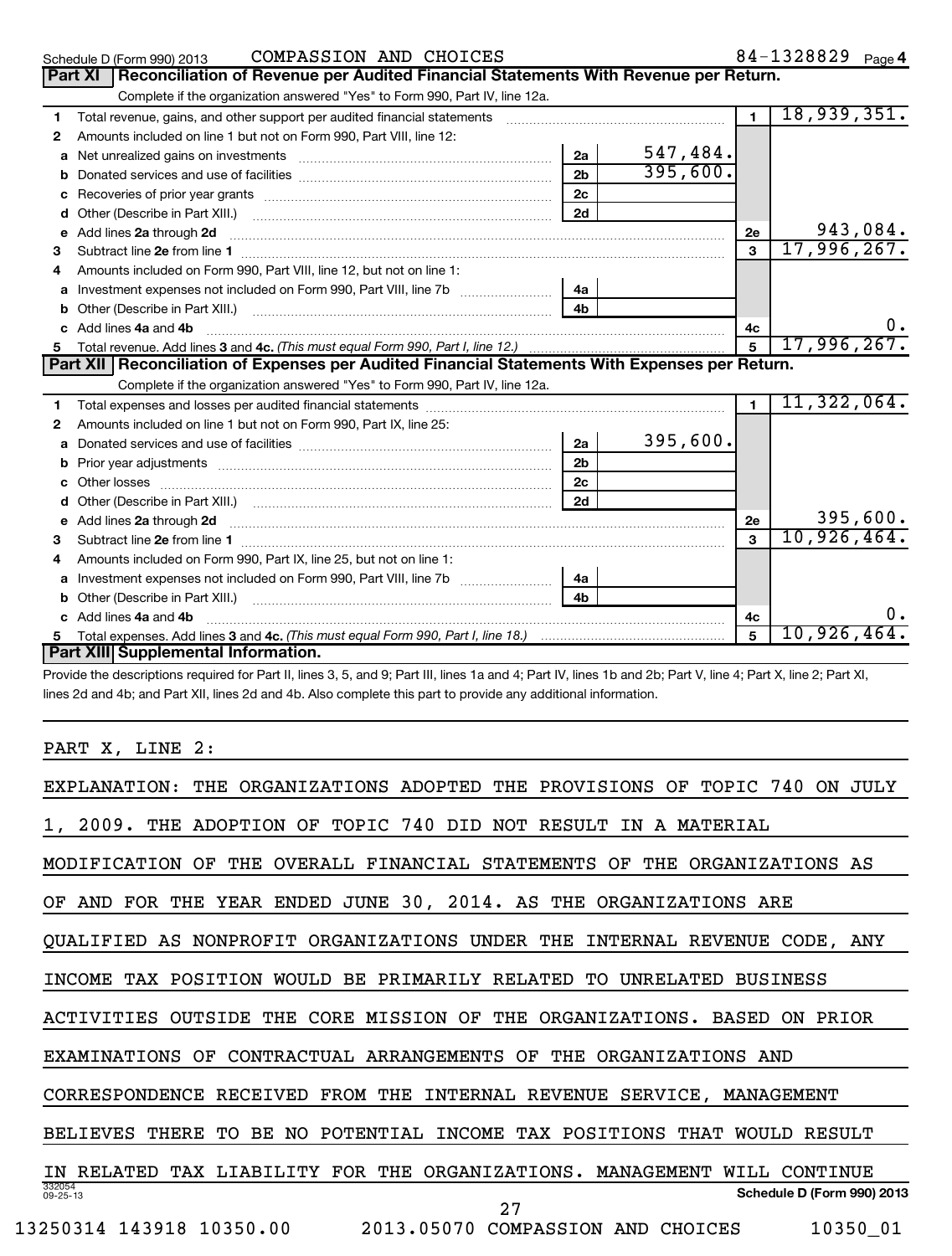**Part XIII | Supplemental Information** (continued)

TO EVALUATE ANY FUTURE CONTRACTUAL ARRANGEMENTS WITH RESPECT TO POTENTIAL

INCOME TAX POSITIONS UNDER THIS GUIDANCE.

**Schedule D (Form 990) 2013**

332055 09-25-13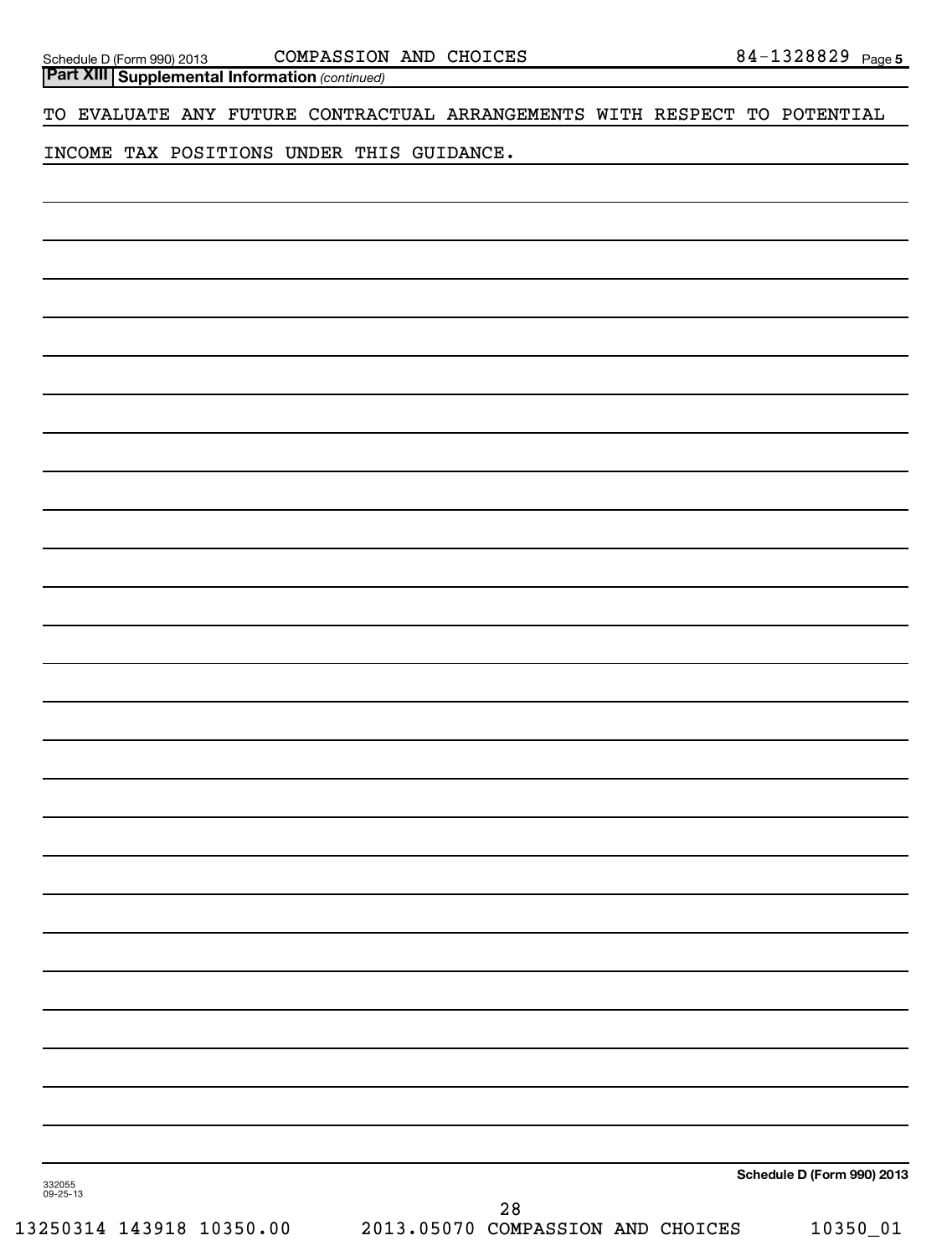| <b>SCHEDULE G</b>                                                                                                                                                                                                            |                                                                                                                                                                                                                                                                                                                                                                                                                                                                                                                                                    |            |                                                              |                                                                            |                                                                            | OMB No. 1545-0047                                       |
|------------------------------------------------------------------------------------------------------------------------------------------------------------------------------------------------------------------------------|----------------------------------------------------------------------------------------------------------------------------------------------------------------------------------------------------------------------------------------------------------------------------------------------------------------------------------------------------------------------------------------------------------------------------------------------------------------------------------------------------------------------------------------------------|------------|--------------------------------------------------------------|----------------------------------------------------------------------------|----------------------------------------------------------------------------|---------------------------------------------------------|
| (Form 990 or 990-EZ)                                                                                                                                                                                                         | Supplemental Information Regarding Fundraising or Gaming Activities<br>Complete if the organization answered "Yes" to Form 990, Part IV, lines 17, 18, or 19, or if the<br>organization entered more than \$15,000 on Form 990-EZ, line 6a.                                                                                                                                                                                                                                                                                                        |            |                                                              |                                                                            |                                                                            | 13                                                      |
| Department of the Treasury<br>Internal Revenue Service                                                                                                                                                                       | Attach to Form 990 or Form 990-EZ.<br>Information about Schedule G (Form 990 or 990-EZ) and its instructions is at www irs gov/form 990                                                                                                                                                                                                                                                                                                                                                                                                            |            |                                                              |                                                                            |                                                                            | <b>Open To Public</b><br>Inspection                     |
| Name of the organization                                                                                                                                                                                                     |                                                                                                                                                                                                                                                                                                                                                                                                                                                                                                                                                    |            |                                                              |                                                                            |                                                                            | <b>Employer identification number</b>                   |
|                                                                                                                                                                                                                              | COMPASSION AND CHOICES                                                                                                                                                                                                                                                                                                                                                                                                                                                                                                                             |            |                                                              |                                                                            | 84-1328829                                                                 |                                                         |
| Part I<br>required to complete this part.                                                                                                                                                                                    | Fundraising Activities. Complete if the organization answered "Yes" to Form 990, Part IV, line 17. Form 990-EZ filers are not                                                                                                                                                                                                                                                                                                                                                                                                                      |            |                                                              |                                                                            |                                                                            |                                                         |
| $\lfloor x \rfloor$ Mail solicitations<br>$\lfloor \underline{X} \rfloor$ Internet and email solicitations<br>$\lfloor \underline{X} \rfloor$ Phone solicitations<br>$\lfloor \underline{X} \rfloor$ In-person solicitations | 1 Indicate whether the organization raised funds through any of the following activities. Check all that apply.<br>e<br>f<br>Special fundraising events<br>g<br>2 a Did the organization have a written or oral agreement with any individual (including officers, directors, trustees or<br>key employees listed in Form 990, Part VII) or entity in connection with professional fundraising services?<br>b If "Yes," list the ten highest paid individuals or entities (fundraisers) pursuant to agreements under which the fundraiser is to be |            |                                                              | Solicitation of non-government grants<br>Solicitation of government grants | $X$ Yes                                                                    | <b>No</b>                                               |
| compensated at least \$5,000 by the organization.                                                                                                                                                                            |                                                                                                                                                                                                                                                                                                                                                                                                                                                                                                                                                    |            |                                                              |                                                                            |                                                                            |                                                         |
| (i) Name and address of individual<br>or entity (fundraiser)                                                                                                                                                                 | (ii) Activity                                                                                                                                                                                                                                                                                                                                                                                                                                                                                                                                      | fundraiser | (iii) Did<br>have custody<br>or control of<br>contributions? | (iv) Gross receipts<br>from activity                                       | (v) Amount paid<br>to (or retained by)<br>fundraiser<br>listed in col. (i) | (vi) Amount paid<br>to (or retained by)<br>organization |
| EIDELON - 15 MAIDEN LANE, STE                                                                                                                                                                                                | MAIL, INTERNET AND EMAIL                                                                                                                                                                                                                                                                                                                                                                                                                                                                                                                           | Yes        | No.                                                          |                                                                            |                                                                            |                                                         |
| 1401, NEW YORK, NY<br>10038                                                                                                                                                                                                  | SOLICITATION                                                                                                                                                                                                                                                                                                                                                                                                                                                                                                                                       |            | X                                                            | 1,944,751.                                                                 | 218,899.                                                                   | 1,725,852.                                              |
|                                                                                                                                                                                                                              |                                                                                                                                                                                                                                                                                                                                                                                                                                                                                                                                                    |            |                                                              |                                                                            |                                                                            |                                                         |
|                                                                                                                                                                                                                              |                                                                                                                                                                                                                                                                                                                                                                                                                                                                                                                                                    |            |                                                              |                                                                            |                                                                            |                                                         |
|                                                                                                                                                                                                                              |                                                                                                                                                                                                                                                                                                                                                                                                                                                                                                                                                    |            |                                                              |                                                                            |                                                                            |                                                         |
|                                                                                                                                                                                                                              |                                                                                                                                                                                                                                                                                                                                                                                                                                                                                                                                                    |            |                                                              |                                                                            |                                                                            |                                                         |
|                                                                                                                                                                                                                              |                                                                                                                                                                                                                                                                                                                                                                                                                                                                                                                                                    |            |                                                              |                                                                            |                                                                            |                                                         |
|                                                                                                                                                                                                                              |                                                                                                                                                                                                                                                                                                                                                                                                                                                                                                                                                    |            |                                                              |                                                                            |                                                                            |                                                         |
|                                                                                                                                                                                                                              |                                                                                                                                                                                                                                                                                                                                                                                                                                                                                                                                                    |            |                                                              |                                                                            |                                                                            |                                                         |
|                                                                                                                                                                                                                              |                                                                                                                                                                                                                                                                                                                                                                                                                                                                                                                                                    |            |                                                              |                                                                            |                                                                            |                                                         |
|                                                                                                                                                                                                                              |                                                                                                                                                                                                                                                                                                                                                                                                                                                                                                                                                    |            |                                                              |                                                                            |                                                                            |                                                         |
| Total                                                                                                                                                                                                                        |                                                                                                                                                                                                                                                                                                                                                                                                                                                                                                                                                    |            |                                                              | 1,944,751.                                                                 | 218,899.                                                                   | 1,725,852.                                              |
| or licensing.                                                                                                                                                                                                                | 3 List all states in which the organization is registered or licensed to solicit contributions or has been notified it is exempt from registration<br>$\overline{A}$ $\overline{A}$ $\overline{A}$ $\overline{B}$ $\overline{B}$ $\overline{C}$ $\overline{A}$ $\overline{B}$ $\overline{C}$ $\overline{C}$ $\overline{C}$ $\overline{C}$ $\overline{C}$ $\overline{C}$ $\overline{C}$ $\overline{C}$ $\overline{C}$ $\overline{C}$ $\overline{C}$ $\overline{C}$ $\overline{C}$ $\overline{C}$ $\overline{C}$ $\overline{C}$ $\overline{$         |            |                                                              |                                                                            |                                                                            |                                                         |

AL,AK,AR,CA,CO,CT,DC,FL,GA,HI,IL,KS,KY,LA,ME,MD,MA,MI,MN,MI,NH,NJ,NM,NY,NC ND,OH,OK,OR,PA,RI,SC,TN,UT,VI,WA,WV,WI,NV

**For Paperwork Reduction Act Notice, see the Instructions for Form 990 or 990-EZ. Schedule G (Form 990 or 990-EZ) 2013** LHA

332081 09-12-13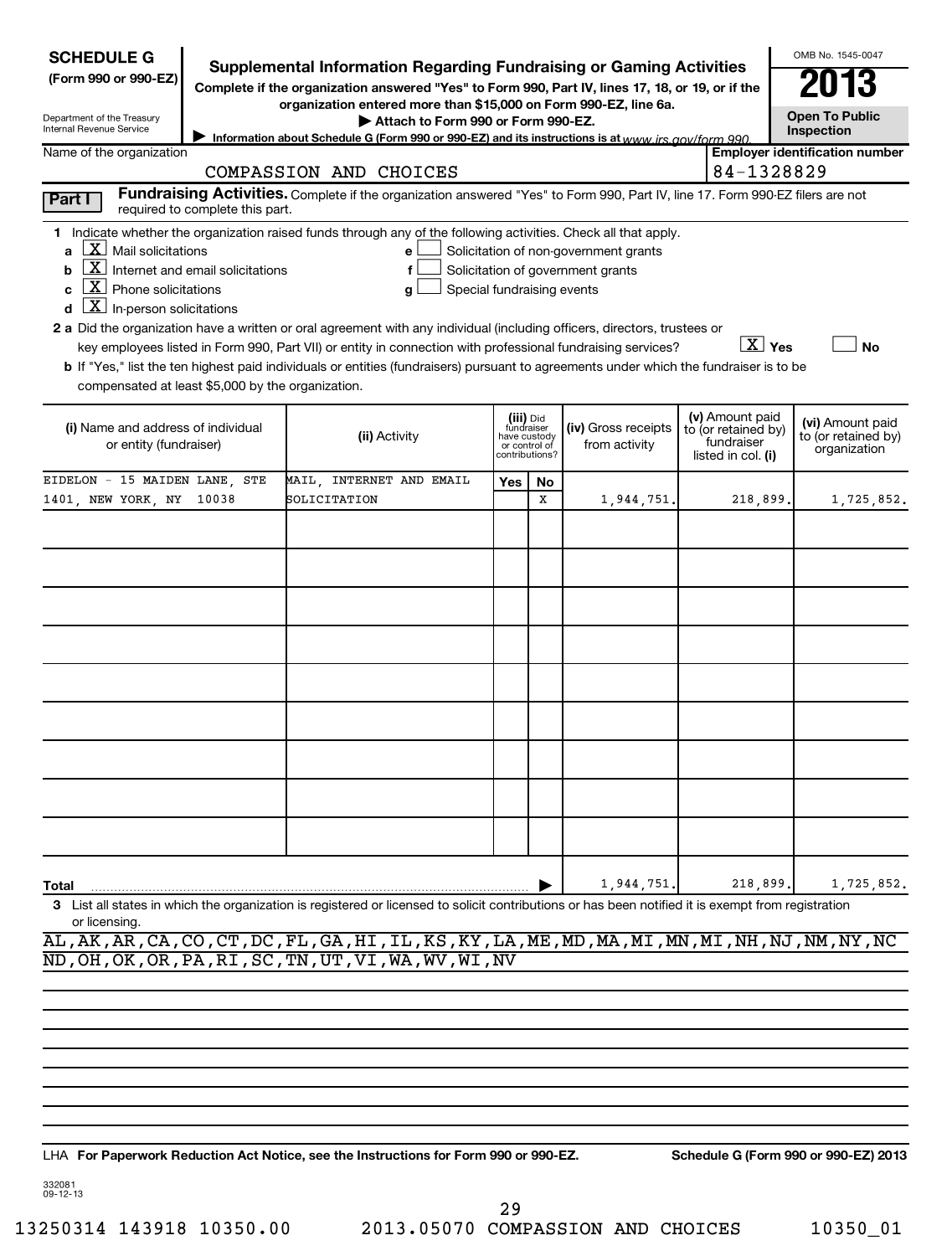# Schedule G (Form 990 or 990-EZ) 2013  $\texttt{COMPASSION}$   $\texttt{AND}$   $\texttt{CHOICES}$   $\texttt{84-1328829}$   $\texttt{Page}$

|                 | Part II | Fundraising Events. Complete if the organization answered "Yes" to Form 990, Part IV, line 18, or reported more than \$15,000             |                               |                                                  |                                 |                                                     |
|-----------------|---------|-------------------------------------------------------------------------------------------------------------------------------------------|-------------------------------|--------------------------------------------------|---------------------------------|-----------------------------------------------------|
|                 |         | of fundraising event contributions and gross income on Form 990-EZ, lines 1 and 6b. List events with gross receipts greater than \$5,000. |                               |                                                  |                                 |                                                     |
|                 |         |                                                                                                                                           | (a) Event $#1$<br>DIRECT MAIL | (b) Event #2                                     | (c) Other events<br><b>NONE</b> | (d) Total events<br>(add col. (a) through           |
|                 |         |                                                                                                                                           | (event type)                  | (event type)                                     | (total number)                  | col. (c))                                           |
|                 |         |                                                                                                                                           |                               |                                                  |                                 |                                                     |
| Revenue         | 1.      |                                                                                                                                           | 1,944,751.                    |                                                  |                                 | 1,944,751.                                          |
|                 |         |                                                                                                                                           | 1,725,852.                    |                                                  |                                 | <u>1,725,852.</u>                                   |
|                 | 3       | Gross income (line 1 minus line 2)                                                                                                        | 218,899.                      |                                                  |                                 | 218,899.                                            |
|                 |         |                                                                                                                                           |                               |                                                  |                                 |                                                     |
|                 | 5       |                                                                                                                                           |                               |                                                  |                                 |                                                     |
|                 | 6       |                                                                                                                                           |                               |                                                  |                                 |                                                     |
| Direct Expenses | 7       |                                                                                                                                           |                               |                                                  |                                 |                                                     |
|                 | 8       |                                                                                                                                           |                               |                                                  |                                 |                                                     |
|                 | 9       |                                                                                                                                           | $\overline{218,899.}$         |                                                  |                                 | 218,899.                                            |
|                 | 10      |                                                                                                                                           |                               |                                                  |                                 | 218,899.                                            |
|                 | 11      | Net income summary. Subtract line 10 from line 3, column (d) manufactured in the substitution of the summary.                             |                               |                                                  |                                 | $\overline{0}$ .                                    |
| Part III        |         | Gaming. Complete if the organization answered "Yes" to Form 990, Part IV, line 19, or reported more than                                  |                               |                                                  |                                 |                                                     |
|                 |         | \$15,000 on Form 990-EZ, line 6a.                                                                                                         |                               |                                                  |                                 |                                                     |
| Revenue         |         |                                                                                                                                           | (a) Bingo                     | (b) Pull tabs/instant<br>bingo/progressive bingo | (c) Other gaming                | (d) Total gaming (add<br>col. (a) through col. (c)) |
|                 |         |                                                                                                                                           |                               |                                                  |                                 |                                                     |
|                 |         |                                                                                                                                           |                               |                                                  |                                 |                                                     |
| Direct Expenses | 3       |                                                                                                                                           |                               |                                                  |                                 |                                                     |
|                 |         |                                                                                                                                           |                               |                                                  |                                 |                                                     |
|                 | 5       |                                                                                                                                           |                               |                                                  |                                 |                                                     |
|                 |         | 6 Volunteer labor                                                                                                                         | Yes<br>%<br>No                | Yes<br>%<br>No                                   | Yes<br>%<br>No                  |                                                     |
|                 | 7       |                                                                                                                                           |                               |                                                  |                                 |                                                     |
|                 | 8       |                                                                                                                                           |                               |                                                  |                                 |                                                     |
|                 |         | 9 Enter the state(s) in which the organization operates gaming activities:                                                                |                               |                                                  |                                 | Yes<br>No                                           |
|                 |         |                                                                                                                                           |                               |                                                  |                                 | Yes<br><b>No</b>                                    |
|                 |         | 332082 09-12-13                                                                                                                           |                               |                                                  |                                 | Schedule G (Form 990 or 990-EZ) 2013                |

**Schedule G (Form 990 or 990-EZ) 2013**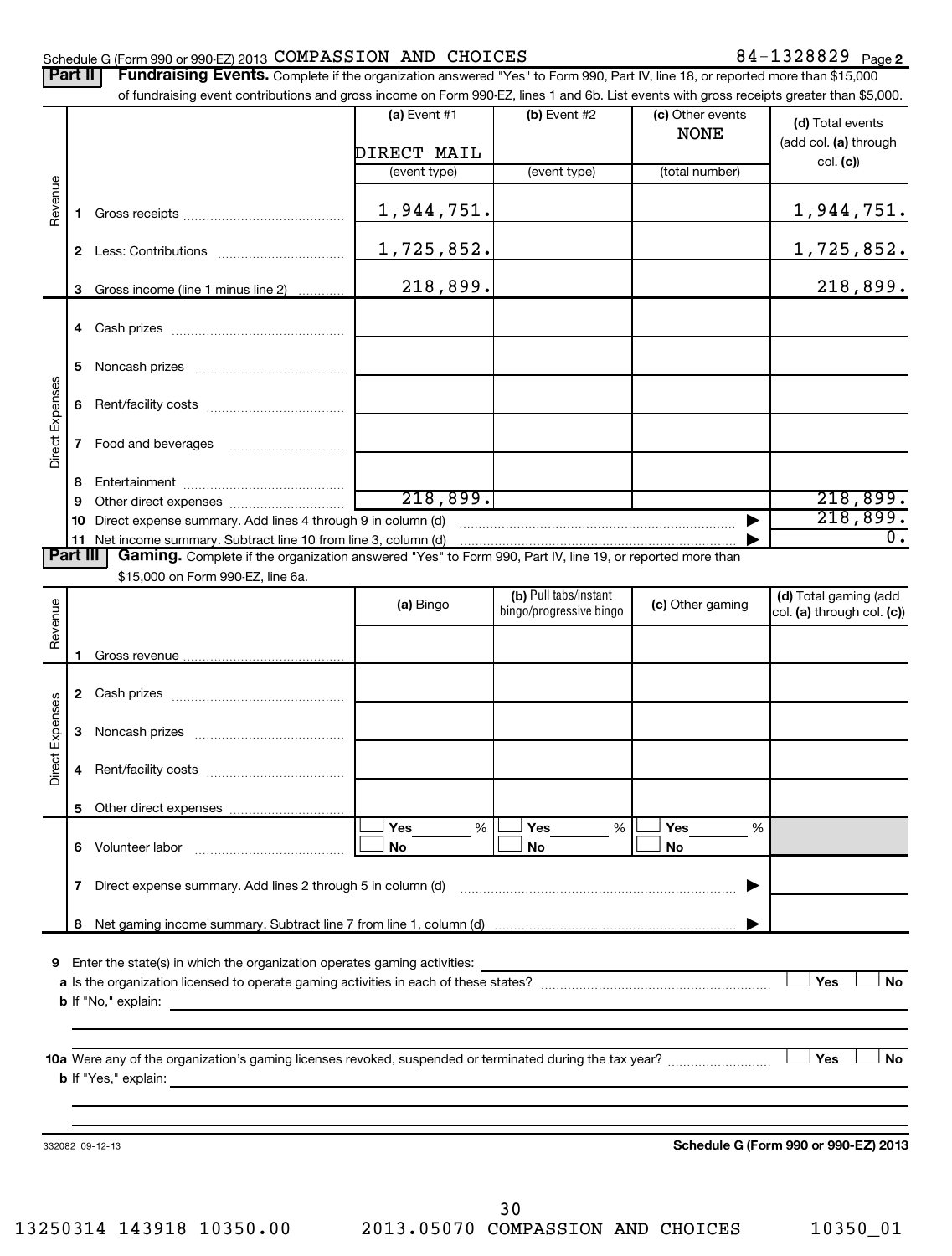| Schedule G (Form 990 or 990-EZ) 2013 COMPASSION AND CHOICES                                                                                                                                                                    | 84-1328829<br>Page 3                 |
|--------------------------------------------------------------------------------------------------------------------------------------------------------------------------------------------------------------------------------|--------------------------------------|
|                                                                                                                                                                                                                                | Yes<br><b>No</b>                     |
| 12 Is the organization a grantor, beneficiary or trustee of a trust or a member of a partnership or other entity formed                                                                                                        |                                      |
|                                                                                                                                                                                                                                | Yes<br>No                            |
| <b>13</b> Indicate the percentage of gaming activity operated in:                                                                                                                                                              |                                      |
|                                                                                                                                                                                                                                | 13а                                  |
| b An outside facility manufactured and contract and contract and contract and contract and contract and contract and contract and contract and contract and contract and contract and contract and contract and contract and c | 13 <sub>b</sub>                      |
| 14 Enter the name and address of the person who prepares the organization's gaming/special events books and records:                                                                                                           |                                      |
|                                                                                                                                                                                                                                |                                      |
|                                                                                                                                                                                                                                |                                      |
| Address $\blacktriangleright$<br><u> 1980 - Johann Stoff, amerikansk politiker (* 1900)</u>                                                                                                                                    |                                      |
| 15a Does the organization have a contract with a third party from whom the organization receives gaming revenue?                                                                                                               | <b>No</b><br>Yes                     |
| <b>b</b> If "Yes," enter the amount of gaming revenue received by the organization $\triangleright$ \$ ____________________ and the amount                                                                                     |                                      |
| of gaming revenue retained by the third party $\triangleright$ \$ ___________________.                                                                                                                                         |                                      |
| c If "Yes," enter name and address of the third party:                                                                                                                                                                         |                                      |
| Name $\blacktriangleright$ $\lrcorner$                                                                                                                                                                                         |                                      |
|                                                                                                                                                                                                                                |                                      |
| Gaming manager information:<br>16                                                                                                                                                                                              |                                      |
|                                                                                                                                                                                                                                |                                      |
|                                                                                                                                                                                                                                |                                      |
| Gaming manager compensation > \$                                                                                                                                                                                               |                                      |
|                                                                                                                                                                                                                                |                                      |
|                                                                                                                                                                                                                                |                                      |
|                                                                                                                                                                                                                                |                                      |
|                                                                                                                                                                                                                                |                                      |
| Employee<br>Director/officer<br>Independent contractor                                                                                                                                                                         |                                      |
|                                                                                                                                                                                                                                |                                      |
| Mandatory distributions:<br>17                                                                                                                                                                                                 |                                      |
| a Is the organization required under state law to make charitable distributions from the gaming proceeds to                                                                                                                    |                                      |
| retain the state gaming license? $\Box$ No                                                                                                                                                                                     |                                      |
| <b>b</b> Enter the amount of distributions required under state law to be distributed to other exempt organizations or spent in the                                                                                            |                                      |
| organization's own exempt activities during the tax year $\triangleright$ \$                                                                                                                                                   |                                      |
| <b>Part IV</b><br>Supplemental Information. Provide the explanations required by Part I, line 2b, columns (iii) and (v), and Part III, lines 9, 9b, 10b, 15b,                                                                  |                                      |
| 15c, 16, and 17b, as applicable. Also complete this part to provide any additional information (see instructions).                                                                                                             |                                      |
|                                                                                                                                                                                                                                |                                      |
|                                                                                                                                                                                                                                |                                      |
|                                                                                                                                                                                                                                |                                      |
|                                                                                                                                                                                                                                |                                      |
|                                                                                                                                                                                                                                |                                      |
|                                                                                                                                                                                                                                |                                      |
|                                                                                                                                                                                                                                |                                      |
|                                                                                                                                                                                                                                |                                      |
|                                                                                                                                                                                                                                |                                      |
|                                                                                                                                                                                                                                |                                      |
|                                                                                                                                                                                                                                |                                      |
|                                                                                                                                                                                                                                |                                      |
|                                                                                                                                                                                                                                |                                      |
|                                                                                                                                                                                                                                |                                      |
|                                                                                                                                                                                                                                |                                      |
| 332083 09-12-13                                                                                                                                                                                                                | Schedule G (Form 990 or 990-EZ) 2013 |
| 31                                                                                                                                                                                                                             |                                      |
| 2013.05070 COMPASSION AND CHOICES<br>13250314 143918 10350.00                                                                                                                                                                  | 10350_01                             |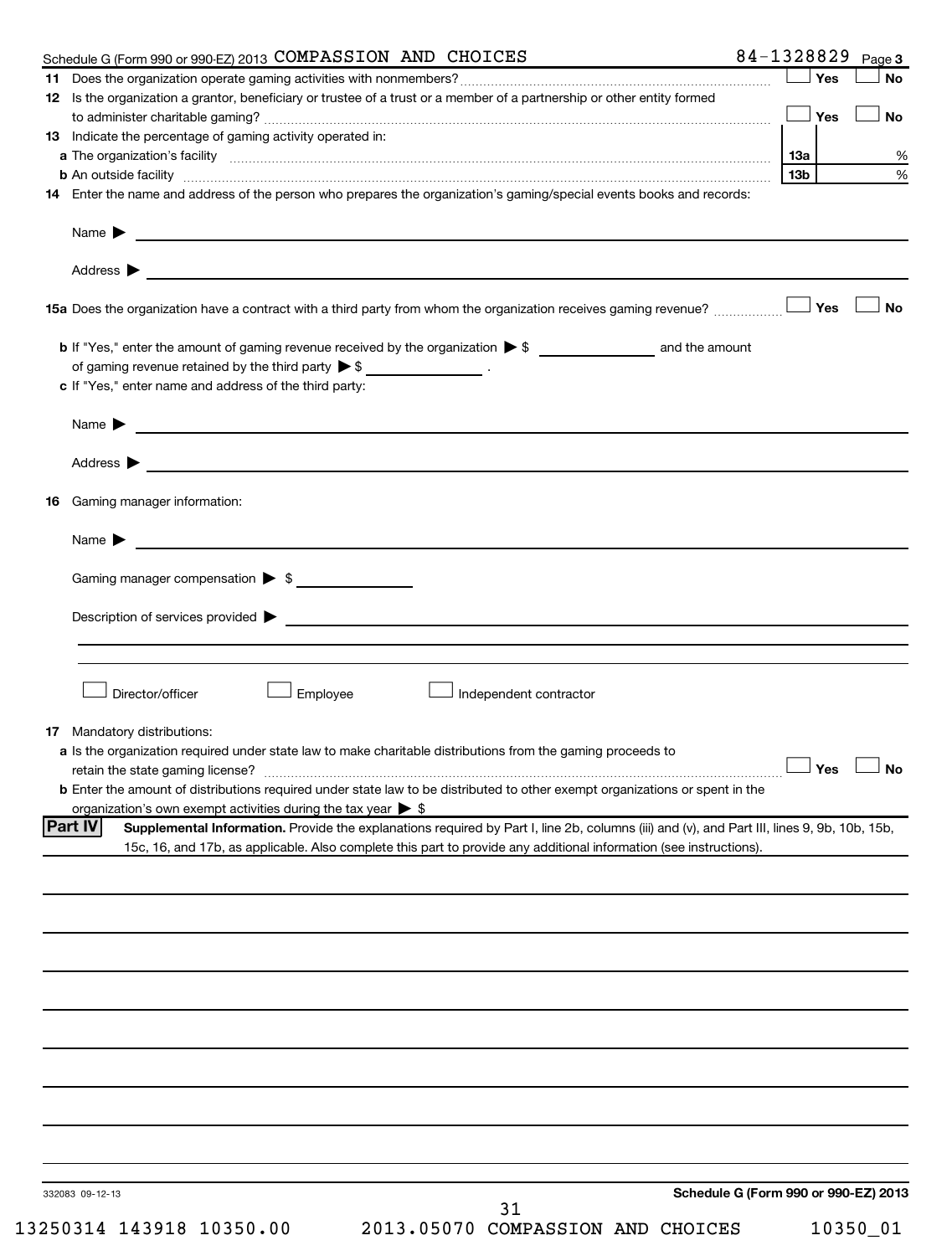| <b>SCHEDULE J</b>                  | <b>Compensation Information</b>                                                                                              | OMB No. 1545-0047                     |                       |                              |  |
|------------------------------------|------------------------------------------------------------------------------------------------------------------------------|---------------------------------------|-----------------------|------------------------------|--|
| (Form 990)                         | For certain Officers, Directors, Trustees, Key Employees, and Highest                                                        |                                       | 2013                  |                              |  |
|                                    | <b>Compensated Employees</b>                                                                                                 |                                       |                       |                              |  |
| Department of the Treasury         | Complete if the organization answered "Yes" on Form 990, Part IV, line 23.<br>Attach to Form 990. See separate instructions. |                                       | <b>Open to Public</b> |                              |  |
| Internal Revenue Service           | Information about Schedule J (Form 990) and its instructions is at www.jrs.gov/form990                                       |                                       | Inspection            |                              |  |
| Name of the organization           |                                                                                                                              | <b>Employer identification number</b> |                       |                              |  |
|                                    | COMPASSION AND CHOICES                                                                                                       | 84-1328829                            |                       |                              |  |
| Part I                             | <b>Questions Regarding Compensation</b>                                                                                      |                                       |                       |                              |  |
|                                    |                                                                                                                              |                                       | <b>Yes</b>            | No                           |  |
|                                    | 1a Check the appropriate box(es) if the organization provided any of the following to or for a person listed in Form 990,    |                                       |                       |                              |  |
|                                    | Part VII, Section A, line 1a. Complete Part III to provide any relevant information regarding these items.                   |                                       |                       |                              |  |
| First-class or charter travel      | Housing allowance or residence for personal use                                                                              |                                       |                       |                              |  |
| Travel for companions              | Payments for business use of personal residence                                                                              |                                       |                       |                              |  |
|                                    | Tax indemnification and gross-up payments<br>Health or social club dues or initiation fees                                   |                                       |                       |                              |  |
|                                    | Discretionary spending account<br>Personal services (e.g., maid, chauffeur, chef)                                            |                                       |                       |                              |  |
|                                    |                                                                                                                              |                                       |                       |                              |  |
|                                    | <b>b</b> If any of the boxes on line 1a are checked, did the organization follow a written policy regarding payment or       |                                       |                       |                              |  |
|                                    |                                                                                                                              | 1b                                    |                       |                              |  |
| 2                                  | Did the organization require substantiation prior to reimbursing or allowing expenses incurred by all directors,             |                                       |                       |                              |  |
|                                    | trustees, and officers, including the CEO/Executive Director, regarding the items checked in line 1a?                        | $\mathbf{2}$                          |                       |                              |  |
|                                    |                                                                                                                              |                                       |                       |                              |  |
| з                                  | Indicate which, if any, of the following the filing organization used to establish the compensation of the organization's    |                                       |                       |                              |  |
|                                    | CEO/Executive Director. Check all that apply. Do not check any boxes for methods used by a related organization to           |                                       |                       |                              |  |
|                                    | establish compensation of the CEO/Executive Director, but explain in Part III.                                               |                                       |                       |                              |  |
| Compensation committee             | Written employment contract                                                                                                  |                                       |                       |                              |  |
|                                    | $\mathbf{X}$ Compensation survey or study<br>Independent compensation consultant                                             |                                       |                       |                              |  |
|                                    | $\mathbf{X}$ Approval by the board or compensation committee<br>Form 990 of other organizations                              |                                       |                       |                              |  |
|                                    |                                                                                                                              |                                       |                       |                              |  |
| 4                                  | During the year, did any person listed in Form 990, Part VII, Section A, line 1a, with respect to the filing                 |                                       |                       |                              |  |
|                                    | organization or a related organization:                                                                                      |                                       |                       |                              |  |
|                                    | a Receive a severance payment or change-of-control payment?                                                                  | 4a                                    |                       | х<br>$\overline{\texttt{x}}$ |  |
| b                                  |                                                                                                                              | 4b                                    |                       | $\overline{\mathtt{x}}$      |  |
|                                    |                                                                                                                              | 4 <sub>c</sub>                        |                       |                              |  |
|                                    | If "Yes" to any of lines 4a-c, list the persons and provide the applicable amounts for each item in Part III.                |                                       |                       |                              |  |
|                                    |                                                                                                                              |                                       |                       |                              |  |
|                                    | Only section 501(c)(3) and 501(c)(4) organizations must complete lines 5-9.                                                  |                                       |                       |                              |  |
|                                    | For persons listed in Form 990, Part VII, Section A, line 1a, did the organization pay or accrue any compensation            |                                       |                       |                              |  |
| contingent on the revenues of:     |                                                                                                                              |                                       |                       | х                            |  |
|                                    |                                                                                                                              | 5a                                    |                       | $\overline{\mathbf{x}}$      |  |
|                                    |                                                                                                                              | 5b                                    |                       |                              |  |
|                                    | If "Yes" to line 5a or 5b, describe in Part III.                                                                             |                                       |                       |                              |  |
| 6.                                 | For persons listed in Form 990, Part VII, Section A, line 1a, did the organization pay or accrue any compensation            |                                       |                       |                              |  |
| contingent on the net earnings of: |                                                                                                                              |                                       |                       | х                            |  |
|                                    |                                                                                                                              | 6а<br>6b                              |                       | $\overline{\mathbf{x}}$      |  |
|                                    | If "Yes" to line 6a or 6b, describe in Part III.                                                                             |                                       |                       |                              |  |
| 7                                  | For persons listed in Form 990, Part VII, Section A, line 1a, did the organization provide any non-fixed payments            |                                       |                       |                              |  |
|                                    |                                                                                                                              | 7                                     |                       | х                            |  |
| 8                                  | Were any amounts reported in Form 990, Part VII, paid or accrued pursuant to a contract that was subject to the              |                                       |                       |                              |  |
|                                    |                                                                                                                              | 8                                     |                       | x                            |  |
| 9                                  | If "Yes" to line 8, did the organization also follow the rebuttable presumption procedure described in                       |                                       |                       |                              |  |
|                                    |                                                                                                                              | 9                                     |                       |                              |  |
|                                    | LHA For Paperwork Reduction Act Notice, see the Instructions for Form 990.                                                   | Schedule J (Form 990) 2013            |                       |                              |  |
|                                    |                                                                                                                              |                                       |                       |                              |  |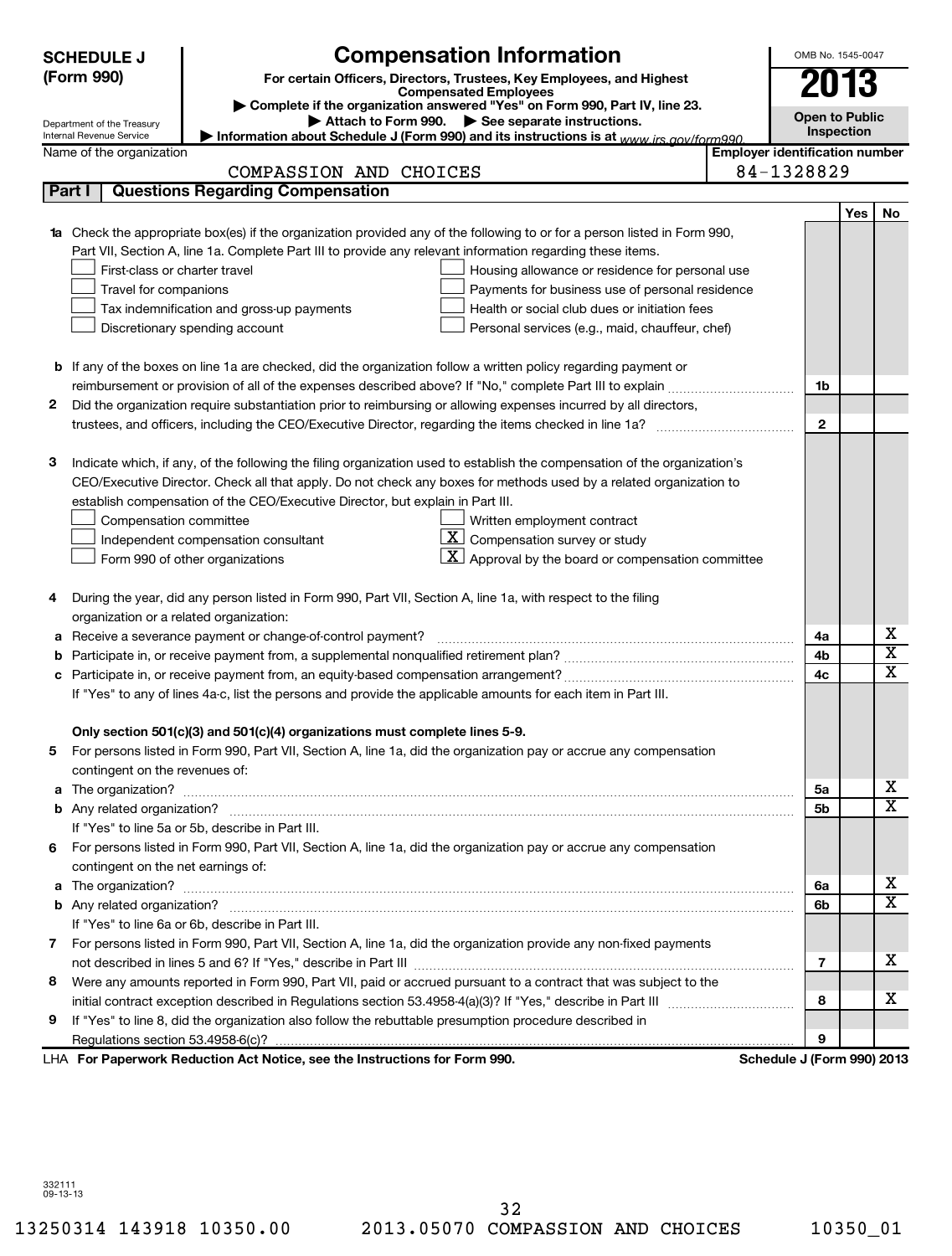# Part II | Officers, Directors, Trustees, Key Employees, and Highest Compensated Employees. Use duplicate copies if additional space is needed.

For each individual whose compensation must be reported in Schedule J, report compensation from the organization on row (i) and from related organizations, described in the instructions, on row (ii). Do not list any individuals that are not listed on Form 990, Part VII.

Note. The sum of columns (B)(i)-(iii) for each listed individual must equal the total amount of Form 990, Part VII, Section A, line 1a, applicable column (D) and (E) amounts for that individual.

|                                   | (B) Breakdown of W-2 and/or 1099-MISC compensation |                                           |                                           | (C) Retirement and<br>other deferred | (D) Nontaxable              | (E) Total of columns<br>benefits<br>$(B)(i)-(D)$ |                                           |
|-----------------------------------|----------------------------------------------------|-------------------------------------------|-------------------------------------------|--------------------------------------|-----------------------------|--------------------------------------------------|-------------------------------------------|
| (A) Name and Title                | (i) Base<br>compensation                           | (ii) Bonus &<br>incentive<br>compensation | (iii) Other<br>reportable<br>compensation | compensation                         |                             |                                                  | reported as deferred<br>in prior Form 990 |
| BARBARA COOMBS LEE<br>(1)<br>(i)  | 176, 297.                                          | $\overline{0}$ .                          | $\overline{0}$ .                          | 8,873.                               | 9,156.                      | 194,326.                                         | $\overline{0}$ .                          |
| EX-OFFICIO MEMBER<br>(ii)         | $\overline{0}$ .                                   | $\overline{\mathfrak{o}}$ .               | $\overline{0}$ .                          | $\overline{0}$                       | $\overline{\mathfrak{o}}$ . | $\overline{0}$ .                                 | $\overline{0}$ .                          |
| FREDERICK MACINTYRE<br>(i)<br>(2) | 166,691.                                           | $\overline{0}$ .                          | $\overline{\mathfrak{o}}$ .               | 4,504.                               | 6,873.                      | 178,068.                                         | $\overline{0}$ .                          |
| EX-OFFICIO MEMBER<br>(ii)         | $\overline{\mathfrak{o}}$ .                        | $\overline{0}$ .                          | $\overline{\mathfrak{o}}$ .               | $\overline{0}$                       | $\overline{\mathfrak{o}}$ . | $\overline{0}$ .                                 | $\overline{0}$ .                          |
| MARCIA CAMPBELL<br>(i)<br>(3)     | 153,799.                                           | $\overline{0}$ .                          | $\overline{\mathfrak{o}}$ .               | 7,730.                               | 9,311.                      | 170,840.                                         | $\overline{0}$ .                          |
| EX-OFFICIO MEMBER<br>(ii)         | $\overline{\mathfrak{o}}$ .                        | $\overline{0}$ .                          | $\overline{0}$ .                          | $\overline{\mathfrak{o}}$ .          | $\overline{\mathfrak{o}}$ . | $\overline{\mathfrak{o}}$ .                      | $\overline{0}$ .                          |
| (i)                               |                                                    |                                           |                                           |                                      |                             |                                                  |                                           |
| (ii)                              |                                                    |                                           |                                           |                                      |                             |                                                  |                                           |
| (i)                               |                                                    |                                           |                                           |                                      |                             |                                                  |                                           |
| (ii)                              |                                                    |                                           |                                           |                                      |                             |                                                  |                                           |
| (i)                               |                                                    |                                           |                                           |                                      |                             |                                                  |                                           |
| (ii)                              |                                                    |                                           |                                           |                                      |                             |                                                  |                                           |
| $(\sf{i})$                        |                                                    |                                           |                                           |                                      |                             |                                                  |                                           |
| (ii)                              |                                                    |                                           |                                           |                                      |                             |                                                  |                                           |
| (i)                               |                                                    |                                           |                                           |                                      |                             |                                                  |                                           |
| (ii)                              |                                                    |                                           |                                           |                                      |                             |                                                  |                                           |
| (i)                               |                                                    |                                           |                                           |                                      |                             |                                                  |                                           |
| (ii)                              |                                                    |                                           |                                           |                                      |                             |                                                  |                                           |
| $(\sf{i})$                        |                                                    |                                           |                                           |                                      |                             |                                                  |                                           |
| (ii)                              |                                                    |                                           |                                           |                                      |                             |                                                  |                                           |
| $\qquad \qquad \textbf{(i)}$      |                                                    |                                           |                                           |                                      |                             |                                                  |                                           |
| (ii)                              |                                                    |                                           |                                           |                                      |                             |                                                  |                                           |
| (i)                               |                                                    |                                           |                                           |                                      |                             |                                                  |                                           |
| (i)                               |                                                    |                                           |                                           |                                      |                             |                                                  |                                           |
| (i)                               |                                                    |                                           |                                           |                                      |                             |                                                  |                                           |
| (i)                               |                                                    |                                           |                                           |                                      |                             |                                                  |                                           |
| (i)                               |                                                    |                                           |                                           |                                      |                             |                                                  |                                           |
| (ii)                              |                                                    |                                           |                                           |                                      |                             |                                                  |                                           |
| (i)                               |                                                    |                                           |                                           |                                      |                             |                                                  |                                           |
| (ii)                              |                                                    |                                           |                                           |                                      |                             |                                                  |                                           |
| (i)                               |                                                    |                                           |                                           |                                      |                             |                                                  |                                           |
| (ii)                              |                                                    |                                           |                                           |                                      |                             |                                                  |                                           |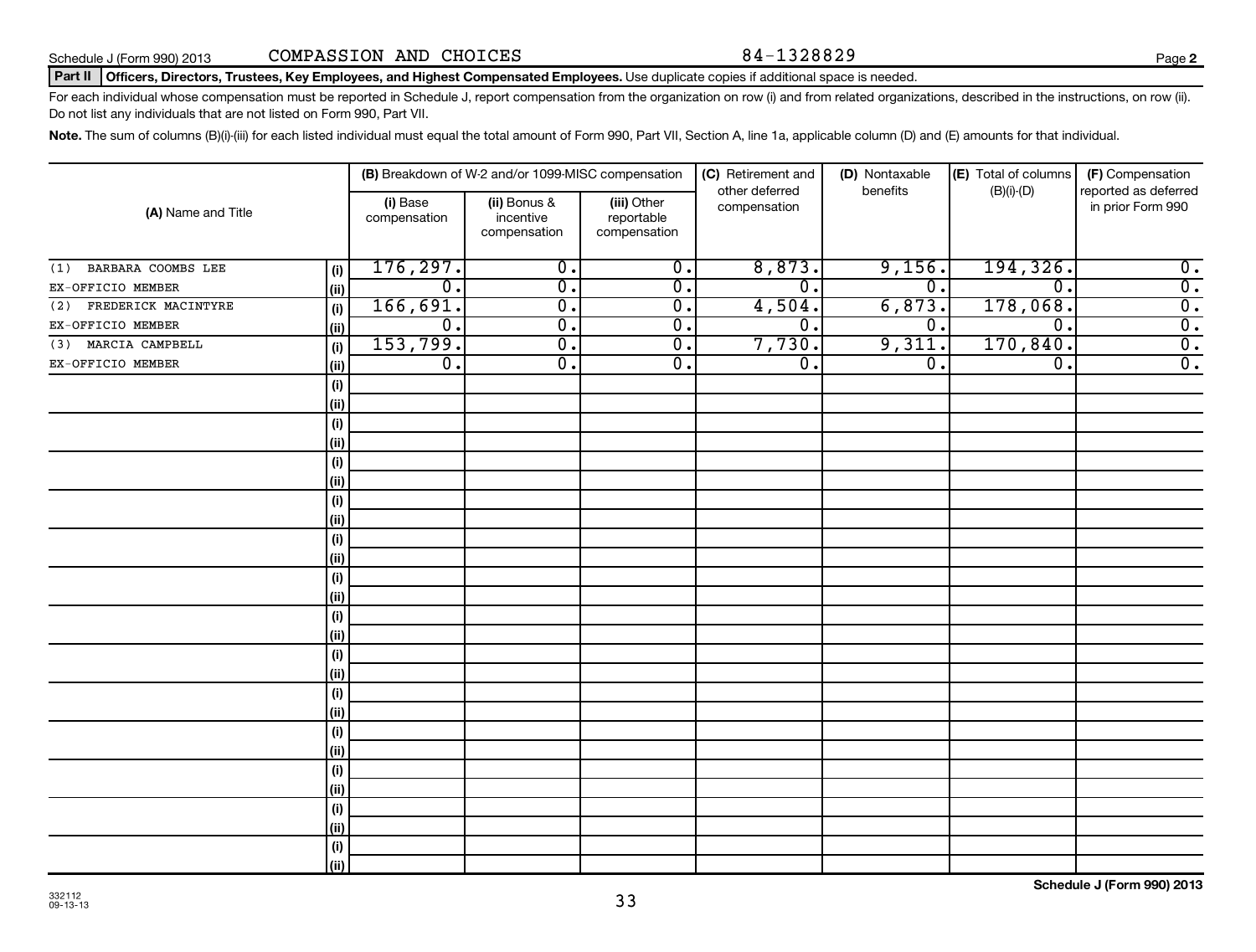| Schedule J (Form 990) 2013 |  |
|----------------------------|--|
|                            |  |

**Page 3** 

# **Part III Supplemental Information**

Provide the information, explanation, or descriptions required for Part I, lines 1a, 1b, 3, 4a, 4b, 4c, 5a, 5b, 6a, 6b, 7, and 8, and for Part II. Also complete this part for any additional information.

**Schedule J (Form 990) 2013**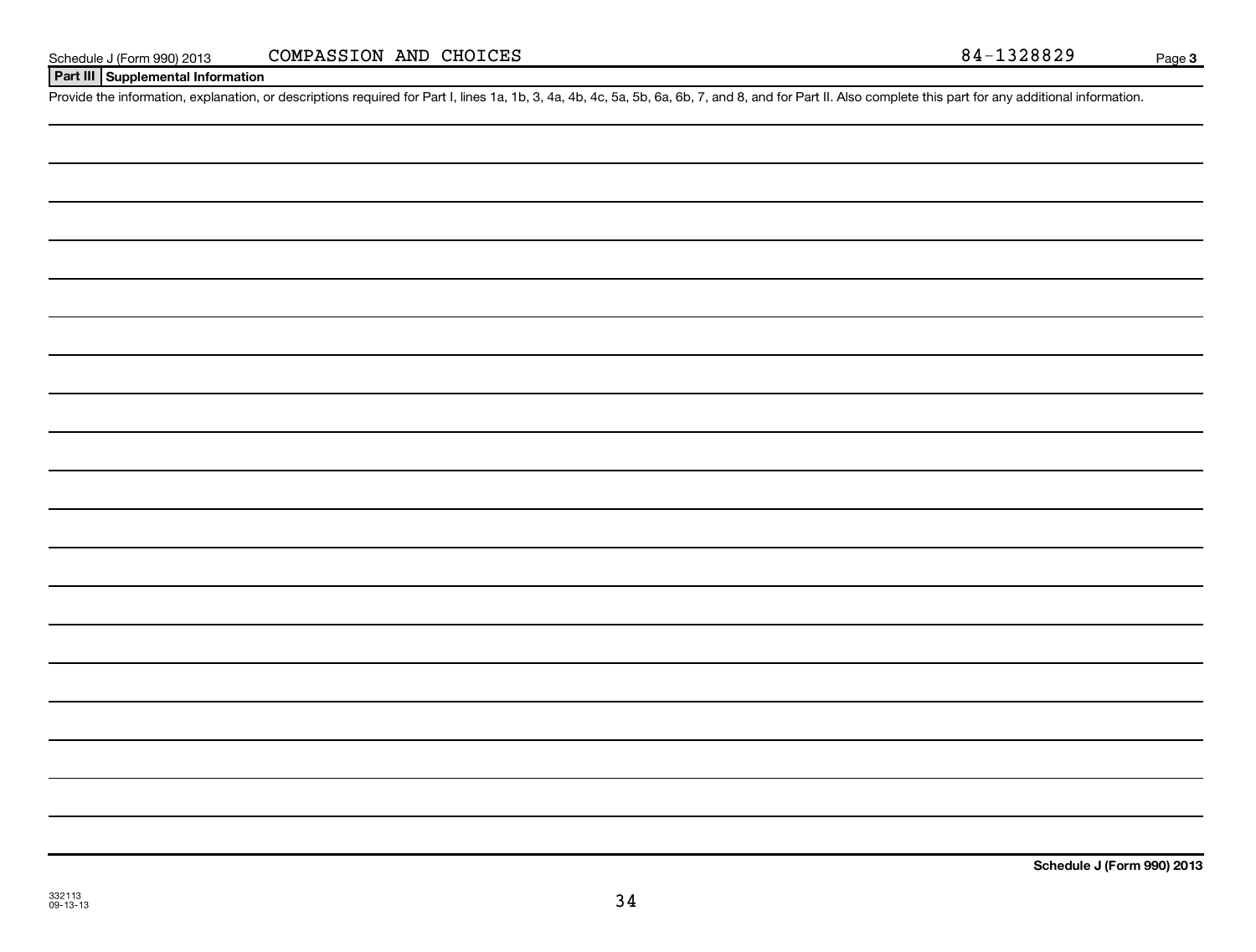Department of the Treasury **(Form 990 or 990-EZ)**

**Complete to provide information for responses to specific questions on Form 990 or 990-EZ or to provide any additional information. SCHEDULE O Supplemental Information to Form 990 or 990-EZ 2013**

**Information about Schedule O (Form 990 or 990-EZ) and its instructions is at www.irs.gov/form990. | Attach to Form 990 or 990-EZ.**

Internal Revenue Service Name of the organization

COMPASSION AND CHOICES 84-1328829

**Open to Public Inspection Employer identification number**

OMB No. 1545-0047

AMENDED RETURN EXPLANATION:

EXPLANATION: FORM 990, PAGE 1, PART I, LINES 3 & 4 ARE BEING AMENDED TO

REFLECT THE NUMBER OF VOTING BOARD MEMBERS LISTED ON PAGE 7, PART VII

FORM 990, PART III, LINE 4D, OTHER PROGRAM SERVICES:

OPERATE A NATIONWIDE PROGRAM HELPING OUR CONSTITUENTS ENSURE THAT THEIR

ADVANCE HEALTHCARE DIRECTIVES ARE FOLLOWED AND THAT THEIR PAIN IS

ADEQUATELY TREATED.

EXPENSES \$ 1,470,380. INCLUDING GRANTS OF \$ 0. REVENUE \$ 150,000.

FORM 990, PART VI, SECTION B, LINE 11:

EXPLANATION: THE ORGANIZATION'S CHIEF FINANCIAL OFFICER TRANSMITS THE ORGANIZATION'S FORM 990 TO THE BOARD OF DIRECTORS FOR REVIEW BY EACH MEMBER OF THE BOARD. ANY COMMENTS ARE CIRCULATED TO THE ENTIRE BOARD AND THE FINAL VERSION WITH REVISIONS (IF ANY) IS PROVIDED TO ALL BOARD MEMBERS BEFORE

FILING.

FORM 990, PART VI, SECTION B, LINE 12C:

EXPLANATION: THE ORGANIZATION'S CONFLICT OF INTEREST POLICY IS

SELF-MONITORED BY THE INDIVIDUAL BOARD MEMBERS.

FORM 990, PART VI, SECTION B, LINE 15:

EXPLANATION: THE ORGANIZATION'S BOARD OF DIRECTORS DETERMINES THE EXECUTIVE

DIRECTOR'S SALARY BY LOOKING AT COMPARABLE DATA AND BY RESEARCHING WITH

OUTSIDE SOURCES. THE EXECUTIVE DIRECTOR DETERMINES THE CHIEF FINANCIAL

OFFICER'S SALARY BY DOING MARKET RESEARCH.

332211 09-04-13 LHA For Paperwork Reduction Act Notice, see the Instructions for Form 990 or 990-EZ. Schedule O (Form 990 or 990-EZ) (2013) 35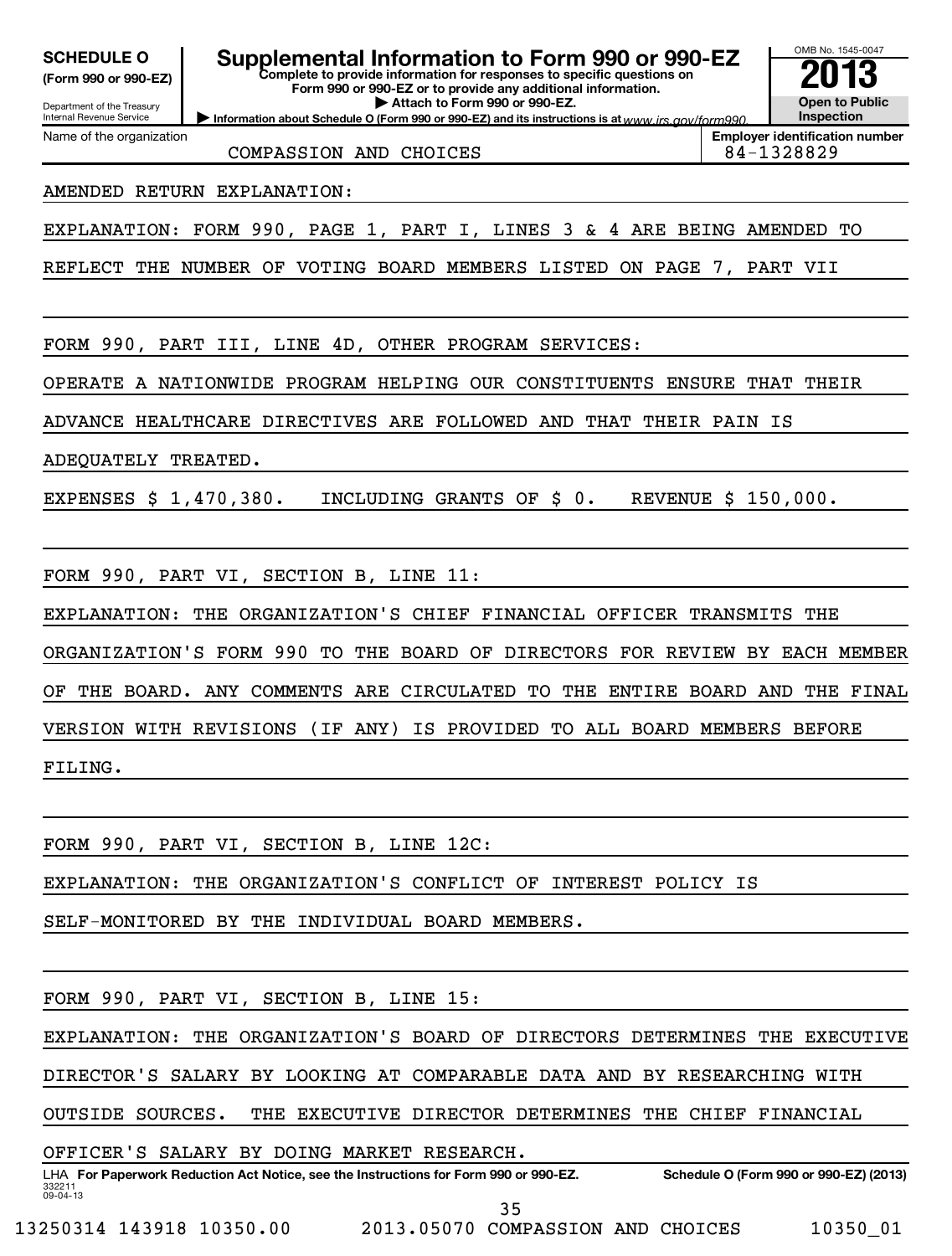Name of the organization

COMPASSION AND CHOICES 84-1328829

**2**

FORM 990, PART VI, LINE 17, LIST OF STATES RECEIVING COPY OF FORM 990: AL,AK,AR,CA,CO,CT,DC,FL,GA,HI,IL,ME,MD,MA,MI,MN,MS,ND,NM,NJ,NY,NH,NC,OH,OK OR,PA,RI,SC,TN,UT,VA,WA,WI,WV,KS,KY,LA,NV

FORM 990, PART VI, SECTION C, LINE 19:

EXPLANATION: THE ORGANIZATION'S FINANCIAL STATEMENTS, GOVERNING DOCUMENTS,

FORM 1023 AND FORM 990 ARE AVAILABLE UPON REQUEST AND ON THE ORGANIZATION'S WEBSITE.

FORM 990, PART XI, LINE 9, CHANGES IN NET ASSETS:

DONATED SERVICES EXPENSE -395,600.

FORM 990, PART XII, LINE 2C

EXPLANATION: THE AUDIT/FINANCE COMMITTEE IS RESPONSIBLE FOR THE

SELECTION OF THE INDEPENDENT AUDITOR AND THE AUDIT OF THE

ORGANIZATIONS' FINANCIAL STATEMENTS. THERE HAS BEEN NO CHANGE FROM THE

PRIOR YEAR PROCESS OF SELECTION.

332212 09-04-13

**Schedule O (Form 990 or 990-EZ) (2013)**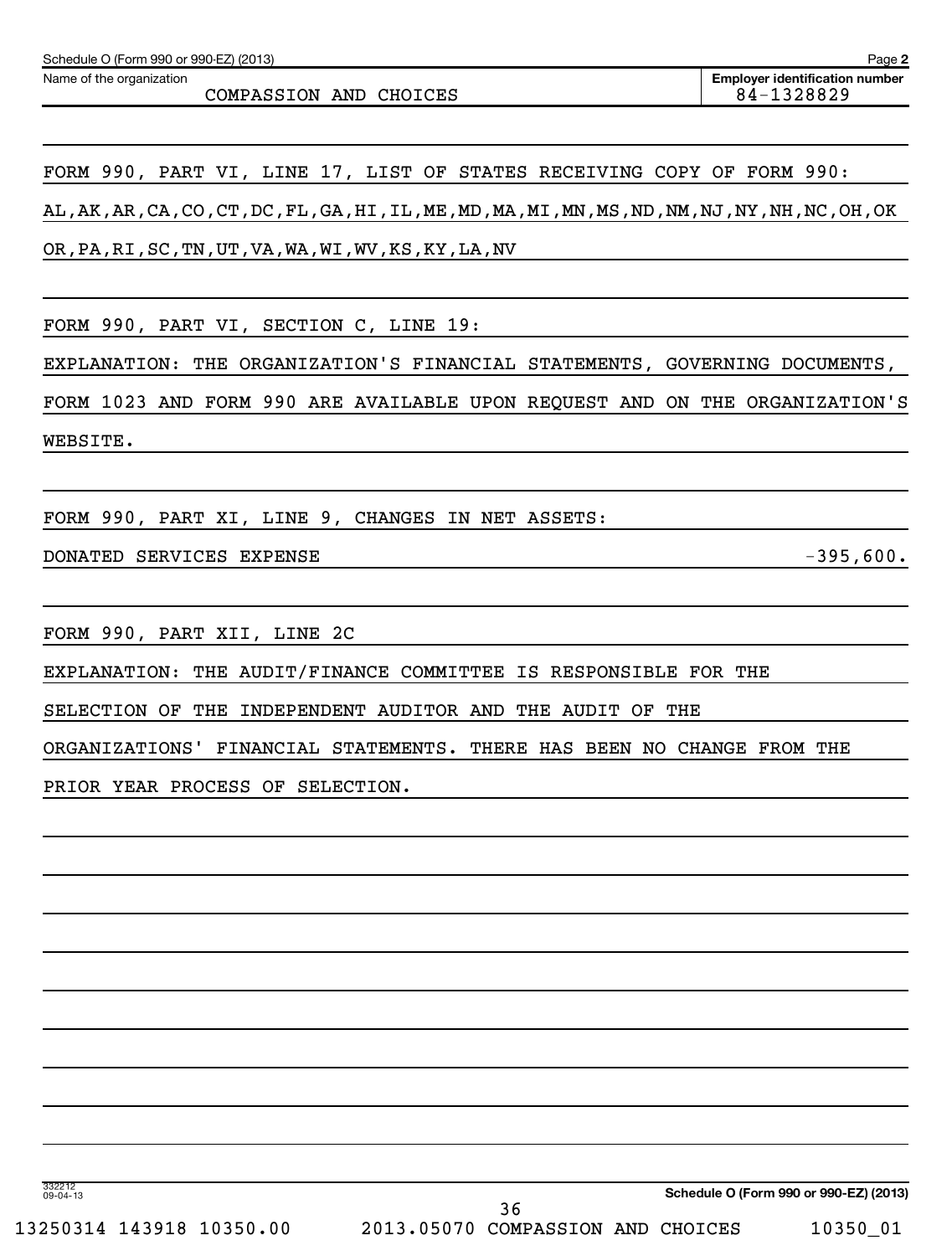| <b>SCHEDULE R</b> |  |
|-------------------|--|
| $(T - 0.00)$      |  |

**(Form 990) Complete if the organizations and Unrelated Partnerships**<br> **Related Organization answered "Yes" on Form 990, Part IV, line 33, 34, 35b, 36, or 37.**<br>
■ 2013 Attach to Form 990.

**Employer identification number**

OMB No. 1545-0047

▶ See separate instructions.<br> **Attachment instructions is at unusuite and form 990. Contract instructions is at unusuite and form 990. Contract inspection** Information about Schedule R (Form 990) and its instructions is at <sub>www</sub> irs.gov/form990.

Name of the organization

Department of the Treasury Internal Revenue Service

COMPASSION AND CHOICES

Part I lentification of Disregarded Entities Complete if the organization answered "Yes" on Form 990, Part IV, line 33.

| (a)<br>Name, address, and EIN (if applicable)<br>of disregarded entity | (b)<br>Primary activity | (c)<br>Legal domicile (state or<br>foreign country) | (d)<br>Total income | (e)<br>End-of-year assets | (f)<br>Direct controlling<br>entity |
|------------------------------------------------------------------------|-------------------------|-----------------------------------------------------|---------------------|---------------------------|-------------------------------------|
|                                                                        |                         |                                                     |                     |                           |                                     |
|                                                                        |                         |                                                     |                     |                           |                                     |
|                                                                        |                         |                                                     |                     |                           |                                     |
|                                                                        |                         |                                                     |                     |                           |                                     |

Part II ldentification of Related Tax-Exempt Organizations Complete if the organization answered "Yes" on Form 990, Part IV, line 34 because it had one or more related tax-exempt<br>Complete it is a seminary way were presente organizations during the tax year.

| (a)<br>Name, address, and EIN<br>of related organization | (b)<br>Primary activity             | (c)<br>Legal domicile (state or<br>foreign country) | (d)<br>Exempt Code<br>section | (e)<br>Public charity<br>status (if section | (f)<br>Direct controlling<br>entity |     | $(g)$<br>Section 512(b)(13)<br>controlled<br>entity? |
|----------------------------------------------------------|-------------------------------------|-----------------------------------------------------|-------------------------------|---------------------------------------------|-------------------------------------|-----|------------------------------------------------------|
|                                                          |                                     |                                                     |                               | 501(c)(3))                                  |                                     | Yes | No                                                   |
| COMPASSION AND CHOICES ACTION NETWORK FKA                | TO EDUCATE, SUPPORT, AND            |                                                     |                               |                                             |                                     |     |                                                      |
| END-OF-LIFE CHOICES - $84-1328830$ , P.O. BOX            | ADVOCATE FOR PATIENT                |                                                     |                               |                                             |                                     |     |                                                      |
| 101810, DENVER, CO 80250                                 | RIGHTS AT THE END OF LIFE. COLORADO |                                                     | 501(C)(4)                     |                                             |                                     |     | x                                                    |
|                                                          |                                     |                                                     |                               |                                             |                                     |     |                                                      |
|                                                          |                                     |                                                     |                               |                                             |                                     |     |                                                      |
|                                                          |                                     |                                                     |                               |                                             |                                     |     |                                                      |
|                                                          |                                     |                                                     |                               |                                             |                                     |     |                                                      |
|                                                          |                                     |                                                     |                               |                                             |                                     |     |                                                      |
|                                                          |                                     |                                                     |                               |                                             |                                     |     |                                                      |
|                                                          |                                     |                                                     |                               |                                             |                                     |     |                                                      |
|                                                          |                                     |                                                     |                               |                                             |                                     |     |                                                      |
|                                                          |                                     |                                                     |                               |                                             |                                     |     |                                                      |

**For Paperwork Reduction Act Notice, see the Instructions for Form 990. Schedule R (Form 990) 2013**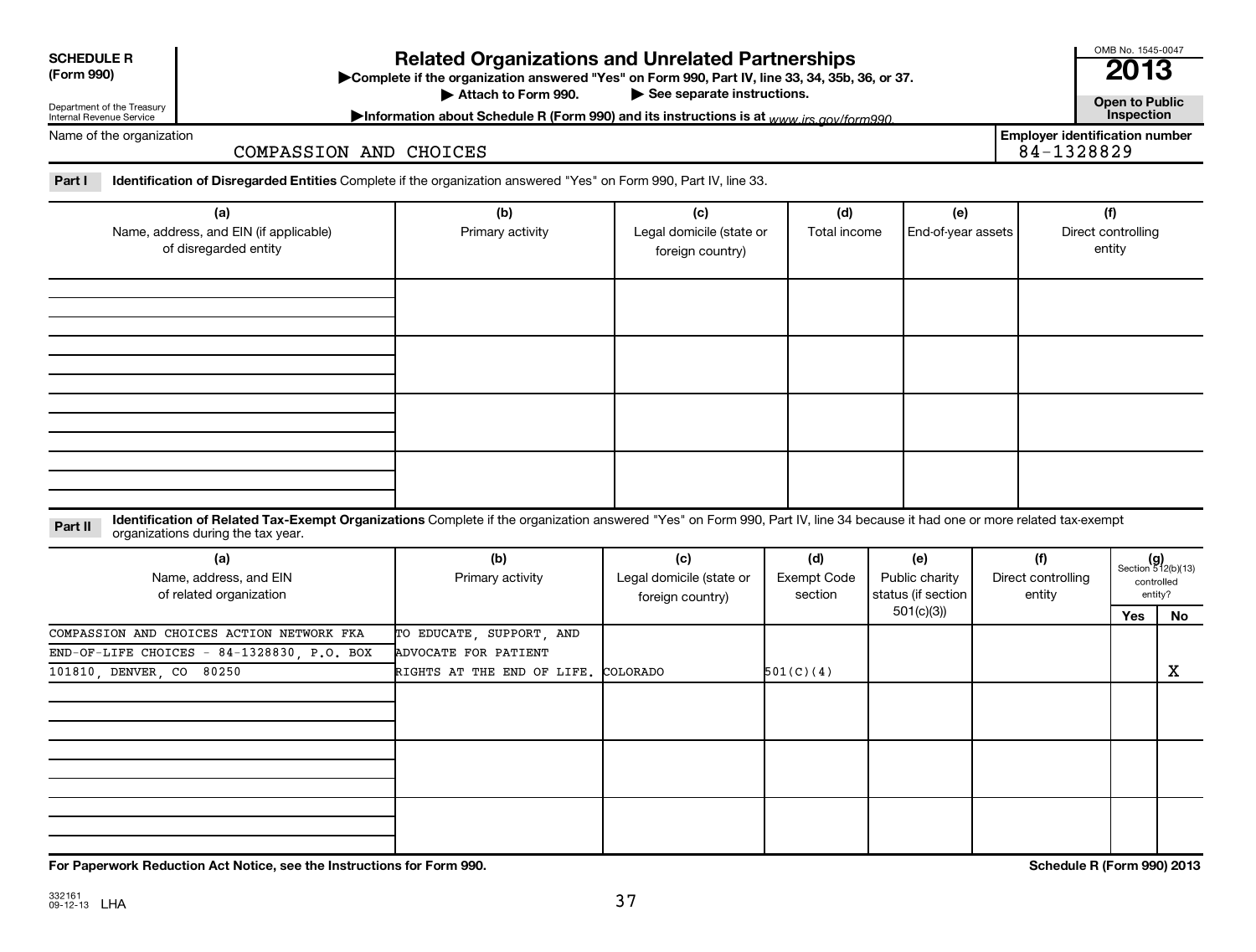Part III Identification of Related Organizations Taxable as a Partnership Complete if the organization answered "Yes" on Form 990, Part IV, line 34 because it had one or more related<br>Read to consistions tracted as a partne organizations treated as a partnership during the tax year.

| (a)                                                                                                                                                                                               | (b)              | (c)                  | (d)                                     |                             | (e)                                                                                        |                                    | (f)            |          | (g)                      | (h)                   |           | (i)                                                                                                           |                         | (i)                                      | (k)     |    |  |  |  |  |                  |                             |  |  |                                                         |  |
|---------------------------------------------------------------------------------------------------------------------------------------------------------------------------------------------------|------------------|----------------------|-----------------------------------------|-----------------------------|--------------------------------------------------------------------------------------------|------------------------------------|----------------|----------|--------------------------|-----------------------|-----------|---------------------------------------------------------------------------------------------------------------|-------------------------|------------------------------------------|---------|----|--|--|--|--|------------------|-----------------------------|--|--|---------------------------------------------------------|--|
| Name, address, and EIN<br>of related organization                                                                                                                                                 | Primary activity | Legal<br>domicile    | Direct controlling                      |                             | Predominant income<br>(related, unrelated,<br>excluded from tax under<br>sections 512-514) |                                    | Share of total | Share of |                          |                       |           |                                                                                                               |                         |                                          |         |    |  |  |  |  | Disproportionate | Code V-UBI<br>amount in box |  |  | General or Percentage<br>managing ownership<br>partner? |  |
|                                                                                                                                                                                                   |                  | (state or<br>foreign | entity                                  |                             |                                                                                            | income                             |                |          |                          | end-of-year<br>assets |           | allocations?                                                                                                  |                         | 20 of Schedule<br>K-1 (Form 1065) Yes No |         |    |  |  |  |  |                  |                             |  |  |                                                         |  |
|                                                                                                                                                                                                   |                  | country)             |                                         |                             |                                                                                            |                                    |                |          |                          | Yes                   | <b>No</b> |                                                                                                               |                         |                                          |         |    |  |  |  |  |                  |                             |  |  |                                                         |  |
|                                                                                                                                                                                                   |                  |                      |                                         |                             |                                                                                            |                                    |                |          |                          |                       |           |                                                                                                               |                         |                                          |         |    |  |  |  |  |                  |                             |  |  |                                                         |  |
|                                                                                                                                                                                                   |                  |                      |                                         |                             |                                                                                            |                                    |                |          |                          |                       |           |                                                                                                               |                         |                                          |         |    |  |  |  |  |                  |                             |  |  |                                                         |  |
|                                                                                                                                                                                                   |                  |                      |                                         |                             |                                                                                            |                                    |                |          |                          |                       |           |                                                                                                               |                         |                                          |         |    |  |  |  |  |                  |                             |  |  |                                                         |  |
|                                                                                                                                                                                                   |                  |                      |                                         |                             |                                                                                            |                                    |                |          |                          |                       |           |                                                                                                               |                         |                                          |         |    |  |  |  |  |                  |                             |  |  |                                                         |  |
|                                                                                                                                                                                                   |                  |                      |                                         |                             |                                                                                            |                                    |                |          |                          |                       |           |                                                                                                               |                         |                                          |         |    |  |  |  |  |                  |                             |  |  |                                                         |  |
|                                                                                                                                                                                                   |                  |                      |                                         |                             |                                                                                            |                                    |                |          |                          |                       |           |                                                                                                               |                         |                                          |         |    |  |  |  |  |                  |                             |  |  |                                                         |  |
|                                                                                                                                                                                                   |                  |                      |                                         |                             |                                                                                            |                                    |                |          |                          |                       |           |                                                                                                               |                         |                                          |         |    |  |  |  |  |                  |                             |  |  |                                                         |  |
|                                                                                                                                                                                                   |                  |                      |                                         |                             |                                                                                            |                                    |                |          |                          |                       |           |                                                                                                               |                         |                                          |         |    |  |  |  |  |                  |                             |  |  |                                                         |  |
|                                                                                                                                                                                                   |                  |                      |                                         |                             |                                                                                            |                                    |                |          |                          |                       |           |                                                                                                               |                         |                                          |         |    |  |  |  |  |                  |                             |  |  |                                                         |  |
|                                                                                                                                                                                                   |                  |                      |                                         |                             |                                                                                            |                                    |                |          |                          |                       |           |                                                                                                               |                         |                                          |         |    |  |  |  |  |                  |                             |  |  |                                                         |  |
|                                                                                                                                                                                                   |                  |                      |                                         |                             |                                                                                            |                                    |                |          |                          |                       |           |                                                                                                               |                         |                                          |         |    |  |  |  |  |                  |                             |  |  |                                                         |  |
|                                                                                                                                                                                                   |                  |                      |                                         |                             |                                                                                            |                                    |                |          |                          |                       |           |                                                                                                               |                         |                                          |         |    |  |  |  |  |                  |                             |  |  |                                                         |  |
|                                                                                                                                                                                                   |                  |                      |                                         |                             |                                                                                            |                                    |                |          |                          |                       |           |                                                                                                               |                         |                                          |         |    |  |  |  |  |                  |                             |  |  |                                                         |  |
|                                                                                                                                                                                                   |                  |                      |                                         |                             |                                                                                            |                                    |                |          |                          |                       |           |                                                                                                               |                         |                                          |         |    |  |  |  |  |                  |                             |  |  |                                                         |  |
| Identification of Related Organizations Taxable as a Corporation or Trust Complete if the organization answered "Yes" on Form 990, Part IV, line 34 because it had one or more related<br>Part IV |                  |                      |                                         |                             |                                                                                            |                                    |                |          |                          |                       |           |                                                                                                               |                         |                                          |         |    |  |  |  |  |                  |                             |  |  |                                                         |  |
| organizations treated as a corporation or trust during the tax year.                                                                                                                              |                  |                      |                                         |                             |                                                                                            |                                    |                |          |                          |                       |           |                                                                                                               |                         |                                          |         |    |  |  |  |  |                  |                             |  |  |                                                         |  |
| (a)                                                                                                                                                                                               |                  |                      | (b)<br>(d)<br>(c)<br>Direct controlling |                             | (e)<br>(f)                                                                                 |                                    |                |          | (g)                      | (h)                   |           | $\begin{array}{c} \textbf{(i)}\\ \text{Section}\\ 512 \text{(b)} \text{(13)}\\ \text{controlled} \end{array}$ |                         |                                          |         |    |  |  |  |  |                  |                             |  |  |                                                         |  |
| Name, address, and EIN<br>of related organization                                                                                                                                                 |                  |                      | Primary activity                        | Legal domicile<br>(state or | entity                                                                                     | Type of entity<br>(C corp, S corp, |                |          | Share of total<br>income |                       |           | Share of<br>end-of-year                                                                                       | Percentage<br>ownership |                                          | entity? |    |  |  |  |  |                  |                             |  |  |                                                         |  |
|                                                                                                                                                                                                   |                  |                      |                                         | foreign<br>country)         |                                                                                            |                                    | or trust)      |          |                          |                       |           | assets                                                                                                        |                         |                                          | Yes     | No |  |  |  |  |                  |                             |  |  |                                                         |  |
|                                                                                                                                                                                                   |                  |                      |                                         |                             |                                                                                            |                                    |                |          |                          |                       |           |                                                                                                               |                         |                                          |         |    |  |  |  |  |                  |                             |  |  |                                                         |  |
|                                                                                                                                                                                                   |                  |                      |                                         |                             |                                                                                            |                                    |                |          |                          |                       |           |                                                                                                               |                         |                                          |         |    |  |  |  |  |                  |                             |  |  |                                                         |  |
|                                                                                                                                                                                                   |                  |                      |                                         |                             |                                                                                            |                                    |                |          |                          |                       |           |                                                                                                               |                         |                                          |         |    |  |  |  |  |                  |                             |  |  |                                                         |  |
|                                                                                                                                                                                                   |                  |                      |                                         |                             |                                                                                            |                                    |                |          |                          |                       |           |                                                                                                               |                         |                                          |         |    |  |  |  |  |                  |                             |  |  |                                                         |  |
|                                                                                                                                                                                                   |                  |                      |                                         |                             |                                                                                            |                                    |                |          |                          |                       |           |                                                                                                               |                         |                                          |         |    |  |  |  |  |                  |                             |  |  |                                                         |  |
|                                                                                                                                                                                                   |                  |                      |                                         |                             |                                                                                            |                                    |                |          |                          |                       |           |                                                                                                               |                         |                                          |         |    |  |  |  |  |                  |                             |  |  |                                                         |  |
|                                                                                                                                                                                                   |                  |                      |                                         |                             |                                                                                            |                                    |                |          |                          |                       |           |                                                                                                               |                         |                                          |         |    |  |  |  |  |                  |                             |  |  |                                                         |  |
|                                                                                                                                                                                                   |                  |                      |                                         |                             |                                                                                            |                                    |                |          |                          |                       |           |                                                                                                               |                         |                                          |         |    |  |  |  |  |                  |                             |  |  |                                                         |  |
|                                                                                                                                                                                                   |                  |                      |                                         |                             |                                                                                            |                                    |                |          |                          |                       |           |                                                                                                               |                         |                                          |         |    |  |  |  |  |                  |                             |  |  |                                                         |  |
|                                                                                                                                                                                                   |                  |                      |                                         |                             |                                                                                            |                                    |                |          |                          |                       |           |                                                                                                               |                         |                                          |         |    |  |  |  |  |                  |                             |  |  |                                                         |  |
|                                                                                                                                                                                                   |                  |                      |                                         |                             |                                                                                            |                                    |                |          |                          |                       |           |                                                                                                               |                         |                                          |         |    |  |  |  |  |                  |                             |  |  |                                                         |  |
|                                                                                                                                                                                                   |                  |                      |                                         |                             |                                                                                            |                                    |                |          |                          |                       |           |                                                                                                               |                         |                                          |         |    |  |  |  |  |                  |                             |  |  |                                                         |  |
|                                                                                                                                                                                                   |                  |                      |                                         |                             |                                                                                            |                                    |                |          |                          |                       |           |                                                                                                               |                         |                                          |         |    |  |  |  |  |                  |                             |  |  |                                                         |  |
|                                                                                                                                                                                                   |                  |                      |                                         | ᠴᠣ                          |                                                                                            |                                    |                |          |                          |                       |           |                                                                                                               |                         |                                          |         |    |  |  |  |  |                  |                             |  |  |                                                         |  |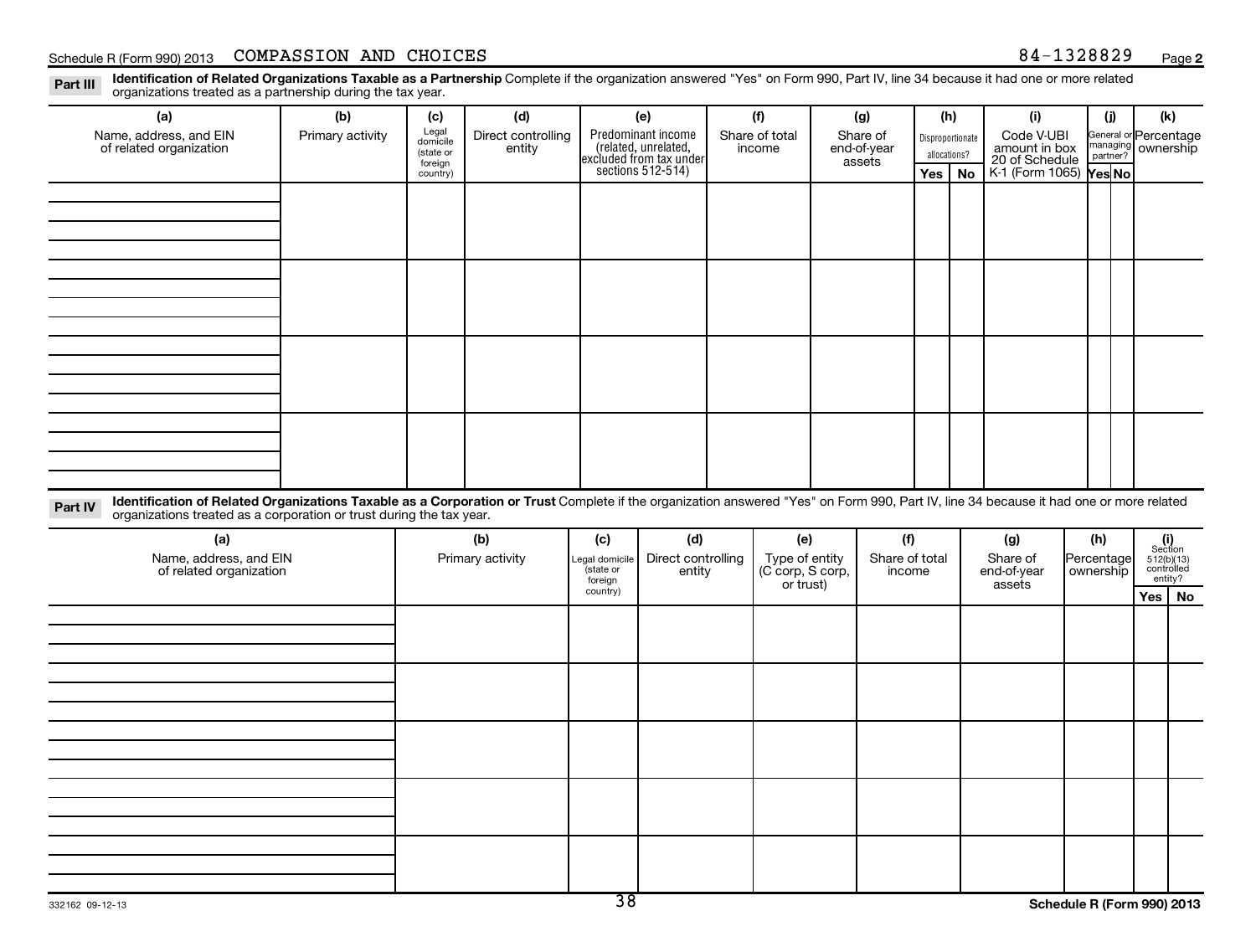|     | Note. Complete line 1 if any entity is listed in Parts II, III, or IV of this schedule.                                                                                                                                        |                            |                 |                                       |                      | <b>Yes</b>              | No                                   |  |  |
|-----|--------------------------------------------------------------------------------------------------------------------------------------------------------------------------------------------------------------------------------|----------------------------|-----------------|---------------------------------------|----------------------|-------------------------|--------------------------------------|--|--|
| 1.  | During the tax year, did the organization engage in any of the following transactions with one or more related organizations listed in Parts II-IV?                                                                            |                            |                 |                                       |                      |                         |                                      |  |  |
|     |                                                                                                                                                                                                                                |                            |                 |                                       | 1a                   |                         | $\overline{\mathbf{x}}$              |  |  |
|     |                                                                                                                                                                                                                                |                            |                 |                                       | 1 <sub>b</sub>       |                         | $\overline{\texttt{x}}$              |  |  |
|     |                                                                                                                                                                                                                                |                            |                 |                                       | 1c                   |                         | $\overline{\mathbf{x}}$              |  |  |
|     |                                                                                                                                                                                                                                |                            |                 |                                       | 1d                   |                         | $\overline{\mathbf{x}}$              |  |  |
|     |                                                                                                                                                                                                                                |                            |                 |                                       | 1e                   |                         | $\overline{\texttt{x}}$              |  |  |
|     |                                                                                                                                                                                                                                |                            |                 |                                       |                      |                         |                                      |  |  |
|     |                                                                                                                                                                                                                                |                            |                 |                                       | 1f<br>1g             |                         | $\mathbf X$<br>$\overline{\text{x}}$ |  |  |
|     |                                                                                                                                                                                                                                |                            |                 |                                       |                      |                         |                                      |  |  |
| h.  | Purchase of assets from related organization(s) www.assettion.com/www.assettion.com/www.assettion.com/www.assettion.com/www.assettion.com/www.assettion.com/www.assettion.com/www.assettion.com/www.assettion.com/www.assettio |                            |                 |                                       | 1 <sub>h</sub>       |                         | $\overline{\texttt{x}}$              |  |  |
|     | Exchange of assets with related organization(s) manufactured and content and content and content and content and content and content and content and content and content and content and content and content and content and c |                            |                 |                                       | 1i.                  |                         | $\overline{\textbf{x}}$              |  |  |
|     | Lease of facilities, equipment, or other assets to related organization(s) manufaction content and content and content and content and content and content and content and content and content and content and content and con |                            |                 |                                       | 1i.                  |                         | $\overline{\textbf{x}}$              |  |  |
|     |                                                                                                                                                                                                                                |                            |                 |                                       |                      |                         | X                                    |  |  |
|     |                                                                                                                                                                                                                                |                            |                 |                                       | 1k                   |                         | $\overline{\texttt{x}}$              |  |  |
|     |                                                                                                                                                                                                                                |                            |                 |                                       | 11<br>1 <sub>m</sub> |                         | $\overline{\mathbf{x}}$              |  |  |
|     |                                                                                                                                                                                                                                |                            |                 |                                       |                      |                         |                                      |  |  |
|     |                                                                                                                                                                                                                                |                            |                 |                                       |                      |                         |                                      |  |  |
|     | o Sharing of paid employees with related organization(s) manufaction contracts and an experimental contract or contract or contract or contract or contract or contract or contract or contract or contract or contract or con |                            |                 |                                       | 1o                   | $\overline{\textbf{x}}$ |                                      |  |  |
|     |                                                                                                                                                                                                                                |                            |                 |                                       | 1p                   |                         | $\boldsymbol{\mathrm{X}}$            |  |  |
|     |                                                                                                                                                                                                                                |                            |                 |                                       | 1q                   |                         | $\overline{\mathbf{x}}$              |  |  |
|     |                                                                                                                                                                                                                                |                            |                 |                                       |                      |                         |                                      |  |  |
|     |                                                                                                                                                                                                                                |                            |                 |                                       | 1r                   |                         | X                                    |  |  |
|     |                                                                                                                                                                                                                                |                            |                 |                                       | 1s                   |                         | $\overline{\texttt{x}}$              |  |  |
|     | 2 If the answer to any of the above is "Yes," see the instructions for information on who must complete this line, including covered relationships and transaction thresholds.                                                 |                            |                 |                                       |                      |                         |                                      |  |  |
|     | (a)                                                                                                                                                                                                                            | (b)                        | (c)             | (d)                                   |                      |                         |                                      |  |  |
|     | Name of related organization                                                                                                                                                                                                   | Transaction<br>$type(a-s)$ | Amount involved | Method of determining amount involved |                      |                         |                                      |  |  |
|     | (1) COMPASSION AND CHOICES ACTION NETWORK                                                                                                                                                                                      | N                          |                 | 272. OFFICE SPACE ALLOCATION          |                      |                         |                                      |  |  |
|     | (2) COMPASSION AND CHOICES ACTION NETWORK                                                                                                                                                                                      | O                          |                 | 4,618. TIME CARDS                     |                      |                         |                                      |  |  |
|     |                                                                                                                                                                                                                                |                            |                 |                                       |                      |                         |                                      |  |  |
| (3) |                                                                                                                                                                                                                                |                            |                 |                                       |                      |                         |                                      |  |  |
| (4) |                                                                                                                                                                                                                                |                            |                 |                                       |                      |                         |                                      |  |  |
| (5) |                                                                                                                                                                                                                                |                            |                 |                                       |                      |                         |                                      |  |  |
|     |                                                                                                                                                                                                                                |                            |                 |                                       |                      |                         |                                      |  |  |
| (6) |                                                                                                                                                                                                                                |                            |                 |                                       |                      |                         |                                      |  |  |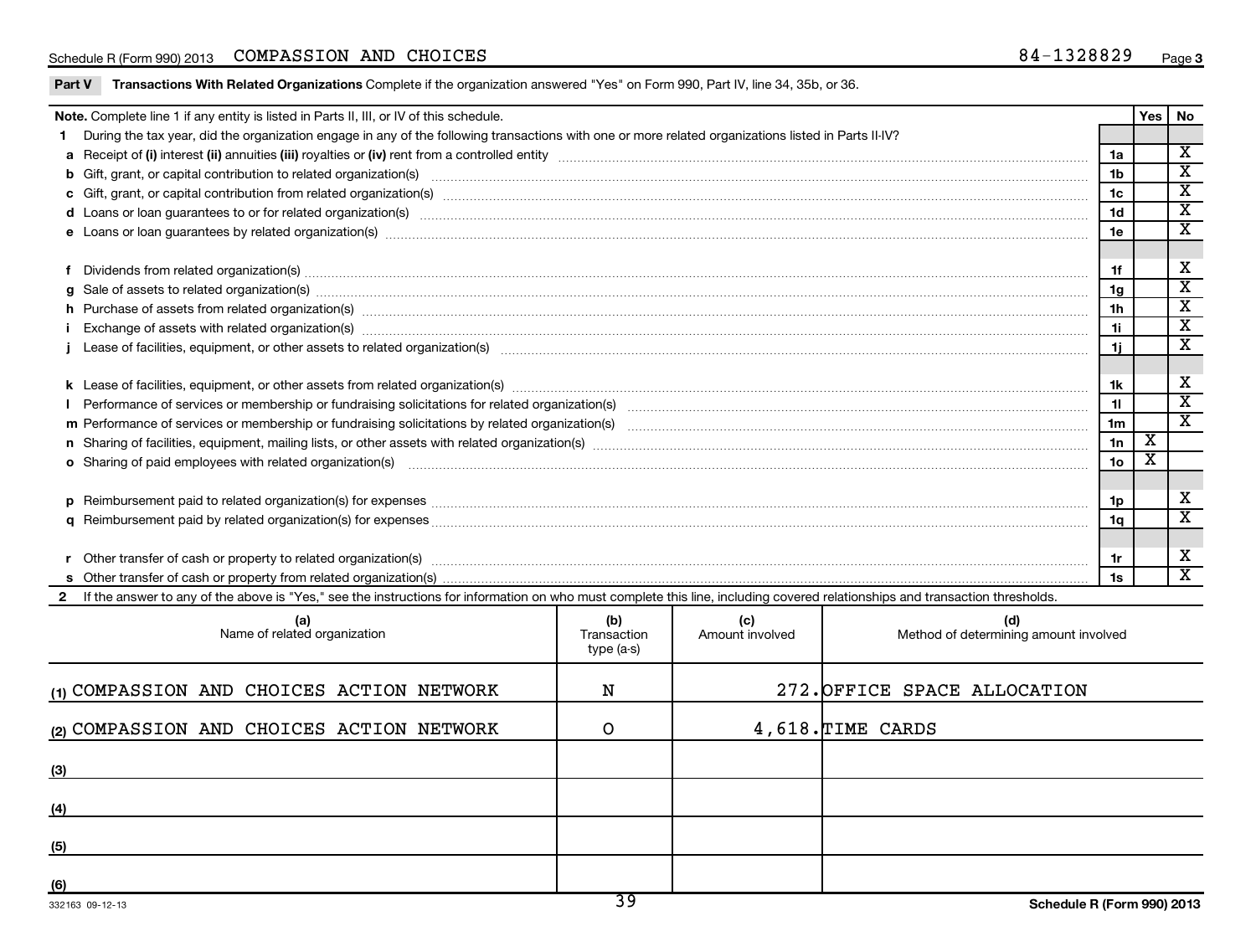#### Schedule R (Form 990) 2013 COMPASSION AND CHOICES Page 2014 1328829 Page 34-1328829 Page

Part VI Unrelated Organizations Taxable as a Partnership Complete if the organization answered "Yes" on Form 990, Part IV, line 37.

Provide the following information for each entity taxed as a partnership through which the organization conducted more than five percent of its activities (measured by total assets or gross revenue) that was not a related organization. See instructions regarding exclusion for certain investment partnerships.

| (a)<br>Name, address, and EIN<br>of entity | (b)<br>Primary activity | (c)<br>Legal domicile<br>(state or foreign<br>country) | (d)<br>$\begin{array}{ l l } \hline \text{Predominant income} & \text{Area} \\ \hline \text{(related, unrelated,} & \text{501(c)(3)} \\ \text{excluded from tax} & \text{501(c)(3)} \\ \text{under section 512-514)} & \text{Yes. No} \\\hline \end{array}$ | $(e)$<br>Are all<br>partners sec.<br>$501(c)(3)$<br>orgs.? | (f)<br>Share of<br>total<br>income | (g)<br>Share of<br>end-of-year<br>assets | (h) | Yes No | (i)<br>Dispropor-<br>Code V-UBI<br>dionate amount in box 20 managing<br>allocations? of Schedule K-1<br>Yes No (Form 1065)<br>Yes No | (i)<br>Yes NO | (k) |
|--------------------------------------------|-------------------------|--------------------------------------------------------|-------------------------------------------------------------------------------------------------------------------------------------------------------------------------------------------------------------------------------------------------------------|------------------------------------------------------------|------------------------------------|------------------------------------------|-----|--------|--------------------------------------------------------------------------------------------------------------------------------------|---------------|-----|
|                                            |                         |                                                        |                                                                                                                                                                                                                                                             |                                                            |                                    |                                          |     |        |                                                                                                                                      |               |     |
|                                            |                         |                                                        |                                                                                                                                                                                                                                                             |                                                            |                                    |                                          |     |        |                                                                                                                                      |               |     |
|                                            |                         |                                                        |                                                                                                                                                                                                                                                             |                                                            |                                    |                                          |     |        |                                                                                                                                      |               |     |
|                                            |                         |                                                        |                                                                                                                                                                                                                                                             |                                                            |                                    |                                          |     |        |                                                                                                                                      |               |     |
|                                            |                         |                                                        |                                                                                                                                                                                                                                                             |                                                            |                                    |                                          |     |        |                                                                                                                                      |               |     |
|                                            |                         |                                                        |                                                                                                                                                                                                                                                             |                                                            |                                    |                                          |     |        |                                                                                                                                      |               |     |
|                                            |                         |                                                        |                                                                                                                                                                                                                                                             |                                                            |                                    |                                          |     |        |                                                                                                                                      |               |     |
|                                            |                         |                                                        |                                                                                                                                                                                                                                                             |                                                            |                                    |                                          |     |        |                                                                                                                                      |               |     |

**Schedule R (Form 990) 2013**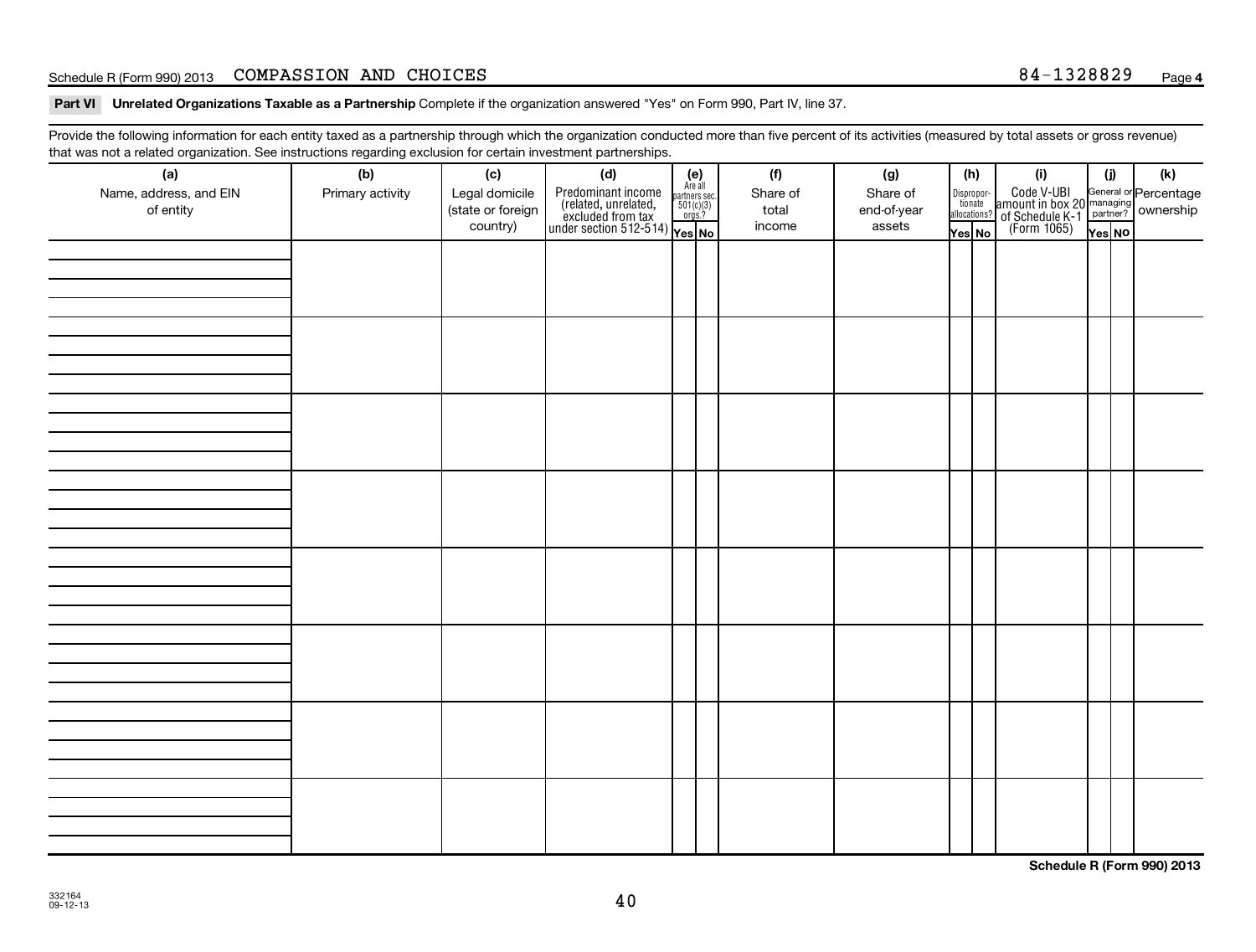# Schedule R (Form 990) 2013  $\,$  COMPASSION AND CHOICES  $\,$  84 - 1328829  $\,$  Page

| <b>Part VII</b> Supplemental Information |  | Provide additional information for responses to questions on Schedule R (see instructions). |    |  |                            |
|------------------------------------------|--|---------------------------------------------------------------------------------------------|----|--|----------------------------|
|                                          |  |                                                                                             |    |  |                            |
|                                          |  |                                                                                             |    |  |                            |
|                                          |  |                                                                                             |    |  |                            |
|                                          |  |                                                                                             |    |  |                            |
|                                          |  |                                                                                             |    |  |                            |
|                                          |  |                                                                                             |    |  |                            |
|                                          |  |                                                                                             |    |  |                            |
|                                          |  |                                                                                             |    |  |                            |
|                                          |  |                                                                                             |    |  |                            |
|                                          |  |                                                                                             |    |  |                            |
|                                          |  |                                                                                             |    |  |                            |
|                                          |  |                                                                                             |    |  |                            |
|                                          |  |                                                                                             |    |  |                            |
|                                          |  |                                                                                             |    |  |                            |
|                                          |  |                                                                                             |    |  |                            |
|                                          |  |                                                                                             |    |  |                            |
|                                          |  |                                                                                             |    |  |                            |
|                                          |  |                                                                                             |    |  |                            |
|                                          |  |                                                                                             |    |  |                            |
|                                          |  |                                                                                             |    |  |                            |
|                                          |  |                                                                                             |    |  |                            |
|                                          |  |                                                                                             |    |  |                            |
|                                          |  |                                                                                             |    |  |                            |
|                                          |  |                                                                                             |    |  |                            |
|                                          |  |                                                                                             |    |  |                            |
|                                          |  |                                                                                             |    |  |                            |
|                                          |  |                                                                                             |    |  |                            |
|                                          |  |                                                                                             |    |  |                            |
|                                          |  |                                                                                             |    |  |                            |
|                                          |  |                                                                                             |    |  |                            |
| 332165 09-12-13                          |  |                                                                                             | 41 |  | Schedule R (Form 990) 2013 |
|                                          |  | 13250314 143918 10350.00  2013.05070 COMPASSION AND CHOICES                                 |    |  | 10350_01                   |